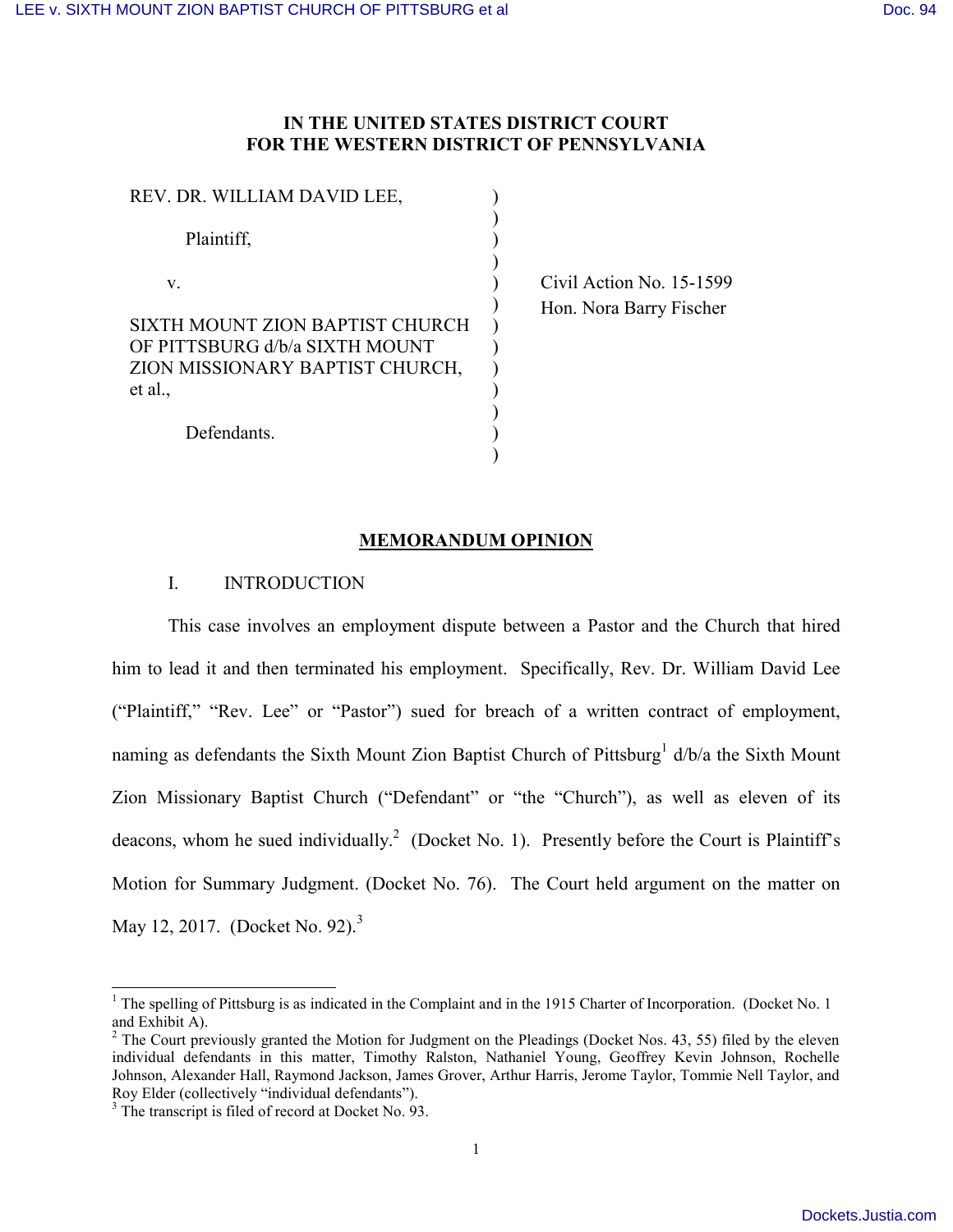Plaintiff's Motion has been fully briefed by the parties in accordance with Local Rule 56. After reviewing the filings of the parties, including the Complaint, the Church's Amended Answer, Lee's Motion for Summary Judgment and Brief in Support, the Church's Response in Opposition, Lee's Concise Statement of Material Facts, the Church's Responsive Concise Statement of Material Facts, and the transcript of oral argument, and considering the standards for granting such a motion under Federal Rule of Civil Procedure 56(b) and the matters addressed before the Court at the hearing on May 12, 2017, including matters raised and addressed pursuant to Federal Rule of Civil Procedure 56(f), namely application of the ministerial exception under the First Amendment's Free Exercise Clause and excessive entanglement under the First Amendment's Establishment Clause, Plaintiff's motion will be denied and this matter will be dismissed for the following reasons.

### II. FACTUAL BACKGROUND<sup>4</sup>

 $\overline{a}$ 

The Court must first address a matter regarding the parties' filings related to the concise statement of facts before addressing the relevant facts for purposes of the motion for summary judgment. Lee, as the moving party, filed his concise statement of material facts. The Church, as the nonmoving party, responded admitting certain facts, denying certain facts, and providing its own concise statement of facts in response with supporting documentation. Lee, for whatever reason, did not file any response to the Church's concise statement of facts.

Local Civil Rule of Court 56.B.1 requires that the party moving for summary judgment file a separate concise statement of material facts and that the party cite "to a particular pleading, deposition, answer to interrogatory, admission on file or other part of the record supporting the

<sup>&</sup>lt;sup>4</sup> The factual background is from the undisputed evidence of record, including the Concise Statements of Material Facts and admissions pursuant thereto; evidence not properly disputed on the record; and the disputed evidence of record viewed in the light most favorable to the nonmoving party. *See Anderson v. Liberty Lobby, Inc.* 477 U.S. 242, 255 (1986).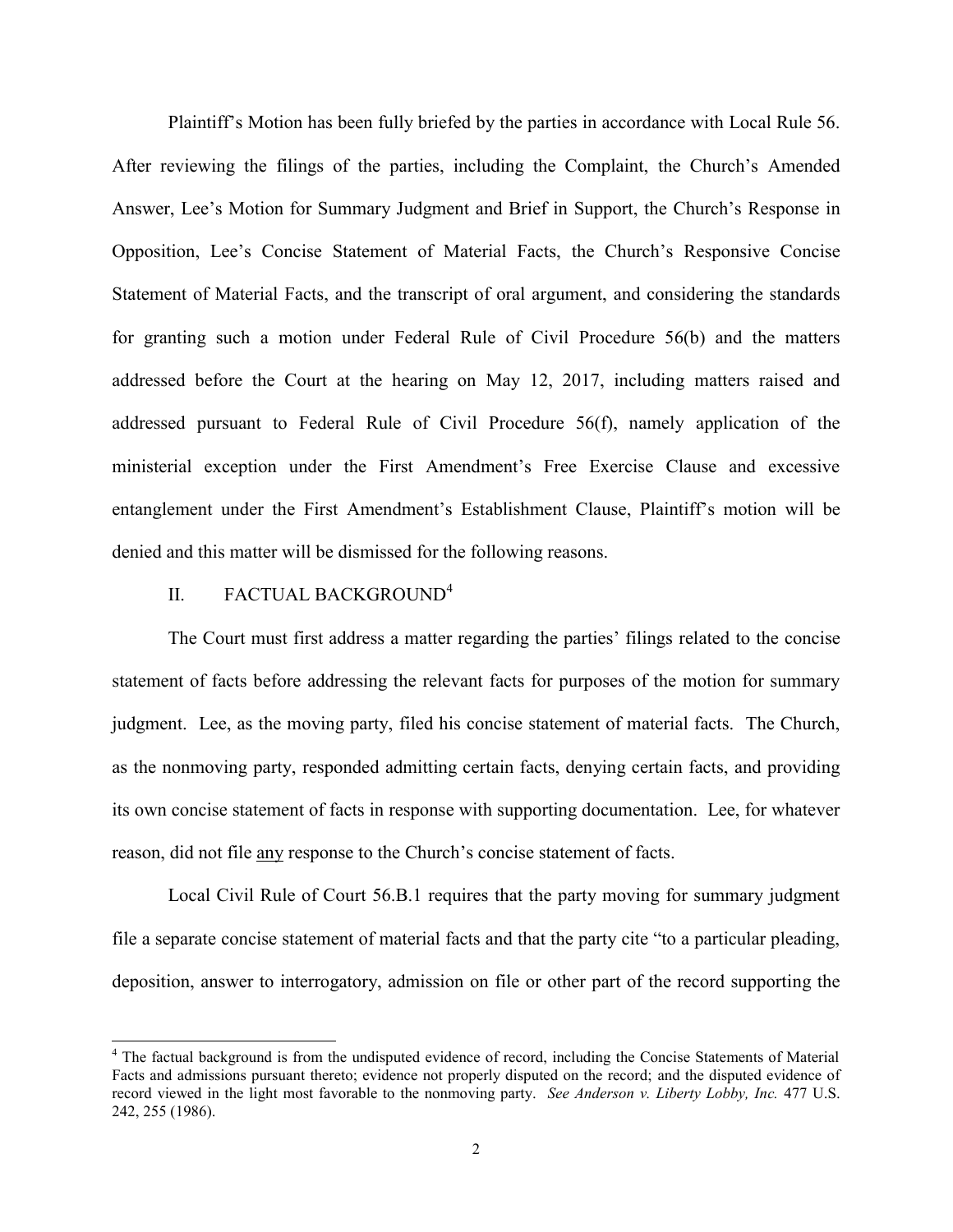party's statement, acceptance, or denial of the material fact." LCvR 56.B.1. The moving party also must file an appendix with the documents supporting that party's concise statement of material facts. LCvR 56.B.3. The opposing party is to provide a separately filed concise statement admitting or denying the facts in the moving party's concise statement, LCvR 56.C.1.a, setting forth the basis for any denial with reference to the record, LCvR 56.C.1.b, and providing any additional material facts that are necessary for the court's ruling on the motion. LCvR 56.C.1.c. Local Civil Rule of Court 56.E specifically provides that the facts claimed to be undisputed and material in "the moving party's Concise Statement of Material Facts or in the opposing party's Responsive Concise Statement, which are claimed to be undisputed, will for the purpose of deciding the motion for summary judgment be deemed admitted unless specifically denied or otherwise controverted by a separate concise statement of the opposing party." LCvR 56.E (emphasis added).

The Church supported their concise statements of fact with sufficient evidentiary materials in their appendix in support of their denials and their stated facts, (Docket Nos. 115, 121), in compliance with Local Civil Rule of Court 56.B.1 and 56.B.3. Rev. Lee, however, did not respond to the Church's supported statement of facts. Under these circumstances, in accordance with Local Civil Rule of Court 56.E, and for purposes of the present motion for summary judgment, the Church's Fact Nos. 23-49 provided in its response to Lee's Facts and the additional facts provided in response to Lee's Fact Nos. 6, 7, 11 and 13 will be deemed admitted by Rev. Lee. *See 714 Ventures, Inc. v. Nat'l Oilwell Varco, L.P.,* No. CV 15-925, 2016 WL 5919934, at \*1 n. 1 (W.D. Pa. Oct. 11, 2016) (deeming facts admitted for violation of Local Rule 56.E).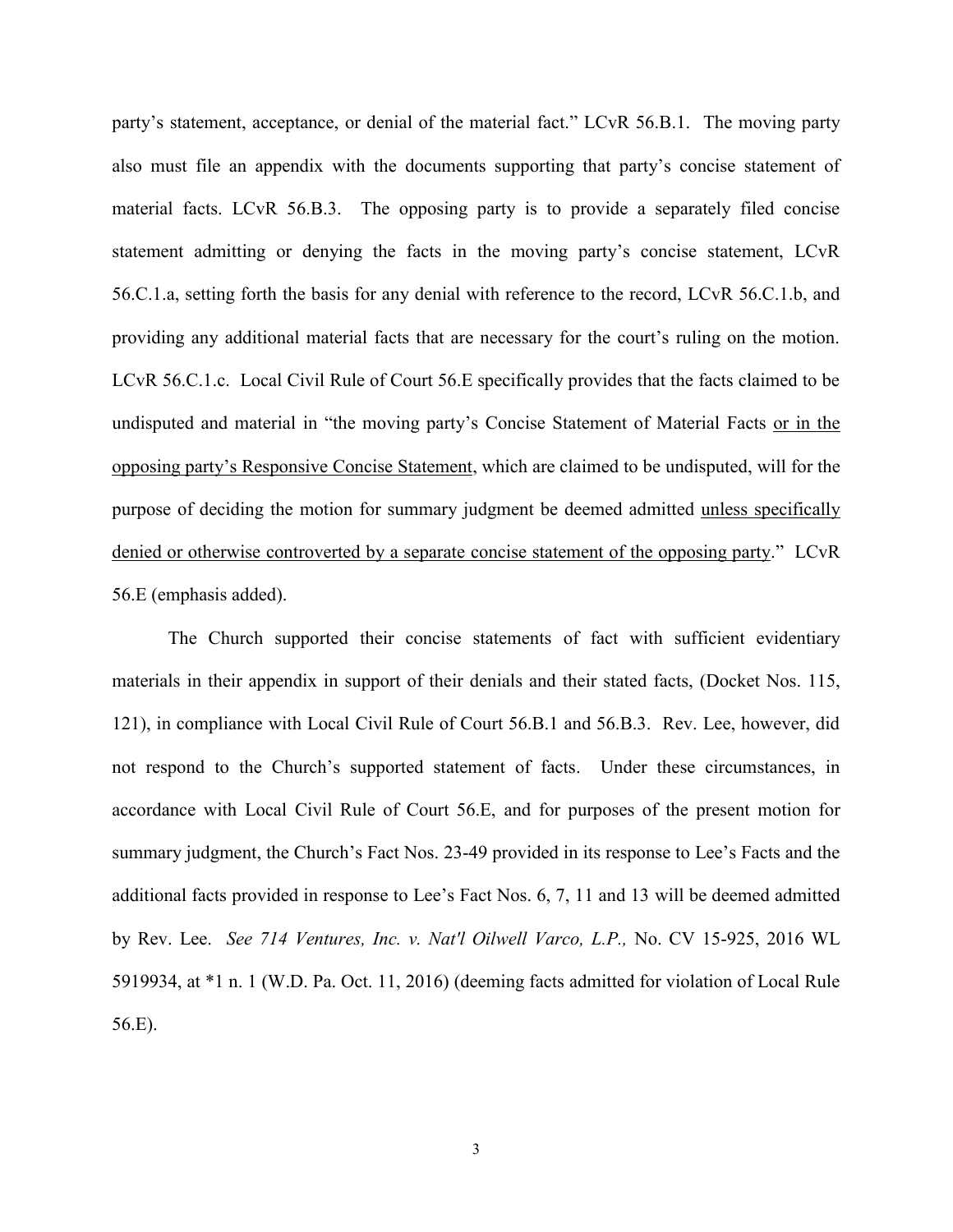According to the Complaint and Charter of Incorporation attached as Exhibit A to the Complaint, the Church is a longstanding church in Pittsburgh, received its original Charter of Incorporation in 1915, (Docket No. 1, Ex. A), and is overseen by its Pastor and Deacon Board. (Docket No. 1 at ¶ 19). On December 1, 2012 the Deacon Board recommended Rev. Lee for the position of Pastor. (Docket No. 83 at ¶ 1; Docket No. 87 at ¶ 1). The Church's Findings Committee presented a "Point-by-Point Report" on Rev. Lee and the Church's Pulpit Committee recommended Rev. Lee for the position of "Pastor of the Church" at a December 1, 2012, meeting called by the Findings Committee. (Docket No. 83 at ¶¶ 2, 3 & Ex. A; Docket No. 87 at ¶¶ 2, 3). On December 12, 2012, the Church voted unanimously to accept Rev. Lee as Pastor of the Church, (Docket No. 83 at  $\P$  4 & Ex. A [76-3 at 2, 5]; Docket No. 87 at  $\P$  4). On or about March 2013, the Church retained the legal services of Attorney Candace Ragin ("Attorney Ragin") of the Law Firm of Candace Ragin, LLC, to provide various legal services to the Church, including the drafting of an agreement between the Board of Deacons and the Church's new Pastor, Rev. Lee, regarding his employment ("Employment Agreement" or "contract"). (Docket No. 83 at ¶ 5 & Ex. C; Docket No. 87 at ¶ 5). On March 20, 2013, the Employment Agreement was executed by Rev. Lee, Timothy Ralston, then Chairman of the Church's Deacon Board, and Jimmy Barley, then Trustee of the Church. (Docket No. 83 at  $\P$  6, 11 & Ex. C; Docket No. 87 at  $\P$  6, 11, 23). The parties understood and agreed that the Church congregation ("the Congregation") had to approve the Employment Agreement in order for it to become effective. (Docket No. 83 at ¶ 6; Docket No. 87 at ¶¶ 6, 24; Docket No. 88-1 E).

The Employment Agreement<sup>5</sup> contains the following pertinent provisions:

2. Employment and Duties

 $\overline{a}$ 

 $5$  The formatting of the actual Employment Agreement is not uniform and the Court has included its provisions as in the original.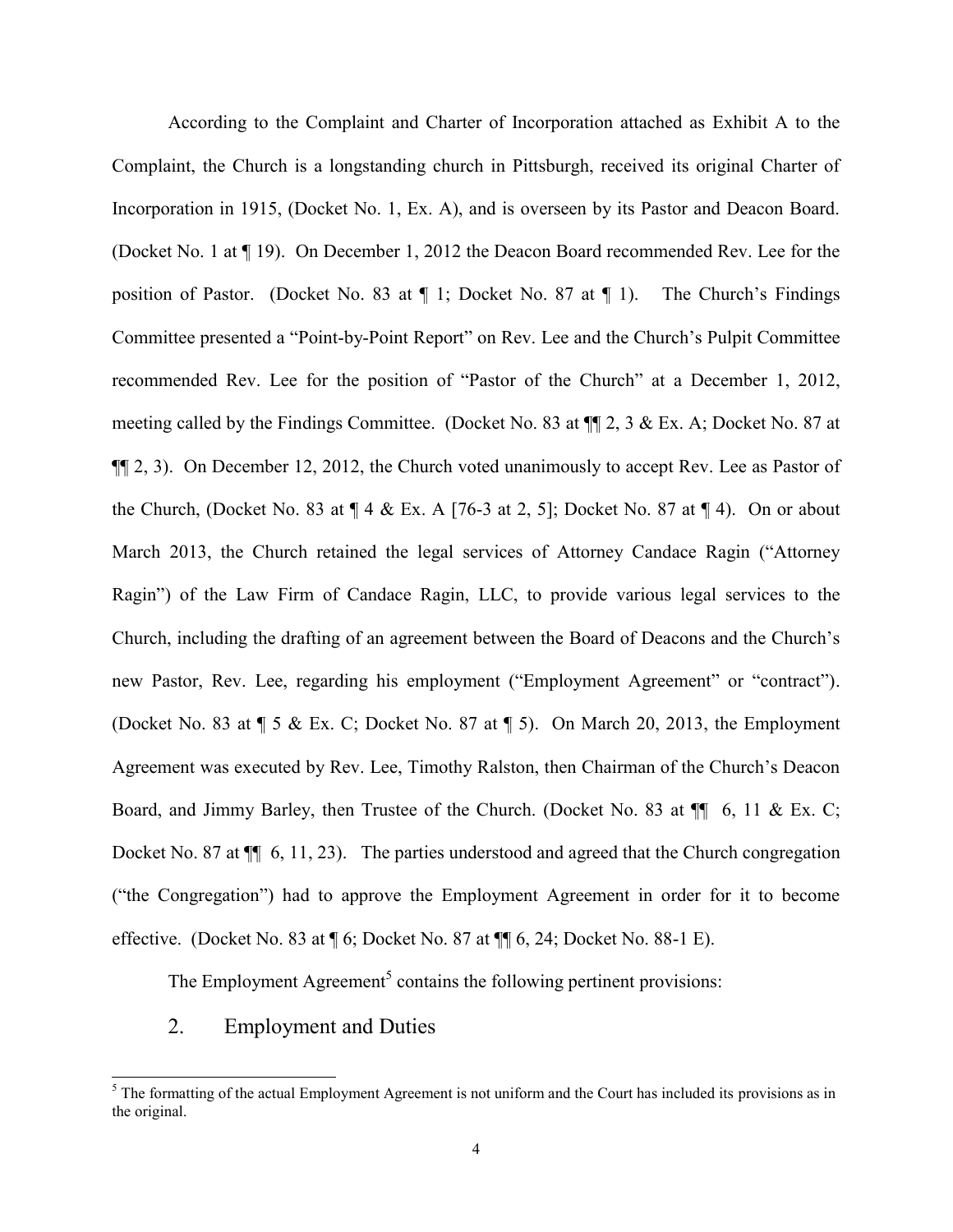The pastor's duties and responsibilities under this Agreement ("PASTORAL DUTIES AND RESPONSIBILITIES") are as follows:

2.1 The pastor will perform all duties assigned to him by the CHURCH from time to time, including but not limited to . . . sacerdotal functions and administrative duties . . . .

- 2.2 The pastor shall devote such of his time and energies as may be necessary for the performance of all PASTORAL DUTIES AND RESPONSIBILITIES.
- 2.3 As the CHURCH finds its headship under the Lord Jesus Christ and in its pastor, the pastor will be the chief executive officer (CEO) of the Board and has sole authority and control of hiring/firing and supervising all CHURCH'S paid staff.

 Pursuant to his supervisory authority, the pastor will also oversee and govern the invitation of any speaker, teacher, or minister to any meeting or gathering held by the CHURCH. . . .

- 2.4 The Pastor will be the ex-officio chairm[an] of the CHURCH Board of Deacons, and ex-officio chairm[an] of all standing Church boards, auxiliaries and/or committees throughout the term of this Agreement. . . .
- 2.5 The pastor shall lead the pastoral ministries of the CHURCH and shall work with the Deacons and CHURCH staff in achieving the Church's mission of proclaiming the Gospel to believers and unbelievers. The pastor shall be a member of the CHURCH, and serve as moderator at business meetings of the members.
- 3. Term and Renewal
- 3.1 The initial term of this AGREEMENT shall be for a period of twenty (20) years, beginning on December 1, 2012 and expiring on December 31, 2013 ("INITIAL TERM"), subject to the termination provisions of this AGREEMENT.
- 3.2 Unless the CHURCH, after congregational vote, notifies the pastor in writing, at least (90) days before the expiration of the INITIAL TERM that the CHURCH does not desire to extend the terms of the AGREEMENT, the terms of this AGREEMENT shall automatically extend for an additional period of ten (10) years.

#### \*\*\*\*

# 7. REPRESENTATIONS AND WARRANTIES

DR. LEE warrants and represents that he:

- a) Is a minister of the gospel in compliance with the requirements of CHURCH and in compliance with federal, state and local laws;
- b) Is an experienced pastor, having pastor [sic] churches other than the CHURCH and is qualified to serve as the pastor of the CHURCH;
- c) Will abide by the employment policies and procedures existing or established by the CHURCH from time to time; and
- d) Will attend all regularly scheduled CHURCH meetings and other official job functions unless illness or emergency makes attendance impossible or impractical.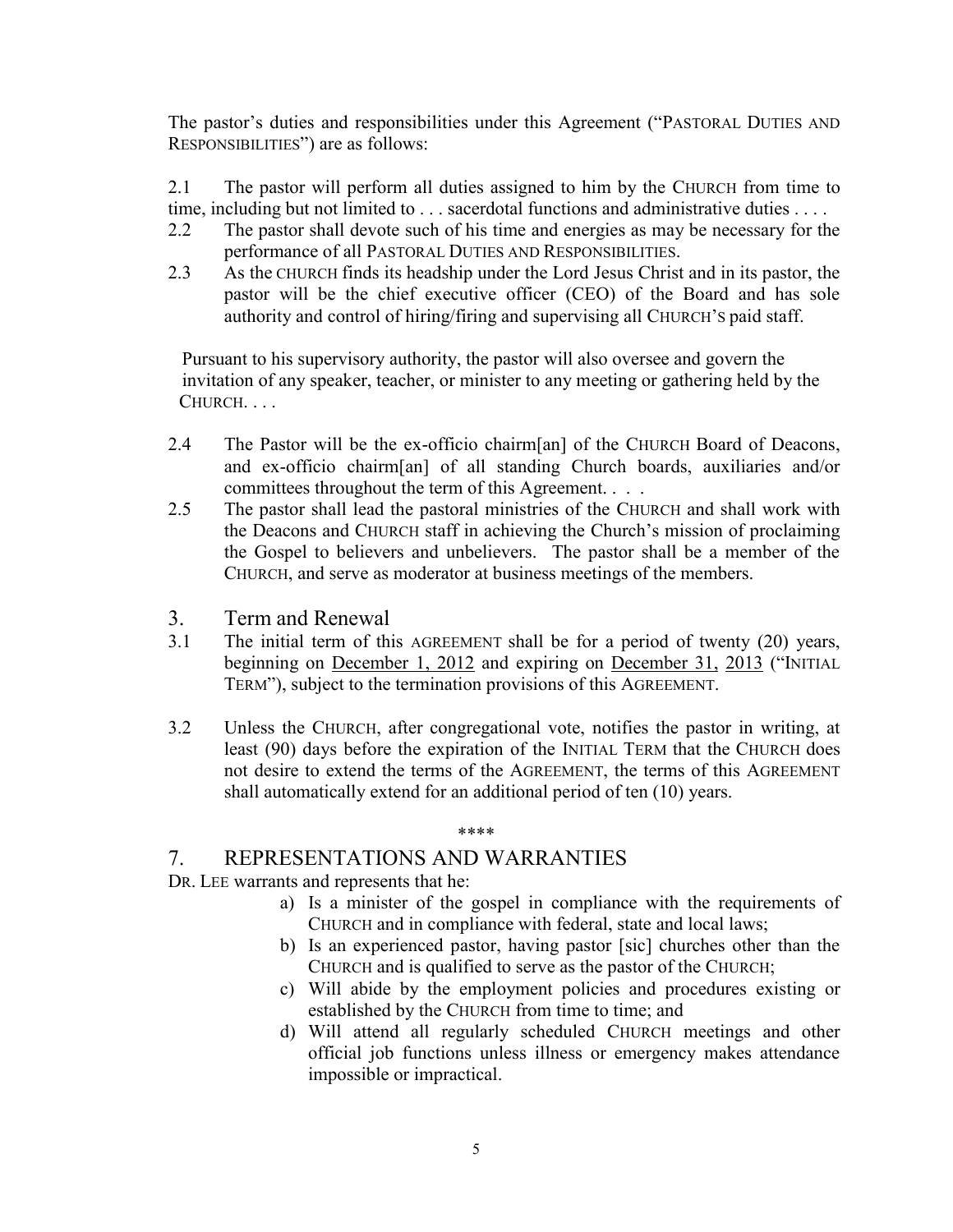#### \*\*\*\*

# 11. Equitable Relief

The parties agree that each of the terms of paragraphs 7 through 11 above is a material term of this Agreement which is intended to be for the Church's benefit and enforceable directly by the Church. Pastor agrees that in the event of his breach of any of the provisions of paragraphs 7 through 11 above, any remedy at law (including money damages) is insufficient to protect the Church's interests and the Church will be entitled to specific performance hereof or injunctive relief against Pastor, or both, in addition to money damages or other relief to which the Church may be entitled, and Pastor further waives any requirement for the securing or posting of any bond in connection with obtaining such equitable relief.

# 12. Termination

12.1 Automatic Termination: This AGREEMENT will automatically terminate, and any further obligations of the parties excused, upon the fling of . . .bankruptcy by or against either party, an assignment for the benefit of creditors by either party, or the appointment of a receiver over the business affairs of either party. . . [and] upon the death of the pastor.

12.2 Termination without Cause: At any time after March 9, 2013 either party may terminate this Agreement upon ninety (90) days written notice without cause.

If this AGREEMENT is terminated by the CHURCH without cause, the pastor shall be entitled to receive the salary and benefits . . . he would otherwise be entitled to receive for the unexpired term of this AGREEMENT . . . , but reduced after five (5) years from the date of Termination by the amount of the Pastor's salary from any other employment for that period. The payments shall be in full settlement of any claims the pastor may have against the CHURCH.

12.3 Termination for Cause: This AGREEMENT may be terminated at the option of either party upon thirty (30) days prior written notice by either party of the material breach of the terms of this AGREEMENT by the other party, which breach is not cured within such thirty (30) days. The rights of termination set forth in this contract are in addition to any other rights of termination allowed to either party by law. Without limiting other rights or grounds for termination which the CHURCH may have under this Agreement or by law, it is agreed that the CHURCH may terminate this Agreement for cause upon the occurrence of any of the following events:

- i. The pastor commits any serious moral or criminal offense ("serious offense")—including but not limited to adultery, embezzlement, or fraud—is convicted of a felony, or commits any other act which is a violation of applicable law (except for misdemeanors or traffic offenses); or
- ii. The pastor becomes incapacitated by reason of illness, injury or other disability . . . .
- 12.4 Procedural Requirements: If this AGREEMENT is proposed to be terminated by the CHURCH for cause as a result of the Pastor committing any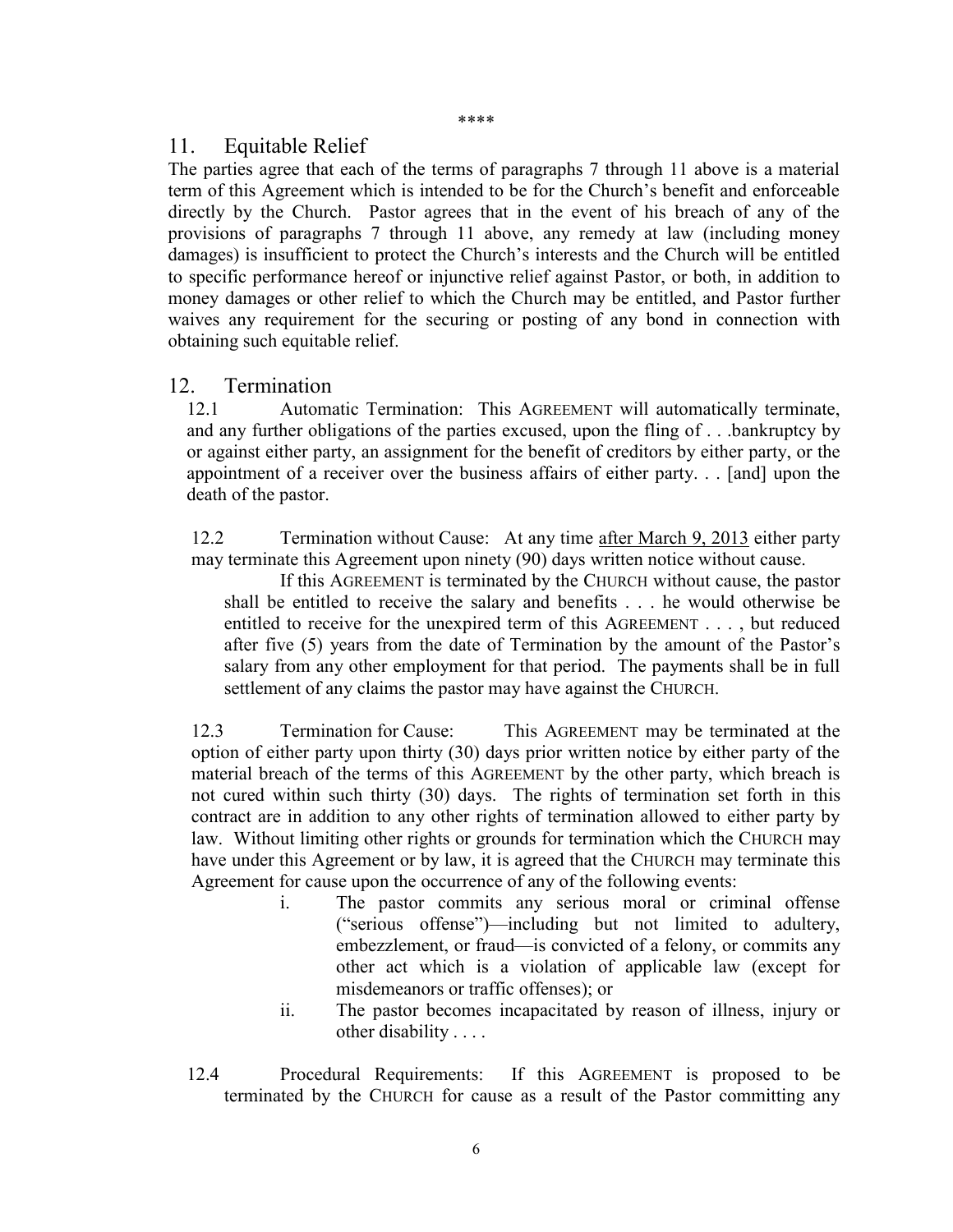serious offense, the matter must be brought before the CHURCH Deacon Board. If the Board recommends a termination of this Agreement for cause based on any serious offense, the recommendation must be presented to the congregation of the CHURCH and put to a vote during a special meeting called for that purpose. In such event, this AGREEMENT may be terminated only upon the approval of the congregation.

The associate pastor or such other person as may be designated by the Deacon Board will chair the congregational meeting, and the order of business at such meeting will be as follows: 1) roll call; 2) presentation of evidence by the personnel Committee chair or its designee; 3) presentation of case by the pastor or his designee; 4) rebuttal evidence presented by the Deacon Board; 5) testimony from members of the congregation; and 6) the matter shall be put to a vote.

\*\*\*\*

# 16. Entire Agreement

This AGREEMENT contains the entire agreement between Dr. Lee and the Church, and supersedes any and all other agreements, written or oral, express or implied, pertaining to the subject matter hereof.

No supplements, modifications or amendments of this AGREEMENT shall be binding unless executed in writing by the parties.

\*\*\*\*

# 18. General Provisions

The waiver of either of the PARTIES of a breach or violation of any provision of this AGREEMENT shall not operate as or be construed to be a waiver of any subsequent breach hereof. This AGREEMENT constitutes the product of negotiations of the parties hereto and any enforcement hereof will be interpreted in a neutral manner and not more strongly for [sic] against any party based upon the source of the draftsmanship hereof. If any provision of this Agreement shall be held invalid or unenforceable by a court of competent jurisdiction, the remaining provisions hereof shall continue to be fully effective.

# 19. GOVERNING LAW

This AGREEMENT shall be construed and governed in all respects in accordance with the laws of the Commonwealth of Pennsylvania.

(Docket No. 76-3 at 19-26).

The Employment Agreement was presented to the Church at the Call of the Church

Congregation on April 7, 2013. (Docket No. 87 at ¶ 25; [Ex. 11 to Defendant's Ex. A, "April 7,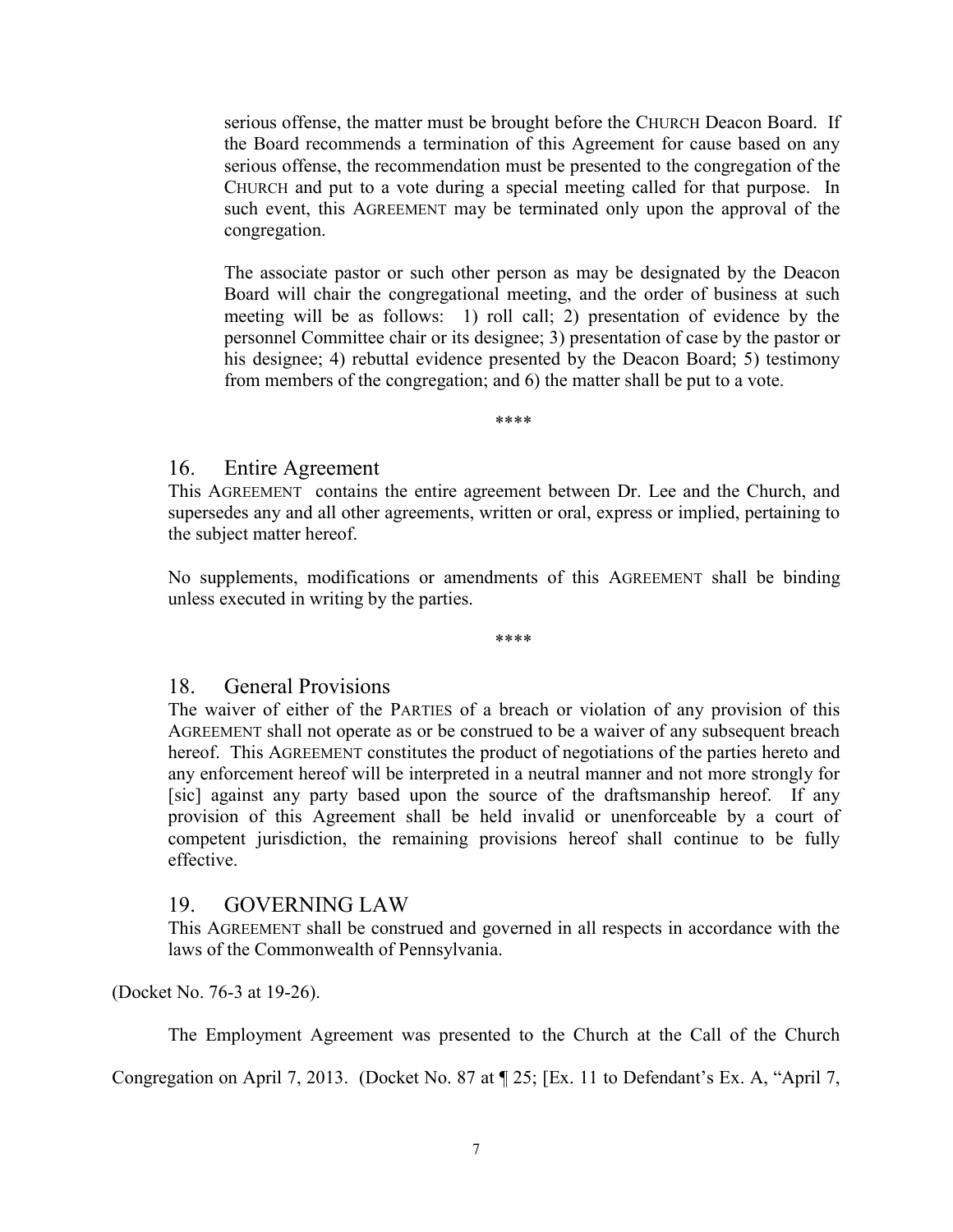2013 minutes"]). At this meeting, members of the Congregation inquired as to the terms of the Agreement, including the conditions providing for termination. (Docket No. 87 at ¶ 25; April 7, 2013 minutes). The Congregation's approval of the Employment Agreement was based on statements and promises made by Dr. Lee that if he was not performing his job, that would constitute cause for termination under the Agreement." (Docket No. 87 at ¶¶ 7; 26; April 7, 2013 minutes). Specifically, Dr. Lee represented to the Congregation regarding the Employment Agreement they were considering whether to vote to approve that:

If the church is not going in the direction that we think the church ought to go, if the church declines and the church is just dying, that's cause, because it is my Pastor responsibility and duty to make sure that the church grows and the church becomes better than the way I received it.

(Docket No. 87 at ¶ 27, 28; April 7, 2013 minutes; Rev. Lee Depo at 74) (emphasis added).Rev.

Lee further represented to the Congregation that:

But if just [sic] want to get used to the money and some do, then you have a right, because there is a clause that says that just cause, because the church is not growing, the church is stagnant, the church is not a better place. You have right to call for these Deacons and any member of the church to have me to vacate the pulpit.

(Docket No. 87 at ¶ 29; April 7, 2013 Minutes).Rev. Lee further stated on just cause:

The clause says, if I don't perform my duties well, I'm out. Help me out, I'm giving you a clause to make sure you'll don't get stuck with somebody you don't want, it's in there.

(Docket No. 87 at ¶ 31; April 7, 2013 Minutes).After initial equivocating in his deposition on

September 27, 2016, Rev. Lee ultimately admitted making these statements. (Docket No. 87 at

¶¶ 28, 30, 32).

The resolution approving the Employment Agreement provides that the Congregation resolved to approve it and resolved that the Pastor's duties and responsibilities under it are "subject at all times to the ultimate control and direction of the Church via its congregation."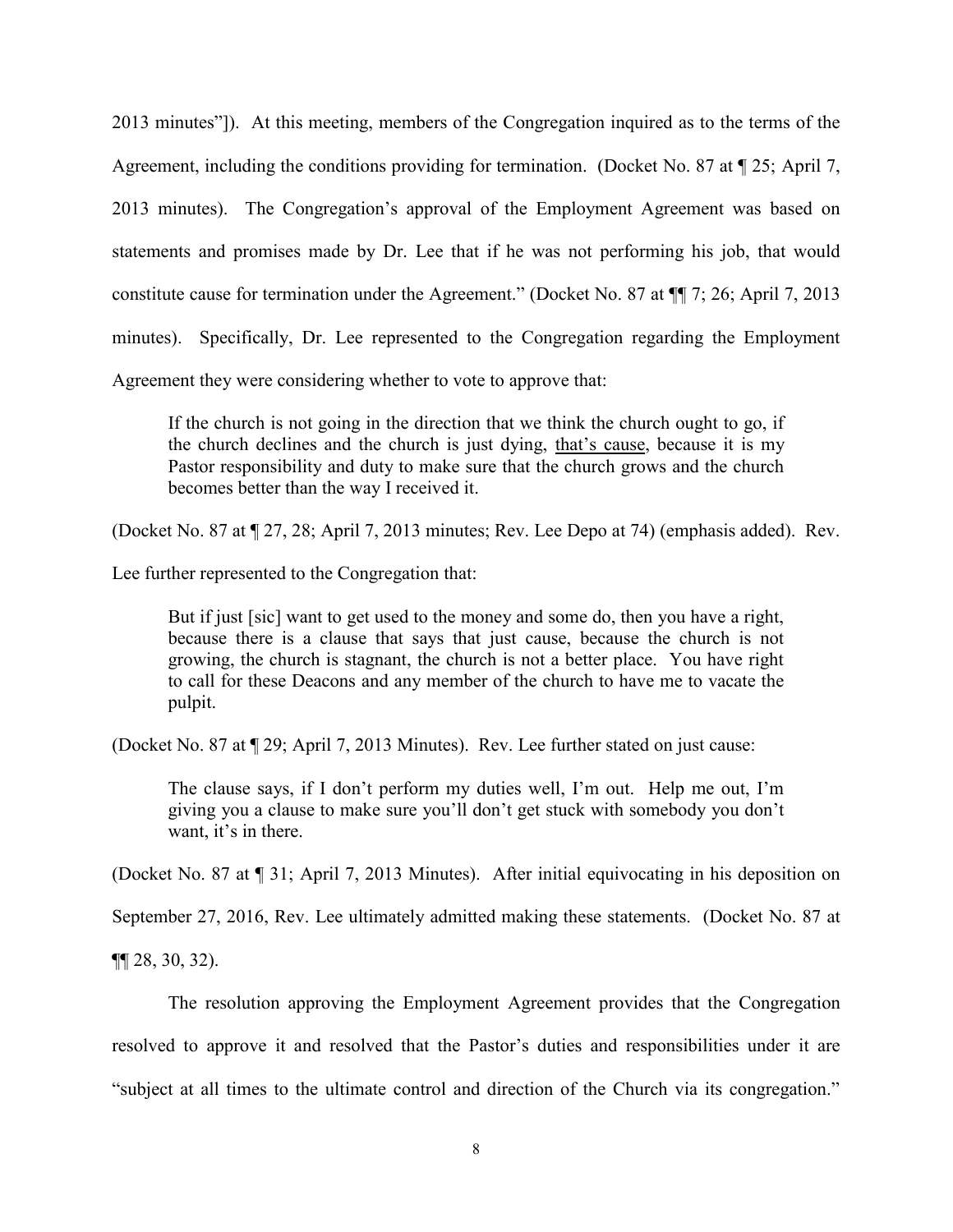(Docket No. 76-3, Ex. B at 11 (sections 5 and 6(a)). The resolution approving the Employment Agreement also provides under section 6(c) that the "Church finds its headship under the Lord Jesus Christ and in its Pastor" and under section 6(e) that the "Pastor is the leader of pastoral ministries of the Church. He will work with the Deacons and the Church staff in achieving its mission and proclaiming the Gospel to believers and unbelievers." The Resolution provides under section 2 that the "Deacons shall serve dual status as Deacons and Trustees." Finally, the Resolution provides in section 3 that the "Pastor-elect and Deacon board will draft [a] new constitution and by-laws that will align with God's Word to be presented to the church for review to be approved and adopted by this local body of believers." Ultimately, the Church Congregation approved the Employment Agreement at the Church Call meeting on April 7, 2013. (Docket No. 83 at ¶ 7; Docket No. 87 at ¶ 7).

Subsequently, at a Church meeting on April 28, 2013, Rev. Lee further stated to the Congregation:

the church has the final say in this way. If I am not doing my job and the church is suffering, the church has every right to make sure it protects the church, because you don't want the church to die. Now if you want to do it in spite of the church doing what church is doing and we are doing well, no you can't, that where the employment clause came in without cause.

(Docket No. 87 at ¶ 33; [Exhibit 13 to Defendant's Ex. A, "April 28, 2013 Minutes"]).

In the governing structure of the Church, the Deacons are responsible for the spiritual well-being of the Church and the Trustees are responsible for its financial well-being. (Docket No. 87 at ¶ 39). On or about March, 2014, the second year of Rev. Lee's tenure as Pastor, a joined Board of Deacons and Trustees began to make serious inquiry about four things with respect to Lee's leadership of the Church. (Docket No. 87 at ¶ 38; Taylor Depo. at 5-6). The level of giving to the Church in terms of tithes, offerings, and donations diminished appreciably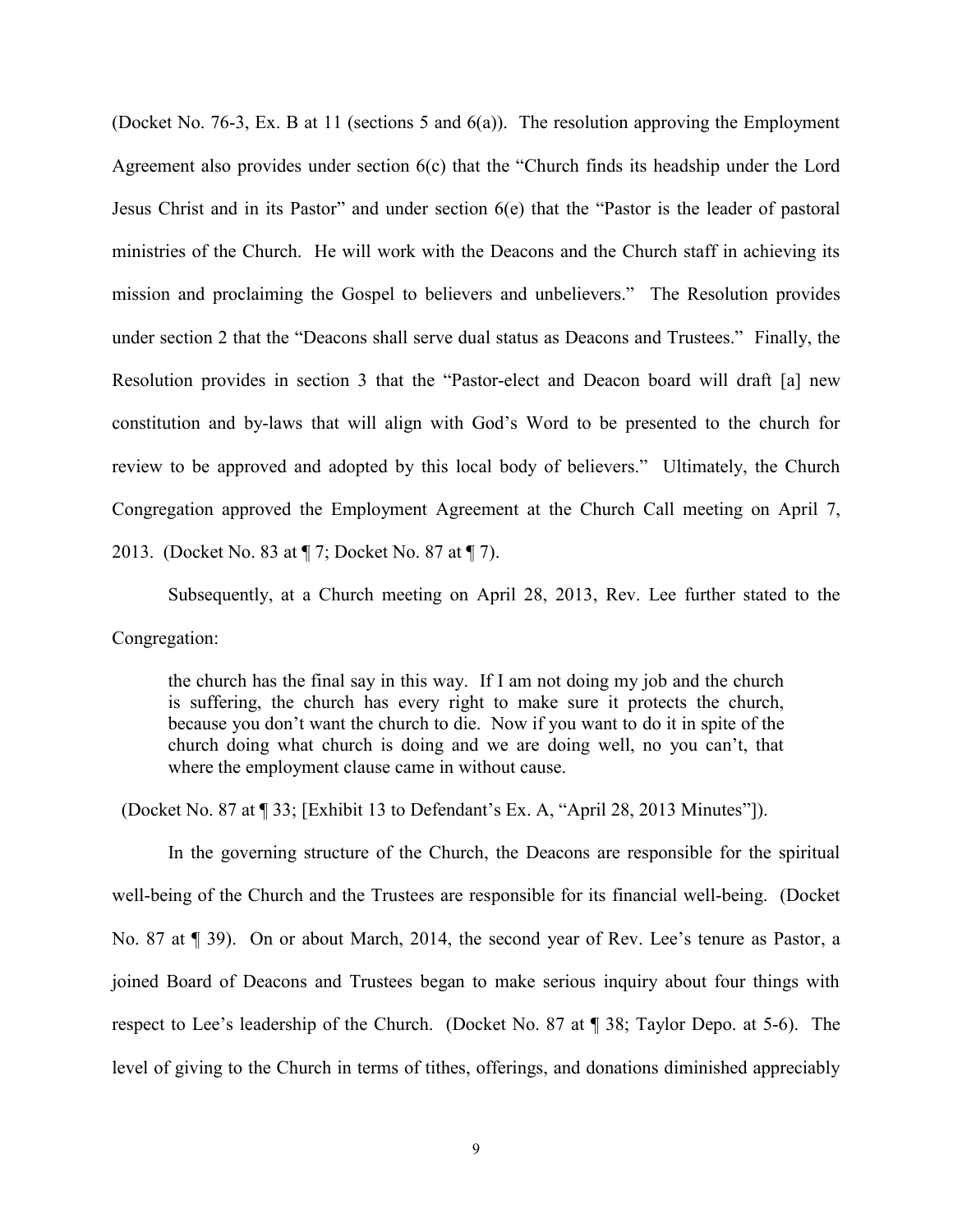from the point of Rev. Lee's initial tenure in December of 2012 to that of 2014. (Docket No. 87 at ¶ 40; Taylor Depo. at 6). For example, from November of 2013 to November of 2014 tithes and offerings diminished 39% and attendance at morning worship dropped 32% (Docket No. 87 at ¶¶ 41, 42; Def. Ex. C; Taylor Depo. at 6). From January 2013 through December 2014, there was a 61% decrease in registered members of the Church. (Docket No. 87 at  $\P$  43; Def. Ex. C; Taylor Depo. at 14-15 and Ex. E, App'x. Ex. C). Rev. Lee had decided but failed to follow through with taking over training the deacons. (Docket No. 87 at  $\P$  44). Church expenditures nearly doubled from 2013 to 2014 and Church expenditures were exceeding Church receipts, rapidly eroding the Church's credit base. (Docket No. 87 at ¶ 45; Taylor Deposition at 74-75).

From the first year of Rev. Lee's tenure to the second year, the quality of the Church's community outreach and ministries declined. (Docket No. 87 at ¶ 46; Taylor Deposition at 74). The Church's hallmark program of service to the community is its SEED program. (Docket No. 87 at ¶ 47; Taylor Deposition at 75-78). Funds from the SEED program were diverted to pay for necessary Church expenditures as opposed to furthering the SEED ministry. (Docket No. 87 at ¶ 47; Taylor Deposition at 75-78). Although Rev. Lee set a number of meetings of the Church membership between June and December, 2014 for the purpose of discussing financial and ministerial issues, he cancelled all of them. (Docket No. 87 at ¶ 48; Taylor Deposition at 84-86). Financial contributions, the Church's registered membership, and worship attendance all declined during Rev. Lee's tenure. (Docket No. 87 at ¶ 49; Lee Depo at 134, 136, App. Ex. A; Taylor Deposition at 84-86).

On or about December 21, 2014, the Church organized a meeting of the Congregation at which it was recommended that the Congregation vote to have Rev. Lee vacate the pulpit immediately, void the Pastor's employment contact, and approve suggested severance terms.

10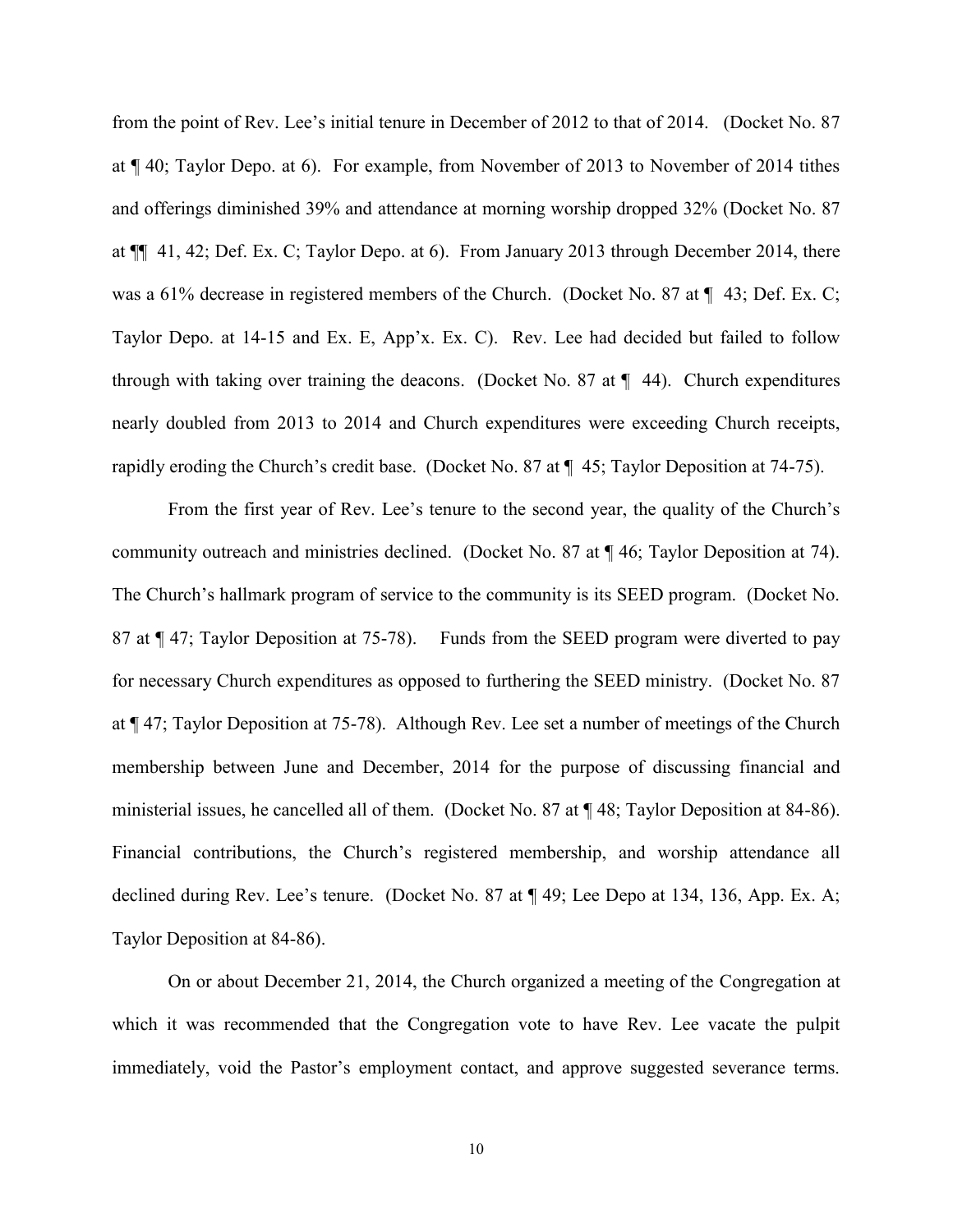(Docket No. 83 at ¶ 16; Docket No. 87 at ¶ 16; Plaintiff's Ex. E at 2). The following reasons were presented in support of the recommendation: failures in financial stewardship, failures in spiritual stewardship, and failures to respond to church leaders. (Docket No. 83 at ¶ 17; Docket No. 87 at ¶ 17; Plaintiff's Exhibit E at 2). Regarding asserted failures in spiritual stewardship, the written recommendations list under "Findings B:"

the "DIMINISHED CAPACITY TO FULFILL THE GREAT MISSION, Matt 28:19-20:

- to attract new souls to Christ,
- to cultivate new ambassadors for Christ, and
- to transform families, neighborhoods, and the city for Christ.

(Docket No. 76-4 at 9). The written recommendations also profile "New MEMBERS JOINING

AND RECEIVING THE RIGHT HAND OF FELLOWSHIP." (Docket No. 76-4 at 10). The

written recommendations further contain:

REFLECTIONS ON OUR CAPACITY TO FULFILL THE GREAT MISSION, Matt. 28: 19-20:

- **to attract new souls to Christ:** . . . We would characterize this as a dramatic decline in attracting new souls for Christ.
- **to cultivate new ambassadors for Christ:** . . . Our overall judgment is that our capacity to cultivate new ambassadors for Christ has grown progressively more negative than positive over the two years of Pastor Lee's leadership.
- **to transform families, neighborhoods, and the city for Christ.** . . . We conclude Pastor Lee has failed during both years to launch and sustain ministries that help to transform local and public places where our children and families live.

Our prediction for the future under Pastor Lee's leadership is summarized in the following graph: [depicting failing spiritual stewardship leading to failing financial stewardship and the Church in continual decline, resulting in a diminished capacity "to Fulfill the Great Commission."].

(Docket No. 76-4 at 13). The document then addresses "Findings C: Pastor's Failure to Provide

Vital Information Requested by Church Leaders." (Docket No. 76-4 at 13). The document

concludes with recommendations by the Board of Deacons and the Board of Trustees that Rev.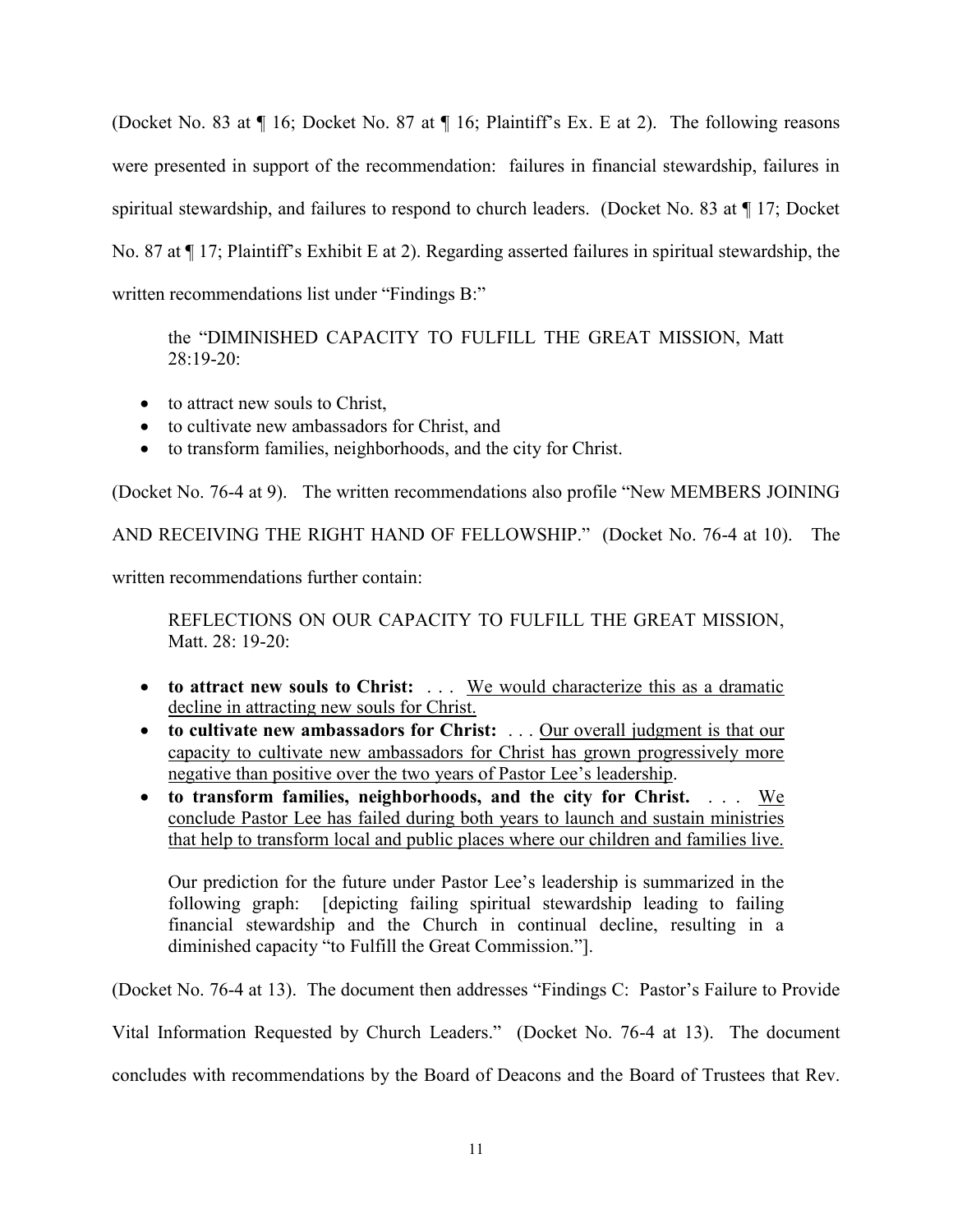Lee vacate the pulpit immediately, and that the Church void the pastor's employment contract further based on the "'Voice of Precedence,' 'The Voice of Sovereignty:' The church under Baptist polity is sovereign and the church has the final word by vote on the matter, and the 'Voice of the Pastor' wherein he stated to the congregation that "if the church declines and the church is not going in the direction that we think the church ought to go, if the church declines and the church is just dying, that's a cause [for breaking the contract]. . . . even in Pastor Lee's own words." (Docket No. 76-4 at 16).

Three weeks later, a second meeting of the Congregation was convened at which time it was recommended that the Congregation vote to have Rev. Lee vacate the pulpit immediately, void the Pastor's employment contact, and approve suggested severance terms. (Docket No. 83 at ¶ 16; Docket No. 87 at ¶ 16; Plaintiff's Ex. E at 2). The following reasons again were presented in support of the recommendation: failures in financial stewardship, failures in spiritual stewardship, and failures to respond to church leaders.  $\frac{6}{10}$  (Docket No. 83 at ¶ 17; Docket No. 87 at ¶ 17; Plaintiff's Exhibit E at 2). The Church voted affirmatively for Lee to vacate the pulpit immediately, to void the Pastor's employment contract, and to approve suggested severance terms on the basis of Lee's failures in financial stewardship, failures in spiritual stewardship, and failures to respond to church leaders. (Docket No. 83 at ¶ 19; Docket No. 87 at ¶ 19; Plaintiff's Exhibit F [Jerome Taylor Deposition] at 88-89). Accordingly, on January 11, 2015, the Church terminated Lee's employment as Pastor of the Church. (Docket No. 83 at ¶ 20; Docket No. 87 at ¶ 20; Plaintiff's Exhibit E at 2).

 $\overline{a}$ 

<sup>6</sup> Rev. Lee apparently contends in a parenthetical in his Concise Statement of Facts, without evidence, and the Church disputes it, that the asserted failure to respond to Church leaders was only a delay in providing information to the Board it already had access to or did not request. (Docket No. 83 at ¶¶ 17, 18; Docket No. 87 at ¶¶ 17, 18; Plaintiff's Ex. E at 2). Rev. Lee, however, does not develop any argument regarding same in his brief. Moreover, viewing the evidence in the light most favorable to the Church, the non-moving party, this assertion does not meet his burden to show that he did not fail to respond to Church leaders, as contended.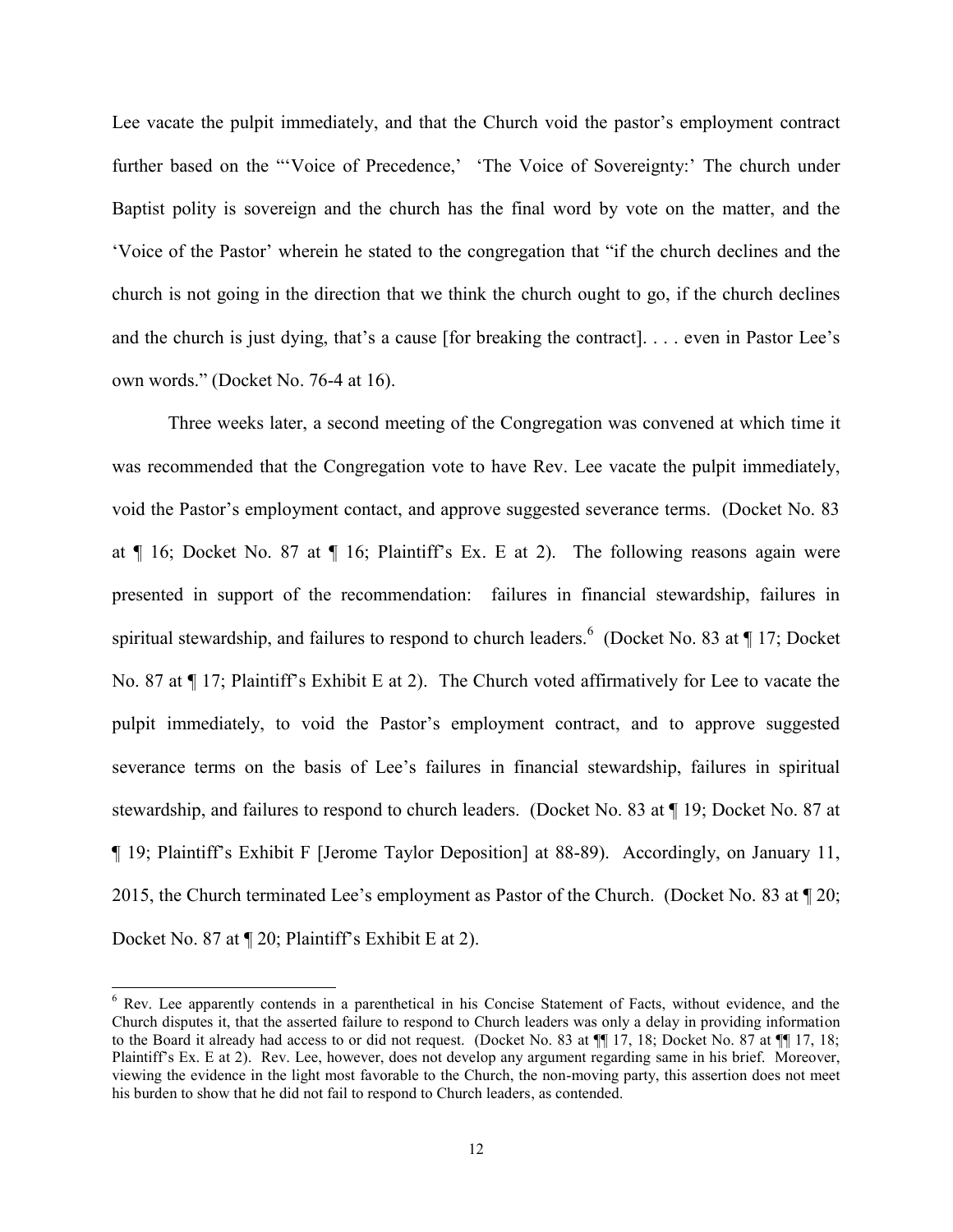The Employment Agreement provides that its initial term would commence on December 1, 2012, and would expire on December 31, 2032. ((Docket No. 83 at ¶ 8; Docket No. 87 at ¶ 8). Docket No. 1 at  $\P$ [[ 21, 31, Ex. B at  $\S$  3, p. 2; Ex. D to Motion at 3.1). Nevertheless, it also provides that the Church, adhering to certain procedures and substantive requirements, may terminate the Plaintiff with cause and without cause. (Docket No. 83 at ¶ 9; Docket No. 87 at ¶ 9; Exhibit D at 12.2 and 12.3).

Section 12 of the Contract states various terms and conditions governing termination of the Pastor's employment, (Docket No.1 at  $\P$  22, 23, 29, 30, Ex. B at §12, p. 5-7), including that either party could terminate the agreement with or without cause but with certain contractual consequences. (Docket No. 1, Ex. B at §§ 12.2 & 12.3). (Docket No. 83 at ¶ 9; Docket No. 87 at  $\P(9)$ .

This Court observed in its opinion granting judgment on the pleadings to the individual defendants:

The Contract further provides that "[t]he rights of termination set forth in this contract are in addition to any other rights of termination allowed to either party by law." (Docket No. 1, Ex. B at § 12.3). Lee's Complaint alleges that termination of his employment as Pastor of the Church was without cause as cause is defined more fully in the Contract. (Docket No. 1 at ¶ 37, and Ex. B, § 12.3 (i)  $\&$  (ii)). Lee filed a single count action for breach of contract against all defendants, seeking payment of \$2,643,996.40, plus costs of suit and attorney's fees under the Contract.

(Docket No. 1 at 11). The Church defended the breach of contract claim by asserting that Lee was terminated for cause and numerous other defenses to his claim. (Docket No. 71).

# III. PROCEDURAL HISTORY

On September 9, 2015, Rev. Lee commenced this diversity action in the United States District Court for the Eastern District of Pennsylvania. (Docket No. 1). All defendants moved to dismiss pursuant to Federal Rule of Civil Procedure 12(b)(3) for improper venue. (Docket No.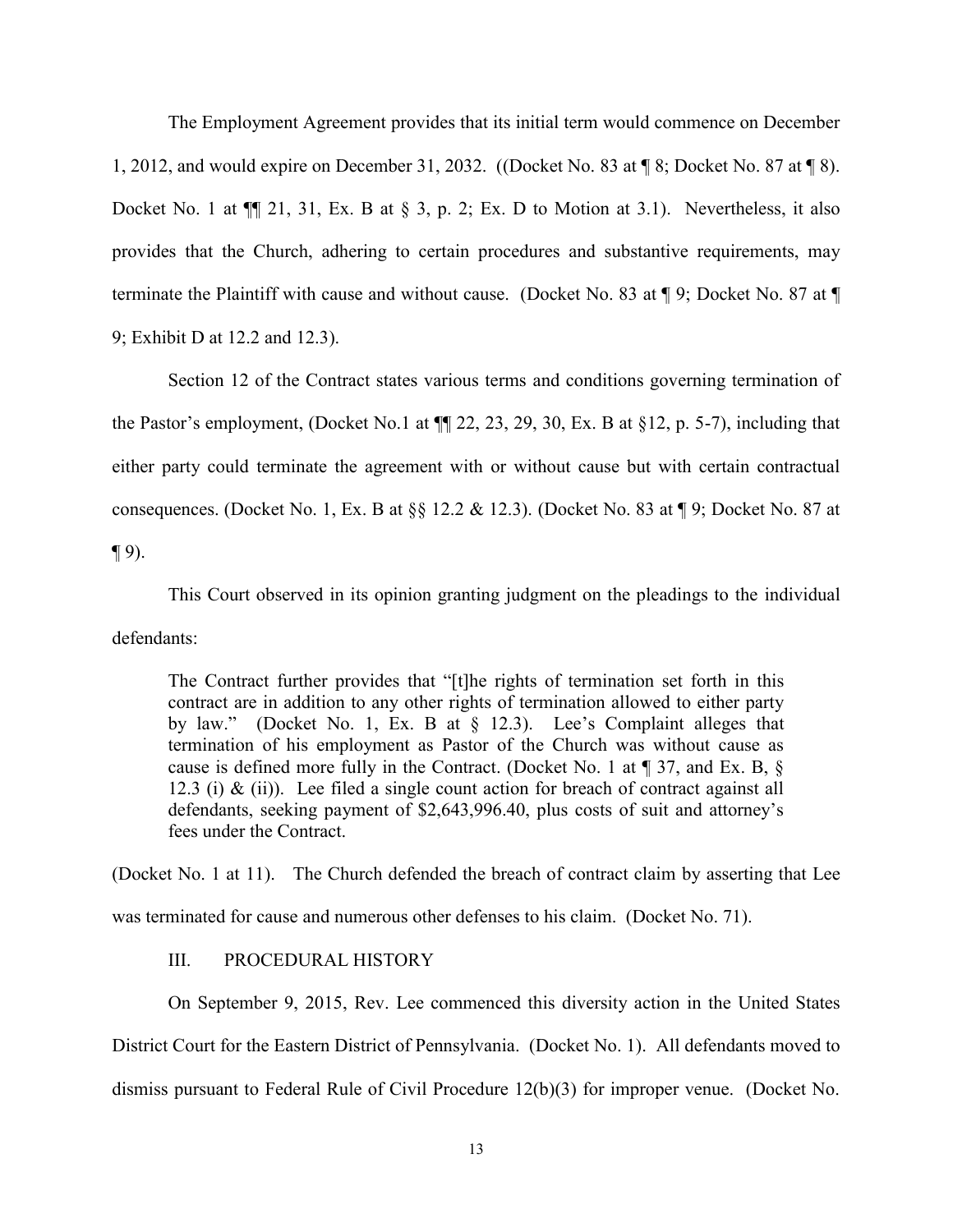2). In opposition to the motion, Rev. Lee requested that the District Court pursuant to 28 U.S.C. § 1406 transfer the action to the Western District of Pennsylvania because the individual defendants all reside within the Western District and because the corporate defendant, the Church, has its principal place of business in the Western District. (Docket Nos. 3 at 2 ¶¶ 2, 3, 5; 2 at ¶¶ 2, 3). The Court determined that transfer to this district would further the interests of justice, ruling that "all twelve Defendants are residents of the Western District of Pennsylvania, and the events underlying the cause of action occurred within that district. Transfer rather than dismissal would further the interest of justice." (Docket No. 4 at 3). Defendants filed their answer in the Eastern District on December 3, 2015. (Docket No. 18).

Three months later, the matter was transferred to this Court. (Docket No. 20). This Court held a case management conference on January 12, 2016, (Docket No. 36), and referred the matter to mediation. (Docket No. 38). On February 12, 2016, Lee filed a Motion for Partial Summary Judgment, which the Court denied as premature that same day. (Docket Nos. 40, 41). Mediation was held on February 24, 2016, but the matter did not settle. (Docket No. 42). Thereafter, the individual defendants on February 26, 2016 filed a Motion for Judgment on the Pleadings, (Docket No. 43), Rev. Lee filed his Response to the Motion on March 28, 2016, (Docket No. 47), the individual defendants filed their Reply on April 11, 2016, (Docket No. 51), and Rev. Lee filed his Sur-Reply on April 25, 2016. (Docket No. 53). The Court granted the Motion in accordance with its May 4, 2016 Memorandum Opinion. (Docket Nos. 54, 55). Due to discovery delays resulting from a change in Plaintiff's counsel, the Church requested and the Court granted a two month extension of the May 31, 2016 deadline until July 31, 2016 to amend the pleadings. (Docket Nos. 59, 60). Subsequently on September 30, 2016, the Church filed a motion to extend the discovery deadline to December 1, 2016, (Docket No. 64), which was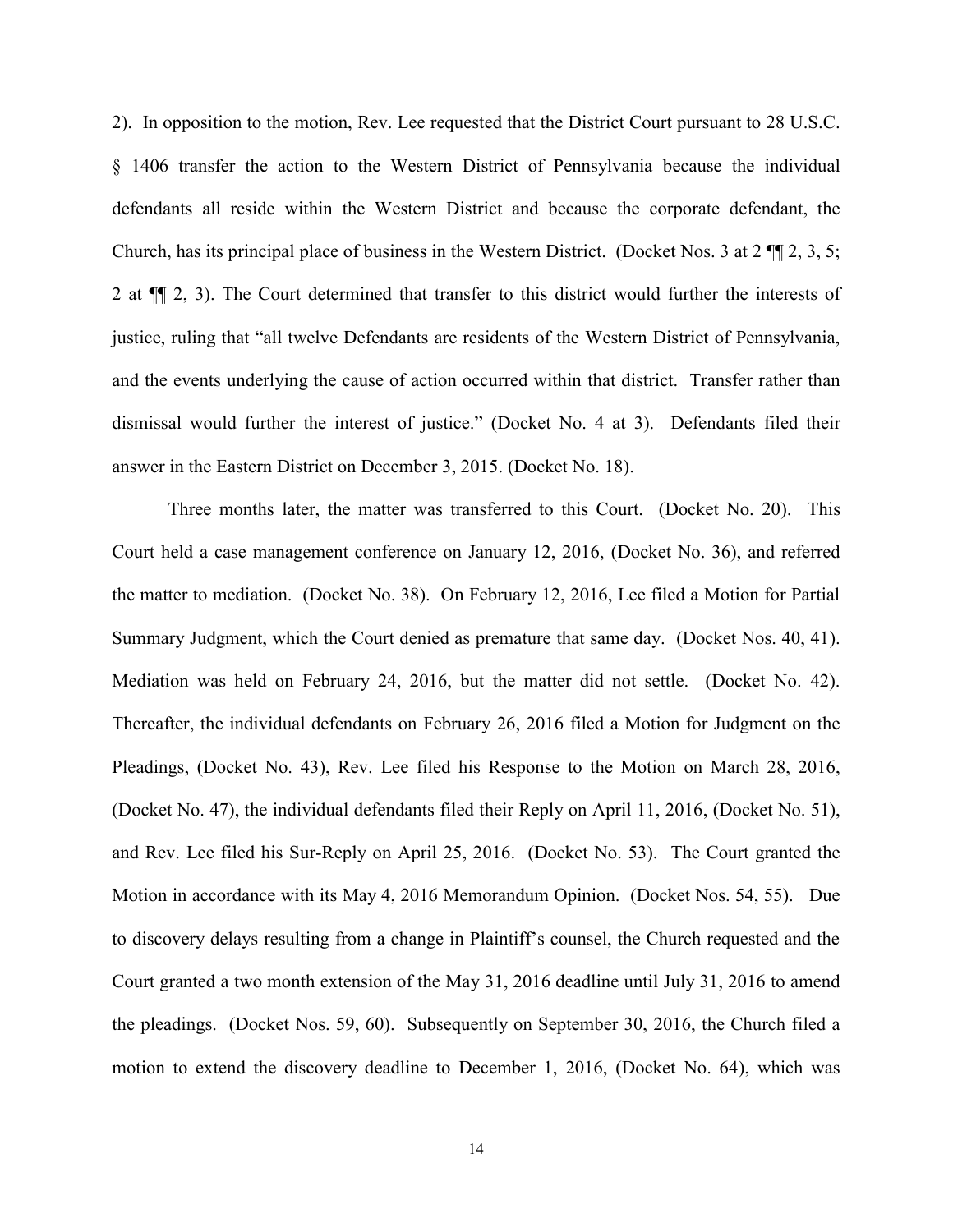contested, (Docket Nos. 65, 67), and which the Court granted by Order dated October 4, 2016, after oral argument held on the motion that same date. (Docket Nos. 68, 69). On September 30, 2016, the Church also requested leave to file an Amended Answer, which was uncontested as a result of the Court's extension of the discovery deadline and which the Court likewise granted on October 4, 2016. (Docket No. 70). The Church filed its Amended Answer on October 13, 2016. (Docket No. 71).

On January 31, 2017, Rev. Lee filed an affirmative motion for summary judgment on his sole claim for breach of contract, (Docket No. 76), with Brief in Support (Docket No. 77), and Concise Statement of Material Facts. (Docket No. 78). Plaintiff subsequently filed an Amended Brief in Support (Docket No. 82), and an Amended Concise Statement of Material Facts (Docket No. 83) on February 2, 2017.<sup>7</sup> The Church filed its Brief in Opposition to Motion for Summary Judgment on March 2, 2017, (Docket No. 86), with its Responsive Concise Statement of Material Facts, (Docket No. 87), and Appendix in Support. (Docket No. 88). The Court originally scheduled argument on the motion for summary judgment for April 7, 2017. (Docket No. 75).

After further review of the matter and the parties' filings, the Court became skeptical that this matter ultimately could go forward under First Amendment Free Exercise and Establishment Clause jurisprudence.Accordingly, the Court entered an order on April 5, 2017 rescheduling argument for May 12, 2017, giving notice pursuant to Federal Rule of Civil Procedure 56(f), and requiring the parties to address through additional briefing the following:

whether and to what extent the ministerial exception under the First Amendment's Free Exercise Clause and excessive entanglement under the First Amendment's Establishment Clause, *see, e.g., Hosanna-Tabor Evangelical Lutheran Church & Sch. v. E.E.O.C*, 565 U.S. 171 (2012), *Petruska v. Gannon Univ.*, 462 F.3d 294

 $\overline{a}$ 

<sup>&</sup>lt;sup>7</sup> Rev. Lee made these amended filings on February 2, 2017, two days after the deadline for filing for summary judgment and without requesting leave.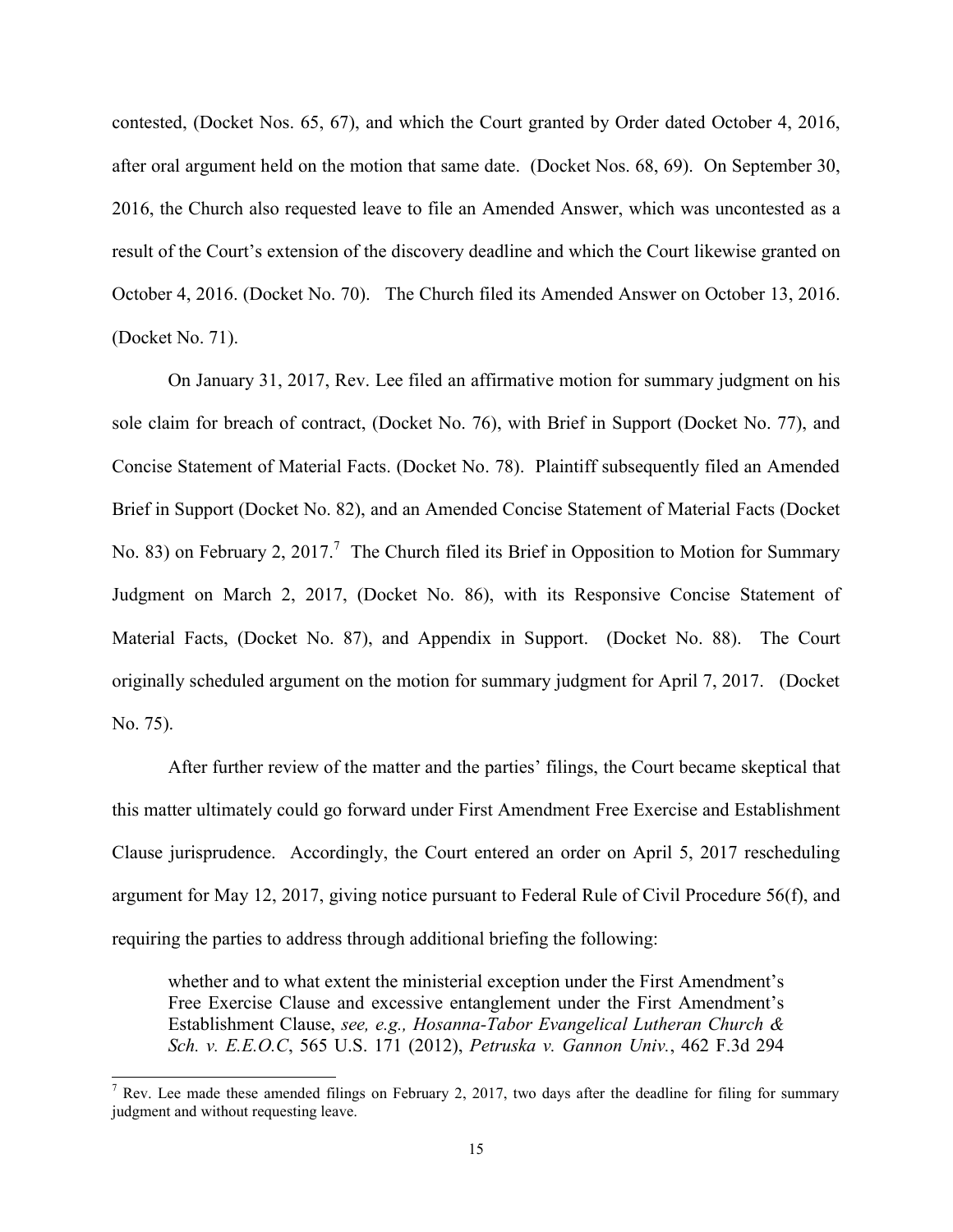(3d Cir. 2006), and related Pennsylvania law, affects further adjudication of this matter. *See also* Rule 56(f). The parties also shall address in the briefing whether the language in the agreement at  $\S$  12.3 governing termination for cause encompasses the ministerial exception.

(Docket No. 89). Rev. Lee filed his supplemental brief on April 21, 2017, (Docket No. 91), as did the Church. (Docket No. 90). The parties were afforded the opportunity to file responsive briefs to the opposing party's supplemental brief, (Docket No. 89), but neither chose to do so. Hearing on the matter was held on May 12, 2017, (Docket No. 92), with the transcript of same filed on August 11, 2017, (Docket No. 93), and this matter is fully ripe for disposition.

#### IV. LEGAL STANDARD

Pursuant to Federal Rule of Civil Procedure 56(a), "[a] party may move for summary judgment, identifying each claim or defense—or the part of each claim or defense—on which summary judgment is sought." [Fed. R. Civ. P. 56\(a\).](https://1.next.westlaw.com/Link/Document/FullText?findType=L&pubNum=1000600&cite=USFRCPR56&originatingDoc=I3f2110a01cc711e6a647af7ccdd8c5d2&refType=LQ&originationContext=document&transitionType=DocumentItem&contextData=(sc.Search)) A grant of summary judgment under Federal Rule of Civil Procedure 56(a) is appropriate when the moving party establishes "that there is no genuine dispute as to any material fact and the movant is entitled to judgment as a matter of law." *Heffernan v. City of Paterson*, 777 F.3d 147, 151 (3d Cir. 2015) (quoting [Fed. R.](https://1.next.westlaw.com/Link/Document/FullText?findType=L&pubNum=1000600&cite=USFRCPR56&originatingDoc=I3f2110a01cc711e6a647af7ccdd8c5d2&refType=LQ&originationContext=document&transitionType=DocumentItem&contextData=(sc.Search))  [Civ. P. 56\(a\)\)](https://1.next.westlaw.com/Link/Document/FullText?findType=L&pubNum=1000600&cite=USFRCPR56&originatingDoc=I3f2110a01cc711e6a647af7ccdd8c5d2&refType=LQ&originationContext=document&transitionType=DocumentItem&contextData=(sc.Search)). A genuine issue of material fact is one that could affect the outcome of litigation. *Willis v. UPMC Children's Hosp. of Pittsburgh*, 808 F.3d 638, 643 (3d Cir. 2015) (citing *Anderson v. Liberty Lobby, Inc.*, 477 U.S. 242, 248 (1986)). The mere existence of some disputed facts is insufficient to defeat a motion for summary judgment. *Anderson*, 477 U.S. at 247-48. As to materiality, "only disputes over facts that might affect the outcome of the suit under the governing law will properly preclude the entry of summary judgment." *Anderson*, 477 U.S. at 248. However, "'[w]here the record taken as a whole could not lead a rational trier of fact to find for the non-moving party, there is no genuine issue for trial.'" *N.A.A.C.P. v. North*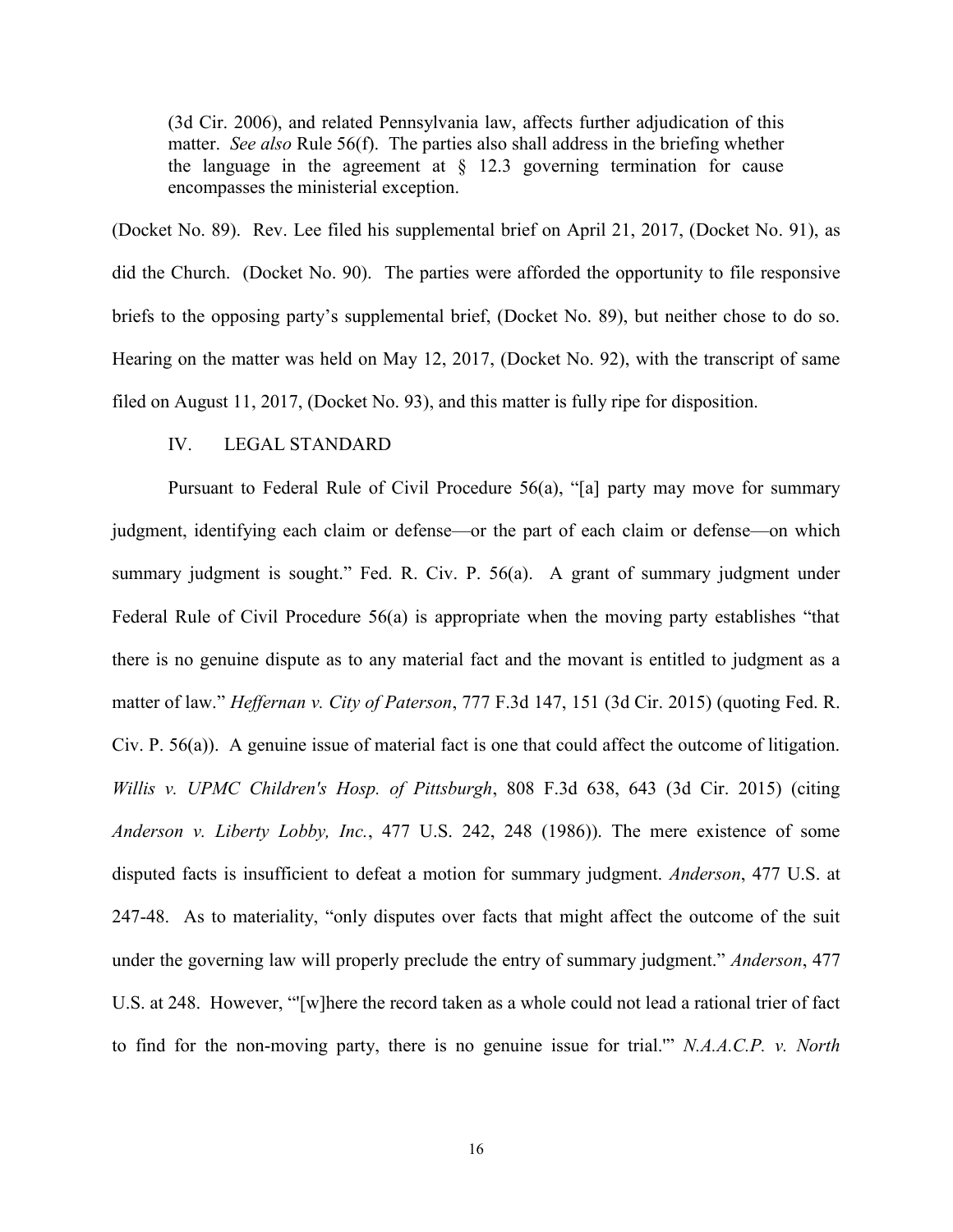*Hudson Reg'l Fire & Rescue*, 665 F.3d 464, 475 (3d Cir. 2011) (quoting *Matsushita Elec. Indus. Co., Ltd. v. Zenith Radio Corp.*, 475 U.S. 574, 587 (1986)).

The initial burden is on the moving party to adduce evidence illustrating a lack of genuine issues. *Hugh v. Butler Cnty. Family YMCA*, 418 F.3d 265, 267 (3d Cir. 2005) (citing *Celotex v. Catrett*, 477 U.S. 317, 323-24 (1986). Once the moving party satisfies its burden, the non-moving party then must present sufficient evidence of a genuine issue, in rebuttal. *Santini v. Fuentes,* 795 F.3d 410, 416 (3d Cir. 2015) (citing *Matsushita Elec. Indus. Co.*, 475 U.S. at 587)). When considering the parties' arguments, the Court is required to view all facts and draw all inferences in the light most favorable to the non-moving party. *Id.* (citing *United States v. Diebold, Inc.*, 369 U.S. 654, 655 (1962)). Further, the benefit of the doubt will be given to the non-moving party when there is a conflict with the moving party's claims. *Bialko v. Quaker Oats Co.*, 434 F.App'x 139, 141 n. 4 (3d Cir. 2011) (citing *Valhal Corp. v. Sullivan Assocs.*, 44 F. 3d 195, 200 (3d Cir. 1995)). The court's function on summary judgment is not to weigh the evidence, to determine the truth of the matter, or to evaluate credibility, rather the court is only to determine whether the evidence of record is such that a reasonable jury could return a verdict for the non-moving party. *McGreevy v. Stroup,* 413 F.3d 359, 363 (3d Cir. 2005); *Simpson v. Kay Jewelers,* 142 F.3d 639, 643 n. 3 (3d Cir.1998) (quoting *Fuentes v. Perski*, 32 F.3d 759, 762 n. 1 (3d Cir. 1994)). The Court must enter summary judgment against the party "who fails to make a showing sufficient to establish the existence of an element essential to that party's case, and on which that party will bear the burden of proof at trial." *Celotex*, 477 U.S. at 322. A wellsupported motion for summary judgment will not be defeated where the non-moving party merely reasserts factual allegations contained in the pleadings. *Betts v. New Castle Youth Dev.*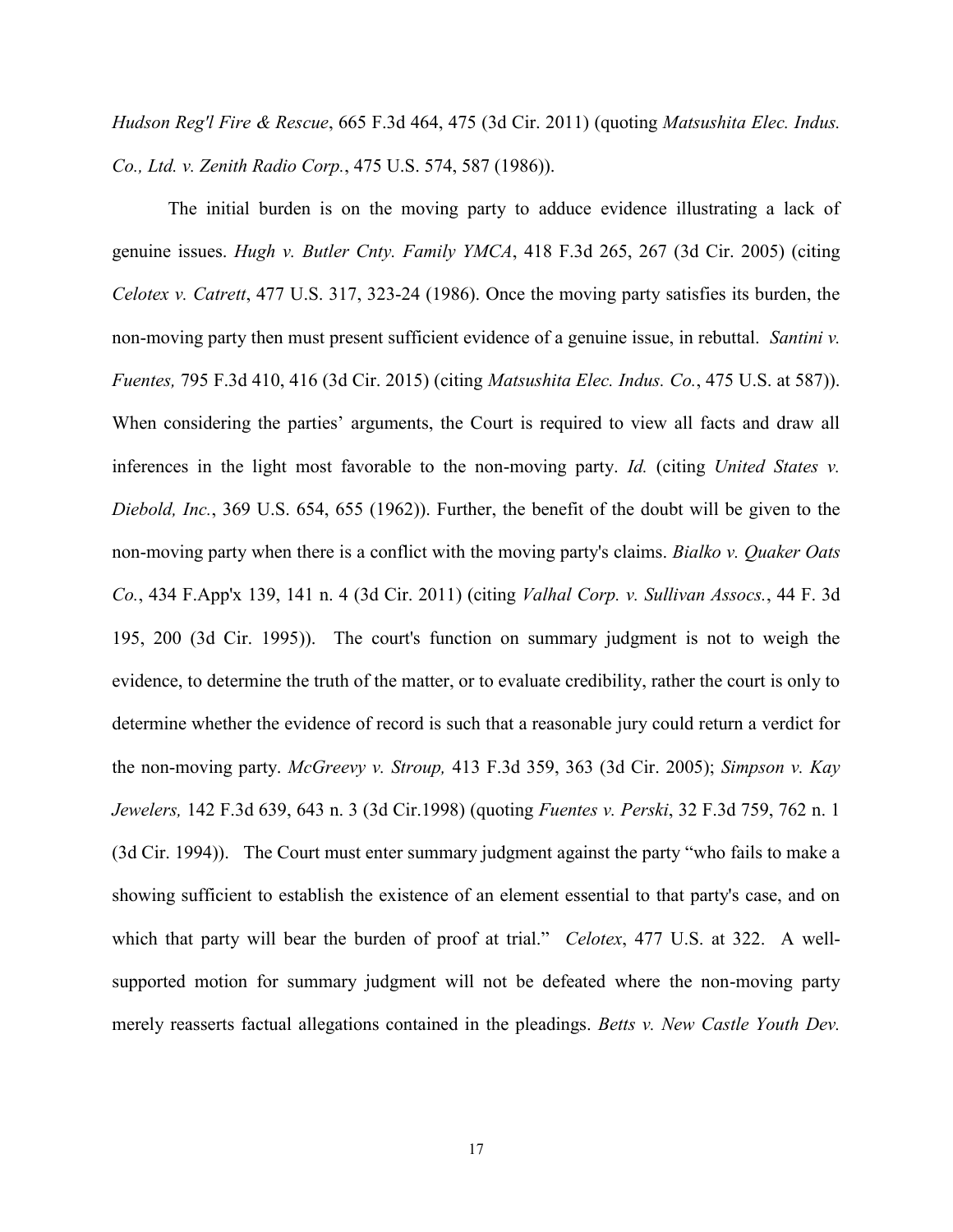*Ctr.*, 621 F.3d 249, 252 (3d Cir. 2010) (citing *Williams v. Borough of West Chester*, 891 F.2d 458, 460 (3d Cir. 1989)).

Ordinarily, the non-moving party must rely on affidavits, depositions, admissions, and/or interrogatories to demonstrate the existence of a genuine issue. *Guidotti v. Legal Helpers Debt Resolution, L.L.C.*, 716 F.3d 764, 773 (3d Cir. 2013) (citing *Celotex Corp.*[, 477 U.S. at 324\)](https://1.next.westlaw.com/Link/Document/FullText?findType=Y&serNum=1986132677&pubNum=0000780&originatingDoc=I3f2110a01cc711e6a647af7ccdd8c5d2&refType=RP&fi=co_pp_sp_780_324&originationContext=document&transitionType=DocumentItem&contextData=(sc.Search)#co_pp_sp_780_324). Where the moving party is the party bearing the burden of proof, "the standard is more stringent." *National State Bank v. Federal Reserve Bank*, 979 F.2d 1579, 1582 (3d Cir. 1992). Rev. Lee as Plaintiff:

[b]ears the burden of proof on [his breach of contract claim]. "After all, the burden of proof includes the obligation to persuade the factfinder that one's propositions of fact are indeed true. Thus, if there is a chance that a reasonable factfinder would not accept a moving party's necessary propositions of fact, pretrial judgment cannot be granted. Specious objections will not, of course, defeat a motion for summary judgment, but real questions about credibility, gaps in the evidence, and doubts as to the sufficiency of the movant's proof, will."

*Wallace v. Nat'l Indem. of Mid-Am*., 2:14-cv-1253, 2016 WL 6948781, at \*3 n. 2 (W.D. Pa. July

8, 2016) (quoting *El v. Se. Pennsylvania Transp. Auth. (SEPTA),* 479 F.3d 232, 238 (3d Cir.

2007)). In this posture, "where the movant bears the burden of proof at trial and the motion does

not establish the absence of a genuine factual issue, the district court should deny summary

judgment *even if no opposing evidentiary matter is presented.*" *Federal Reserve Bank*, 979 F.2d

at 1582 (emphasis added) (citing *Resolution Trust Corp. v. Gill*, 960 F.2d 336, 340 (3d Cir.

1992)).

l

# V. DISCUSSION

Rev. Lee contends that he is entitled to summary judgment in his favor asserting:

 $\bullet$  He had a valid and enforceable contract with Defendant;  $\text{S}$ 

 $8$  As the Court granted judgment on the pleadings to the individual defendants and the Church is the only defendant remaining, Rev. Lee erroneously refers to "Defendants" in his brief.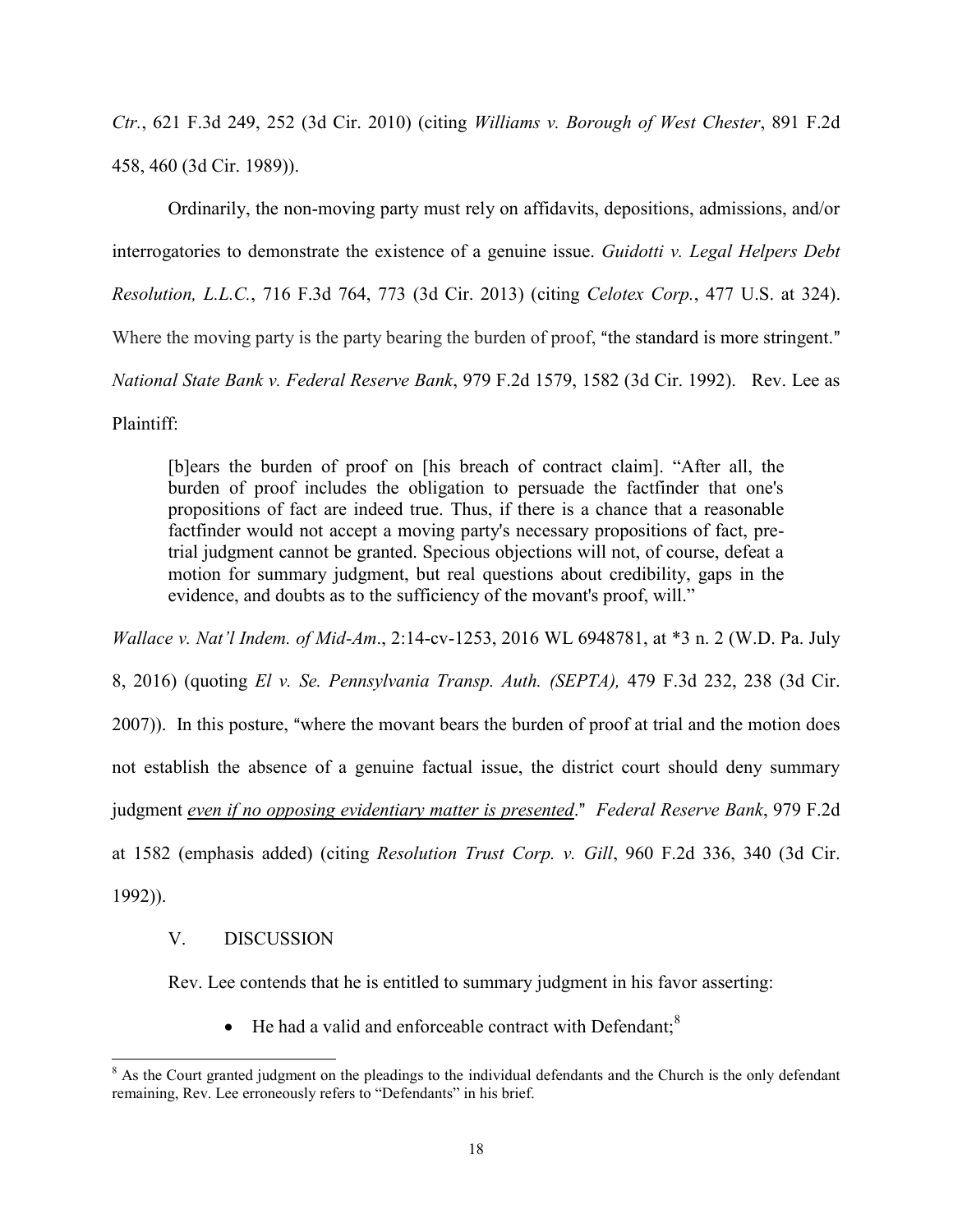- Defendant breached that contract by not compensating him under the termination without cause clause of the contract; and
- Defendant's breach caused him harm because he was ousted from his position as Pastor and was denied compensation after January 15, 2015.

(Docket No. 82 at 6). In summary fashion, Rev. Lee states that the Church cannot produce evidence that it did not breach the contract and can provide no evidence to support its affirmative defenses. (*Id.* at 5). Rev. Lee, however, does not attempt to make any showing as to an absence of genuine issue of fact on the defenses asserted by the Church as he utterly fails to address them.

Rev. Lee's brief outlines the basic requirements for a breach of contract action. (Id. at 6). "Under Pennsylvania law, an action for breach of contract has three elements: 1) the existence of a contract, including its essential terms; 2) a breach of a duty imposed by the contract; and 3) resulting damages." *Rendon v. Ragans*, No. CIV. A. 08-1665, 2009 WL 1514471, at \*2 (W.D. Pa. May 29, 2009). Rev. Lee also generally describes required matters for formation of a contract, including that that the parties came to agreement as to the required definite terms and the parties executed the agreement with required approval by the Church Congregation. (Docket No. 82 at 6-7). "The elemental aspects necessary to give rise to an enforceable contract are 'offer', 'acceptance', 'consideration' or 'mutual meeting of the minds.'" *Schreiber v. Olan Mills*, 627 A.2d 806, 808 (Pa. Super. Ct. 1993).

Under ordinary contract law, contracts are enforceable when parties reach mutual agreement, exchange consideration and have set forth terms of their bargain with sufficient clarity. Additionally, an agreement is definite if it indicates that parties intended to make a contract and if there is an appropriate basis upon which a court can fashion a remedy. Moreover, when the language of the contract is clear and unequivocal, courts interpret the meaning by its content.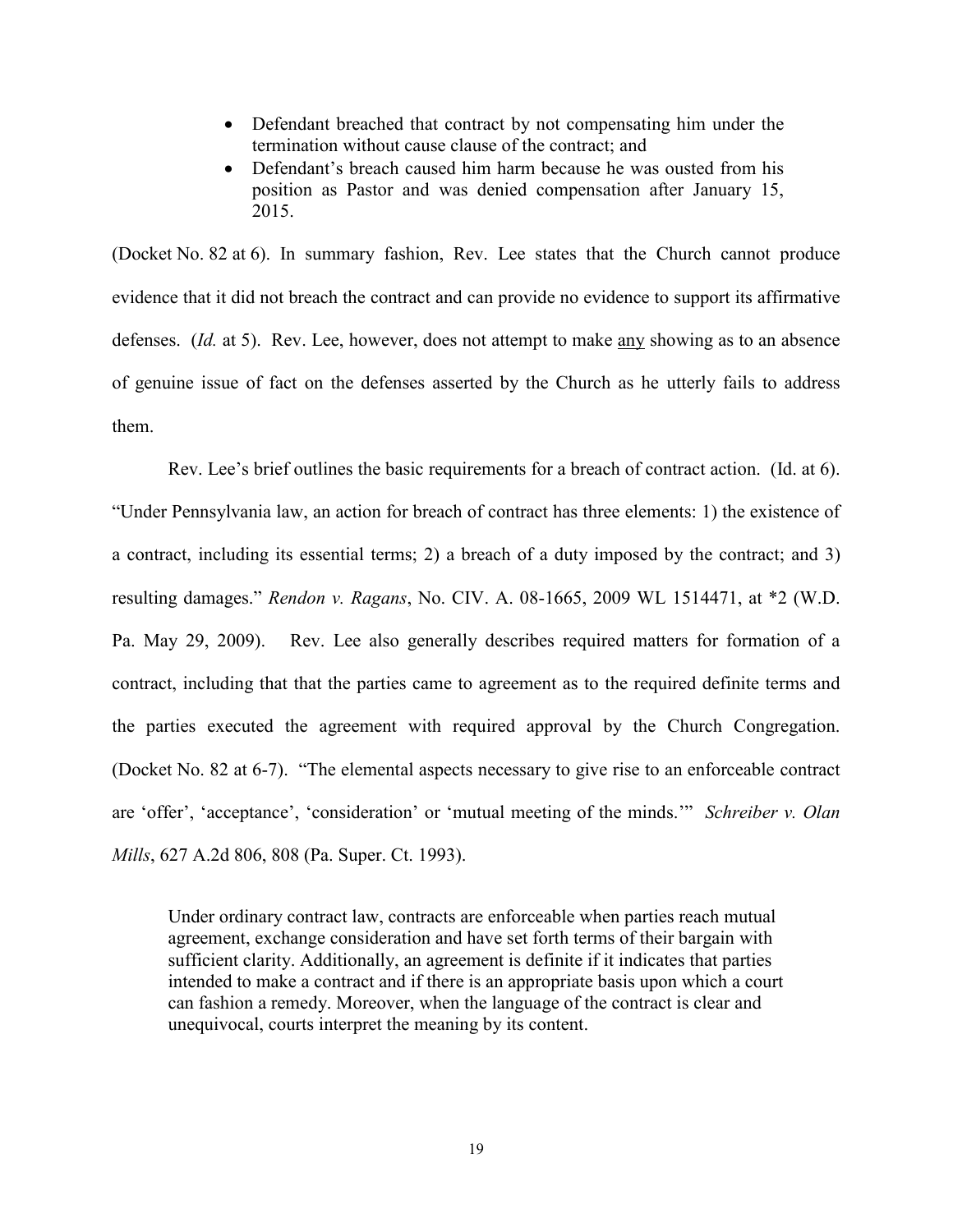*J.W.S. Delavau, Inc. v. E. Am. Transp. & Warehousing, Inc.,* 810 A.2d 672, 681 (Pa. Super. Ct. 2002) (internal citations omitted). Rev. Lee does not address the defenses asserted by the Church directed at contract formation, such as that the incorporating documents vested power in the Board of Trustees, as opposed to Board of Deacons, that there was fraud in the inducement and execution, and asserting there was an amendment to the Employment Agreement by the subsequently promulgated By-Laws shepherded by Rev. Lee. *See, e.g.* (Docket No. 71, ¶¶ 53- 55). The only bases for termination for cause under the Employment Agreement that Rev. Lee acknowledges are the specific bases articulated in § 12.3(i) & (ii). (Tr.  $5/12/17$  at 17, 20).

Rev. Lee's motion boils down to the argument that he was fired without cause and that under Agreement § 12.2 he is entitled to certain payments for a termination without cause. Tellingly, and in order to avoid the effect of certain relevant language in the contract, Rev. Lee cites in his motion, brief and concise statement of facts only excerpted provisions of the termination with cause section of the contract, but providing them as if they were in one contiguous section and omitting the following highlighted portions:

> 12.3 *Termination for Cause:* This AGREEMENT may be terminated at the option of either party upon thirty (30) days prior written notice by either party of the material breach of the terms of this AGREEMENT by the other party, *which breach is not cured within such thirty (30) days. The rights of termination set forth in this contract are in addition to any other rights of termination allowed to either party by law. Without limiting other rights or ground for termination which the CHURCH may have under this Agreement or by law,* it is agreed that the CHURCH may terminate this Agreement for cause upon the occurrence of any of the following events:

- i. The pastor commits any serious moral or criminal offense ("serious offense")—including but not limited to adultery, embezzlement, or fraud—is convicted of a felony, or commits any other act which is a violation of applicable law (except for misdemeanors or traffic offenses); or
- ii. The pastor becomes incapacitated by reason of illness, injury or other disability . . . .

*Compare* (Docket No. 76-3) (emphasis added) *with* (Docket No. 83 at ¶ 13).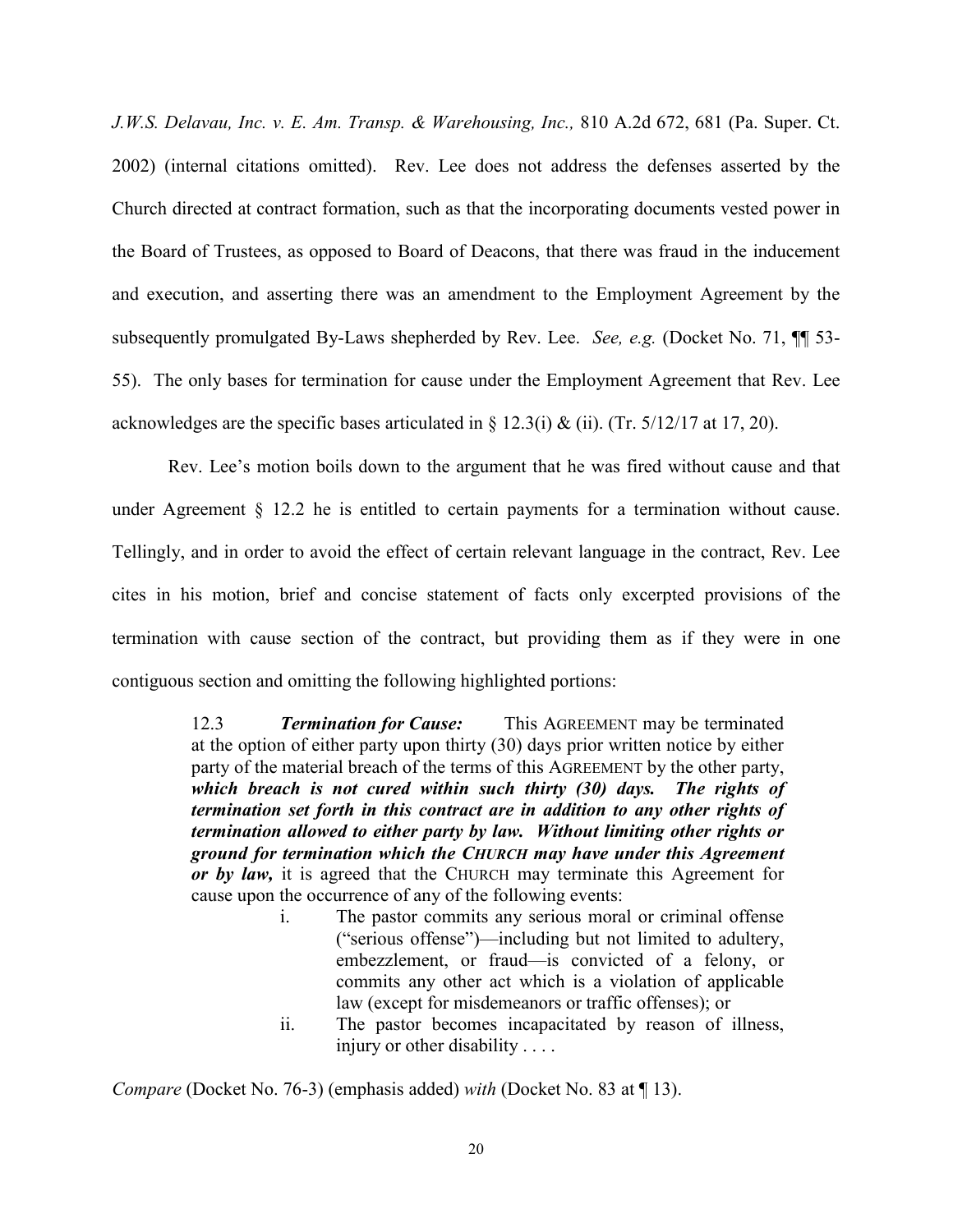Rev. Lee admits in his brief that the agreement clearly and categorically outlines his duties and responsibilities, (Docket No. 82 at 8), but nevertheless ignores the Church's assertion of material breach of his duties as a basis for termination. Not only are there governing principles of Pennsylvania law regarding material breach, discussed *infra* and ignored by Rev. Lee, but § 12.3 on Termination for Cause specifically lists material breach as a basis to terminate for cause, likewise ignored by Rev. Lee.

Rev. Lee's position that an award to him by this Court is simply a rote matter, not involving cause and not implicating any ecclesiastical concern ultimately is untenable. The Church might have had the right to terminate without cause with the certain consequences of § 12.2 resulting, but the specific inclusions of other grounds for termination employed in § 12.3 decidedly connote them as termination for cause. Indeed, the plain meaning of cause is "(2.) reason or motive for some human action. (3.) good or sufficient reason: . . . to be dismissed for cause." Random House Dictionary of the English Language, p. 330 (2d. Ed. 1987) (unabridged). Under Rev. Lee's approach, several clauses in the governing provision on termination with cause essentially are stricken from the contract and the term "only" grafted onto the contract by him to then provide in §12.3 that "the Church may *only* terminate this Employment Agreement for cause upon the occurrence of any of the following events." That is the exclusive way that a serious offense or incapacitation becomes the only bases for a termination for cause under the express terms of the contract, readily entitling him to recovery on the liquidated damages clause in § 12.2, (Docket No. 82 at 8-9), absent other applicable defenses. The parties could have but did not choose to include the term "only" in § 12.3.

Expectedly, the Church argues in response to Rev. Lee's motion that he nowhere addresses the defenses asserted by the Church to the breach of contract claim, including, *inter*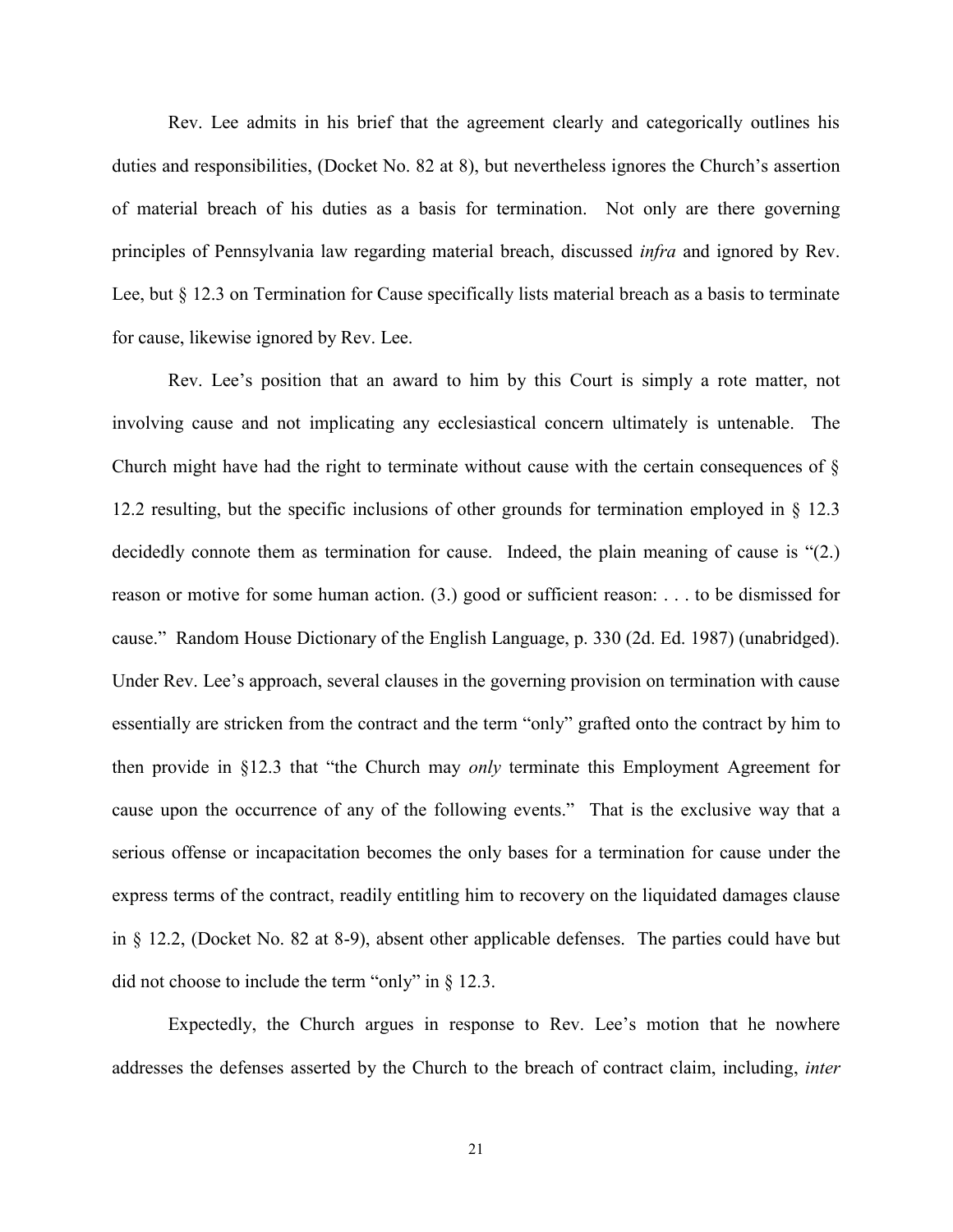*alia*, the asserted material breach by Rev. Lee of the Employment Agreement, as well as the contention by the Church that a subsequent agreement modified the terms of the Employment Agreement. (Docket No. 86 at 2). The Church has contended *ab initio* that Rev. Lee's failure in fulfilling his duties and responsibilities outlined in the Employment Agreement resulted in his eventual termination. The documents provided by both parties on the present motion and previous matters make that eminently clear. *See*, *e.g.* (Docket No. 1, Ex. C). Inexplicably, Rev. Lee does not address this argument in his moving papers—other than to posit that a firing for other than a serious offense or incapacity entitles him to the liquidated damages provided under termination without cause. This stance, however, is woefully inadequate to show, as he is required on summary judgment, the absence of a genuine issue of fact, much less meet the more exacting standard for a moving party bearing the burden of proof.

Under Rule 56(a), Rev. Lee might have sought summary judgment on the defenses indicated by the Church, that he had notice of in the filing of the Answer, the Amended Answer, as well as in multiple other filings by the parties. *See e.g.*, (Docket No. 1, Complaint Ex. A [Church Charter of Incorporation vesting authority in Board of Trustees only]; Docket No. 43 at 2, Motion for Judgment on the Pleadings [pointing to By-Laws giving the Congregation the right to remove the Pastor by a two thirds vote constituting a right of termination under law under § 12.3]; Docket No. 67 [reply in support of discovery extension]; Docket No. 68 [10/04/16 Minute Entry indicating good cause shown for discovery extension]; Docket No. 71 (Amended Answer) at ¶¶ 18, 19, 24, 27, 40, 42, 50, 51, 53, 54, 55, 57, 58, 59 [indicating termination was for cause; the Plaintiff exerted improper and undue influence; the Plaintiff was in breach of the agreement and given notice and opportunity to cure; the By-laws adopted on proposal of and agreed to by the Plaintiff superseded the Agreement and were a subsequent agreement; failure to exhaust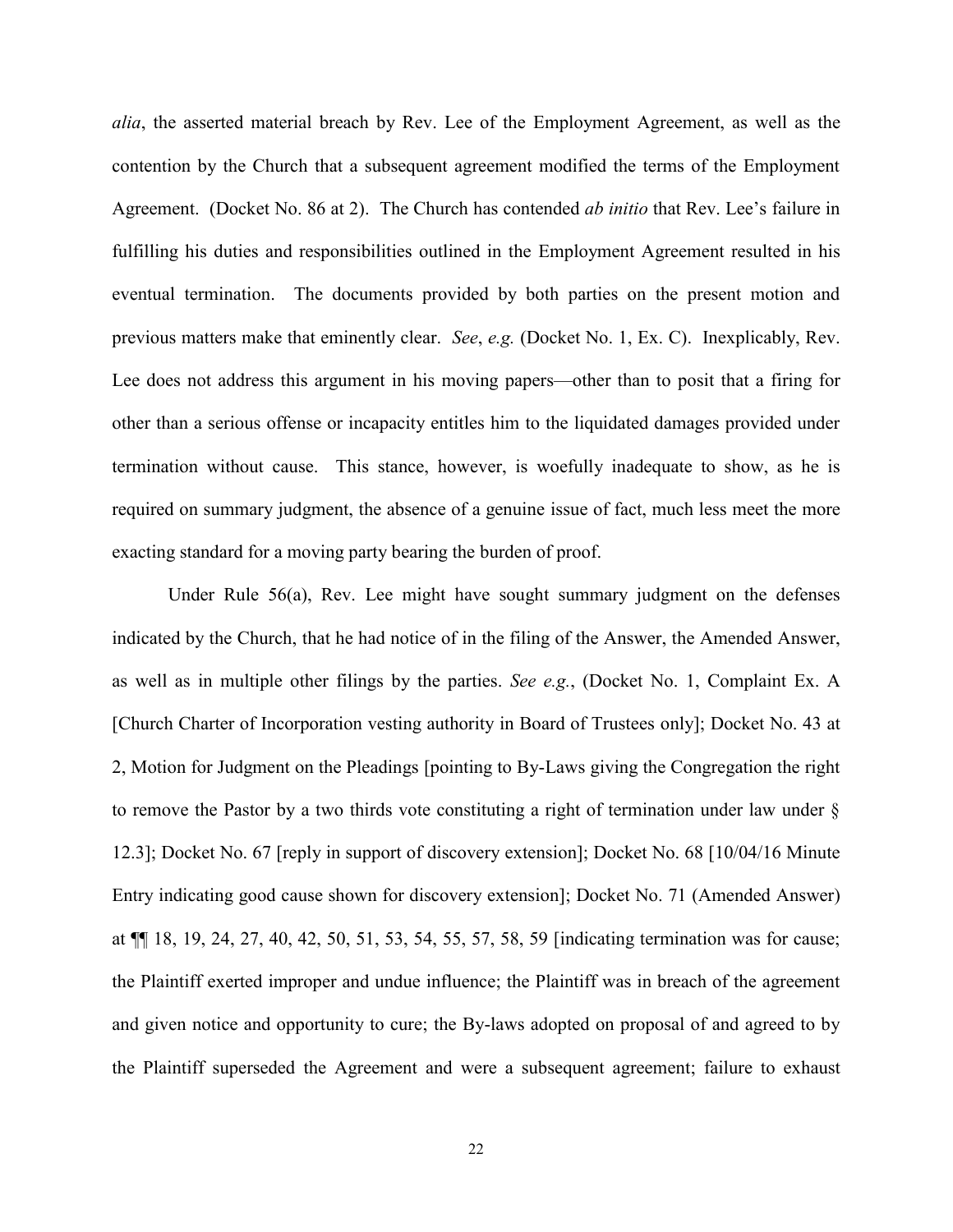internal ecclesiastical remedies; after acquired evidence; unconscionability; adhesion; the execution of the Employment Agreement on March 20, 2013 was without legal authority; fraud in the inducement and execution; misrepresentation; and failure to meet Church goals]). Instead, Rev. Lee declined to address the Church's defenses to the contract action, providing nothing more than a simple passing reference without further description, discussion or consideration. *See, e.g.* (Tr. 5/12/17 at 5). To obtain summary judgment on affirmative defenses, a plaintiff must show as to them the absence of a genuine issue of material fact. *Energy Intelligence Group, Inc. v. United Steel, Paper and Forestry, Rubber, Mfg., Energy, Allied Indus. and Serv. Workers Int'l Union, AFL-CIO/CLC*, Civ. Act. No. 11-00428, 2013 WL 4648333, at \*1, (W.D. Pa. Aug. 29, 2013); Rule 56(a). Here, however, Rev. Lee ignores quite frankly all defenses raised by the Church in its prior filings. Even if the Court were to accept his urged interpretation of § 12.3, Rev. Lee, in focusing on a single issue—that he was not terminated for a serious offense or incapacity (never asserted by the Church)—has failed to show entitlement to summary judgment in his favor on his breach of contract claim. By his decided approach, then, Rev. Lee has failed to assuage the Court that there is the absence of genuine issues of material fact. Thus, the motion will be denied.

Although the Court concludes that Rev. Lee's present motion for summary judgment must be denied, the Court's task at hand is not complete. The Court next faces whether it should dismiss this contract action due to First Amendment free exercise and establishment concerns. To this end, the Court must address certain contractual concepts as foundation for that inquiry. These considerations not only reinforce the Court's determination that Rev. Lee's motion for summary judgment must be denied but also lay the groundwork for the Court's ultimate determination that this matter cannot proceed in court consistent with the First Amendment.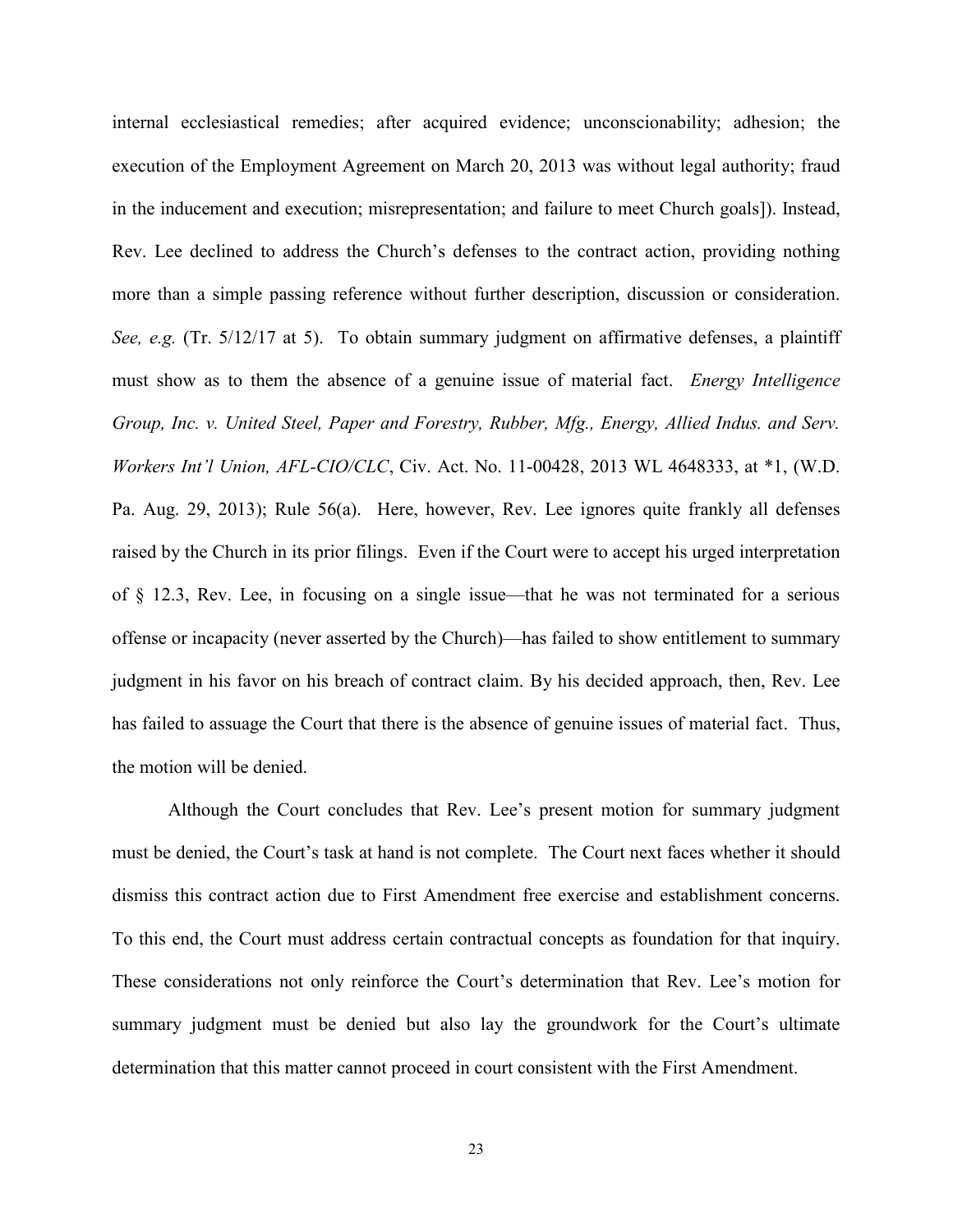#### **A. Material Breach**

The Church argues that it has asserted a material breach providing for termination of Rev. Lee's employment for cause and further that Rev. Lee represented to the Congregation as part of its decision-making process to approve the Employment Agreement that his failure to meet Church goals would constitute a material breach and be cause for termination. (Docket No. 86 at 10). Incredulously, and despite specific provision in § 12.3 and under Pennsylvania law, Rev. Lee steadfastly maintains that a material breach of the Employment Agreement by him would still entitle him to liquidated damages under §12.2's provisions governing terminations without cause. (Tr. 5/12/17 at 12, 16, 17).

The "general rule [is] that a "material breach" relieves the non-breaching party of its duty of performance. *Int'l Diamond Importers, Ltd. v. Singularity Clark, L.P*., 40 A.3d 1261, 1270 (Pas. Super. Ct. 2012). Additionally, though not necessary given general contract principles on material breach, § 12.3 specifies as cause a material breach by either party.

As the Church points out, "[s]tate law determines whether breach of a contract provision is material," *In re Gen. DataComm Indus., Inc.,* 407 F.3d 616, 627 (3d Cir. 2005), and materiality of the breach is generally a question for the fact-finder, *Int'l Diamond Importers, Ltd. v. Singularity Clark, L.P.,* 40 A.3d 1261, 1272 (Pa. Super. Ct. 2012) ("We emphasize that we and other courts consistently have treated inquiries into the materiality of a given breach as fact questions rather than questions of law to be decided from the bench."); *Paramount Fin. Commc'ns, Inc. v. Broadridge Inv'r Commc'n Sols., Inc.,* No. CV 15-405, 2017 WL 495784, at \*6 (E.D. Pa. Feb. 7, 2017) ("[M]ateriality of a breach is generally an issue of fact to be decided by a jury.") (internal citations and quotations omitted), though there are instances where materiality may be determined as a matter of law.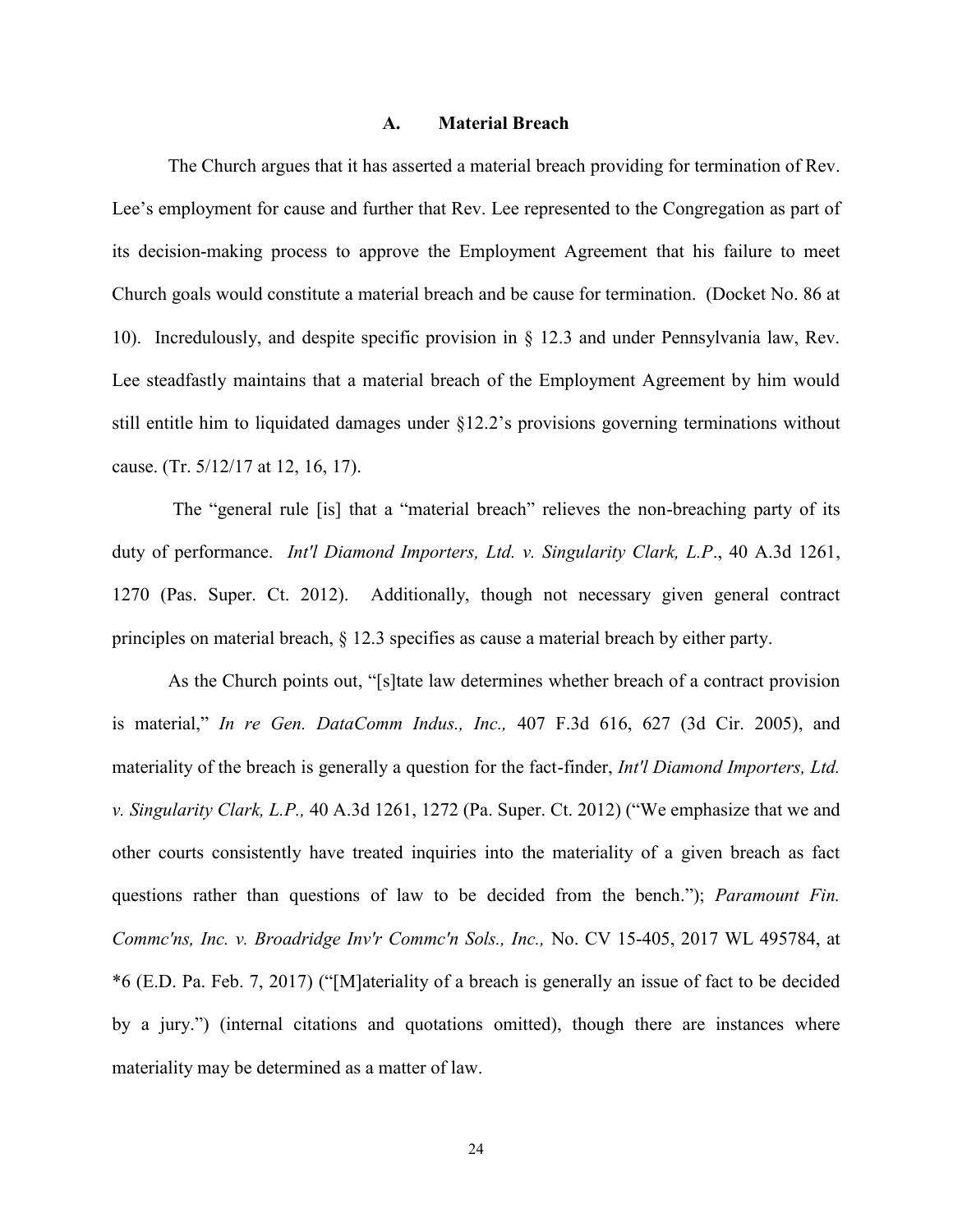Courts, may determine materiality as a matter of law:

if the materiality question in a given case admits of only one reasonable answer (because the evidence ... is either undisputed or sufficiently lopsided), then the court must intervene and address what is ordinarily a factual question as a question of law. Thus, in certain situations, Pennsylvania courts and the Third Circuit have concluded that it can be appropriate to answer the materiality inquiry as a matter of law. . . . Pennsylvania courts utilize a five factor materiality analysis outlined in Restatement (Second) of Contracts  $\S$  241 to determine whether a breach is "simple" or "material."

*Paramount Fin. Commc'ns, Inc.*, No. CV 15-405, 2017 WL 495784, at \*6 (internal citations and quotations omitted). The Church's acknowledgement that the matter of material breach is usually reserved for the jury, explains, at least in part, why the Church did not itself move for summary judgment on the breach of contract claim.

Contrary to Rev. Lee's position, material breach of a contract can constitute cause, even in a case where it is not expressly listed as cause in the contract.<sup>9</sup> In *Ott v. Buehler Lumber Co.*, 541 A.2d 1143, 1144 (Pas. Super. Ct. 1988), the Pennsylvania Superior Court addressed the employee's failure to perform duties outlined in his contract, reversing the trial court in its instruction to the jury. The court explained:

When a formal written contract of employment has been entered into, courts historically have accepted the position that discharge of the employee before the end of the contract can give rise to liability under ordinary breach of contract principles. The general rule is that a party who has materially breached a contract may not complain if the other party refuses to perform his obligations under the contract. A party also may not insist upon performance of the contract when he himself is guilty of a material breach of the contract. Moreover, where the evidence to sustain the justification for discharge is disputed, the jury must pass on it. As such, the instruction for the jury should have simply focused upon whether Appellee's conduct amounted to a material breach of the employment agreement.

*Ott,* 541 A.2d at 1145 (internal quotations and citations omitted).

 $\overline{a}$ 

<sup>&</sup>lt;sup>9</sup> Rev. Lee's position on materiality does not square with the Agreement or the law on material breach. No matter how dedicated Rev. Lee is to salvation from it, the language of § 12.3 also expressly provides for termination for a material breach.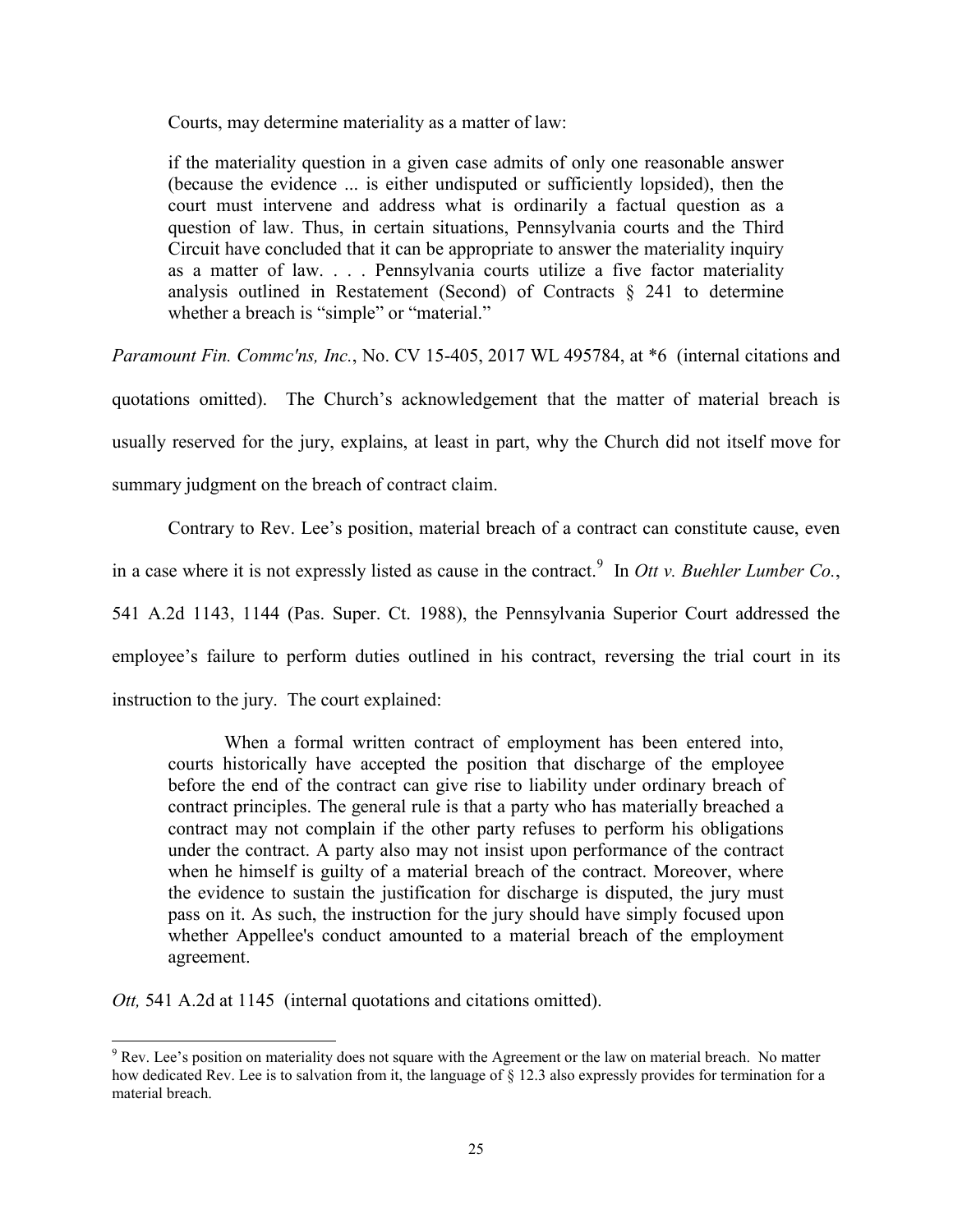In contract actions, if one party commits a material breach, the other party may generally use it to justify nonperformance even if, at the time of its own nonperformance, the second party was unaware of the first party's material breach. *See College Point Boat Corp. v. United States,* 267 U.S. 12, 15–16, 45 S.Ct. 199, 200–01, 69 L.Ed. 490 (1925); Rest.2d Contracts § 385 cmt. *a* (1981); *id.* § 225 & cmt. *e; id.* § 237 & cmt. *c; cf. id.* § 164 (fraudulent inducement makes a contract voidable).

*Mardell v. Harleysville Life Ins. Co.,* 31 F.3d 1221, 1240 (3d Cir. 1994) (emphasis added), *cert.* 

*granted, judgment vacated*, 514 U.S. 1034, 115 S. Ct. 1397, 131 L. Ed. 2d 286 (1995), and

*opinion vacated in part,* 65 F.3d 1072 (3d Cir. 1995), *abrogated on other grounds by McKennon* 

*v. Nashville Banner Pub. Co*., 513 U.S. 352, 115 S. Ct. 879, 130 L. Ed. 2d 852 (1995).

Agreement § 12.3 provides for a thirty day cure, which is perhaps why the Congregation

approved continued salary for thirty days after its decision that Rev. Lee was to vacate the pulpit.

Yet, where the contract provides for a cure period, a unilateral termination of the agreement

without opportunity to cure still may be justified. *Alderson v. Keeney*, No. 1703 MDA 2012,

2013 WL 11251548, at \*6 (Pa. Super. Ct. Oct. 18, 2013), provides:

[The Pennsylvania] Supreme Court determined that the existence of a contractual provision providing a breaching party ninety days to cure its default before termination of the agreement was not conclusive of whether [the defendant] could terminate the agreement unilaterally under the circumstances presented. It noted familiar Pennsylvania principles that "a material breach of a contract relieves the non-breaching party from any continuing duty of performance thereunder," and that a party may not insist upon performance of the contract when he himself is guilty of a material breach of the contract. It then turned to other jurisdictions' case law to consider these principles in the context of agreements of similar character. After lengthy review, the Court held that even a clear notice and cure requirement in a contract will not preclude immediate termination of a contract when there is a breach of contract going directly to the essence of the contract, which is so exceedingly grave as to irreparably damage the trust between the contracting parties.

*Alderson*, 2013 WL 11251548, at \*6 (internal citations and quotations omitted),

Returning to core principles, Pennsylvania courts consistently have viewed questions of materiality to be questions of fact to be decided by a jury. *Int'l Diamond Importers, Ltd., v. Singularity Clark, L.P.,* 40 A.3d 1261, 1272 (Pa.Super.2012). Similarly, we have held that "[w]hether a breach is so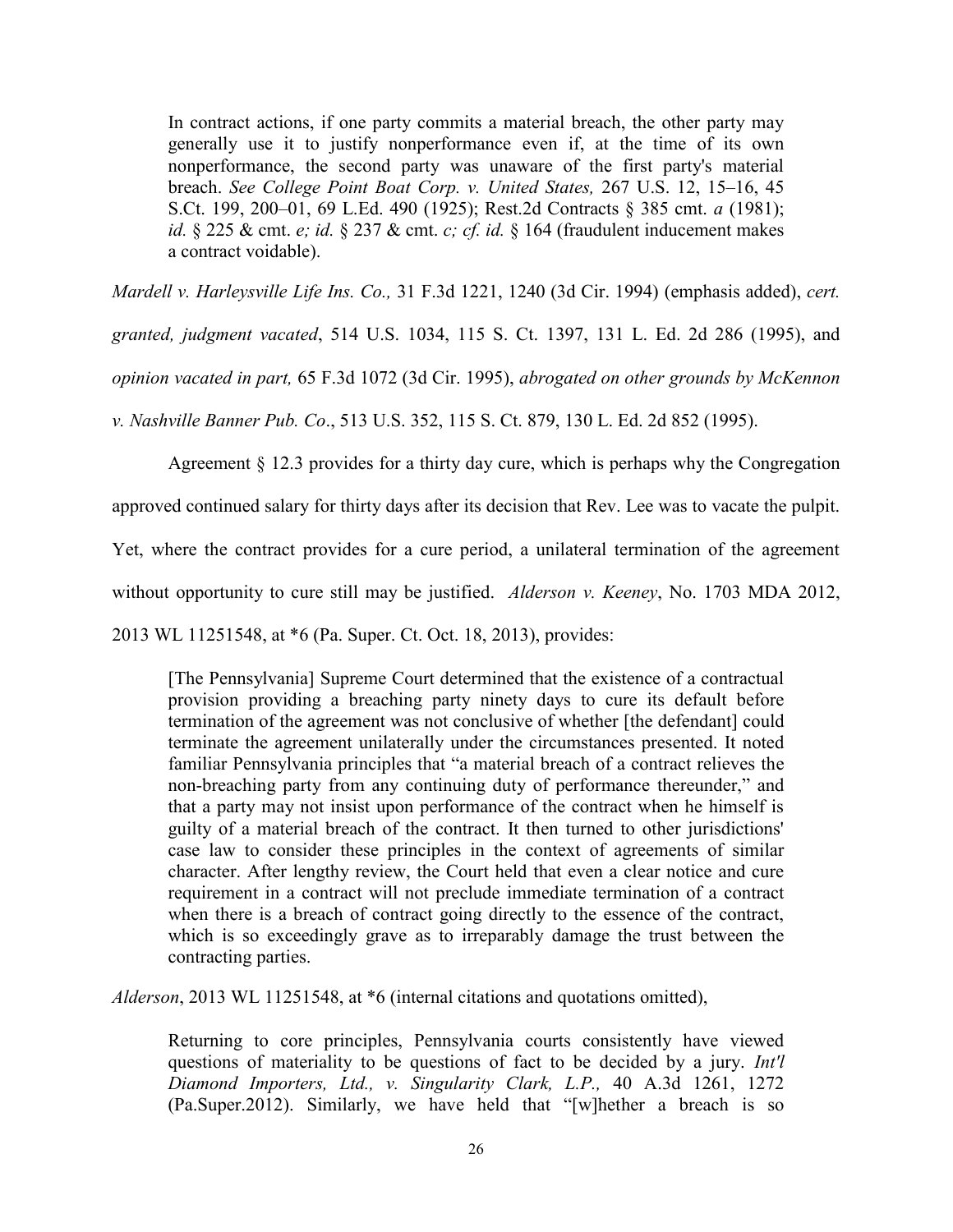substantial as to justify an injured party's regarding the whole transaction as at an end is a question of degree; and it must be answered by weighing the consequences in the actual custom of men in the performance of contracts similar to the one that is involved in the specific case." *Widmer Eng., Inc., v. Dufalla,* 837 A.2d 459, 468 (Pa.Super.2003) (internal quotation marks omitted).

*Alderson v. Keeney*, No. 1703 MDA 2012, 2013 WL 11251548, at \*7–8 (Pa. Super. Ct. Oct. 18, 2013); *see also LJL Transp., Inc. v. Pilot Air Freight Corp.,* 962 A.2d 639, 652 (2009) (in cases where the breach goes to the essence of the contract requiring notice before termination would be useless).

"Materiality goes to the essence of the contract; a breach is material if it 'will deprive the

injured party of the benefit that is justifiably expected' under the contract." *Gen. Motors Corp.* 

*v. New A.C. Chevrolet, Inc*., 263 F.3d 296, 315 (3d Cir. 2001) (citing 2 E. Allan Farnsworth,

Farnsworth on Contracts § 8.16, at 497 (2d ed.1998)). The Pennsylvania Superior Court in *Int'l* 

*Diamond Importers, Ltd.,* additionally instructed on material breach:

we focus on Pennsylvania's extensive body of caselaw addressing when a breach is sufficiently material to entitle the non-breaching party to cease performance. . While a "material breach" relieves a non-breaching party of its obligation to perform, our law also is clear that executed contracts cannot be rescinded or annulled ... simply because a party found the contract to be burdensome or a financial failure. Thus, if the breach is an immaterial failure of performance, and the contract was substantially performed, the contract remains effective.... In other words, the non-breaching party does not have a right to suspend performance if the breach is not material. Because of the importance of the latter principle, establishing "materiality" requires a substantial showing. To determine materiality, Pennsylvania courts refer to the Restatement (Second) of Contracts § 241 (1981), which sets forth the following factors to guide the inquiry:

a) the extent to which the injured party will be deprived of the benefit which he reasonably expected;

b) the extent to which the injured party can be adequately compensated for that part of the benefit of which he will be deprived;

c) the extent to which the party failing to perform or to offer to perform will suffer forfeiture;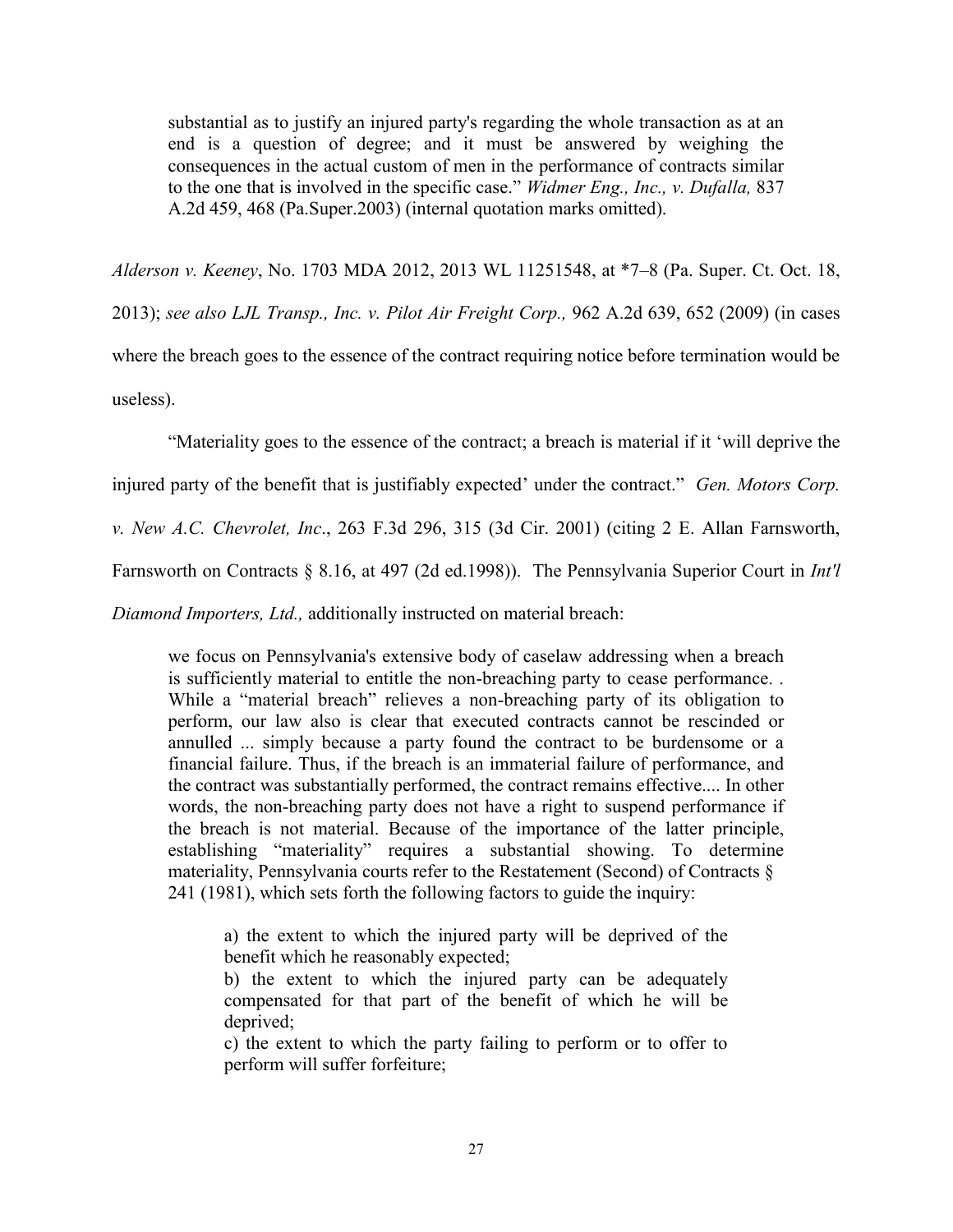d) the likelihood that the party failing to perform or offer to perform will cure his failure, taking account of all the circumstances including any reasonable assurances; e) the extent to which the behavior of the party failing to perform or offer to perform comports with standards of good faith and fair

dealing.

Similarly, we have held: Whether a breach is so substantial as to justify an injured party's regarding the whole transaction as at an end is a question of degree; and must be answered by weighing the consequences in the actual custom of men in the performance of contracts similar to the one that is involved in the specific case.

*Int'l Diamond Importers, Ltd.,* 40 A.3d at 1270–71 (internal citations and quotations omitted).

In his filings, Rev. Lee did not present any argument on the material breach of the Employment Agreement asserted by the Church, much less any argument that the reasons given do not constitute material breach under the contract or law. At the hearing on the motion, Rev. Lee argued that even accepting material breach he somehow would be entitled to liquidated damages for termination without cause. (Tr. 5/12/17 at 16, 17). Rev. Lee's position wholly ignores that a material breach by him excuses performance by the Church under the contract-- including that the Church would be excused from the obligations under  $\S$  12.2, the payment obligations of which he seeks to enforce. By not discussing it then, Rev. Lee has wasted the opportunity to show the absence of a genuine issue of fact, thus preventing summary judgment in his favor.

#### **B. Consideration of § 12.3 clauses:**

**"Rights of termination allowed to either party by law" and "Without limiting other rights or grounds for termination which the CHURCH may have under this Agreement or by law" ("allowed by law" provisions and "other grounds" provisions)**

By the express terms of the Employment Agreement, material breach constitutes a right or ground "under this Agreement" as it is a specific basis for cause listed in § 12.3 and "by law" as recognized in the caselaw establishing material breach as a basis for non-performance by the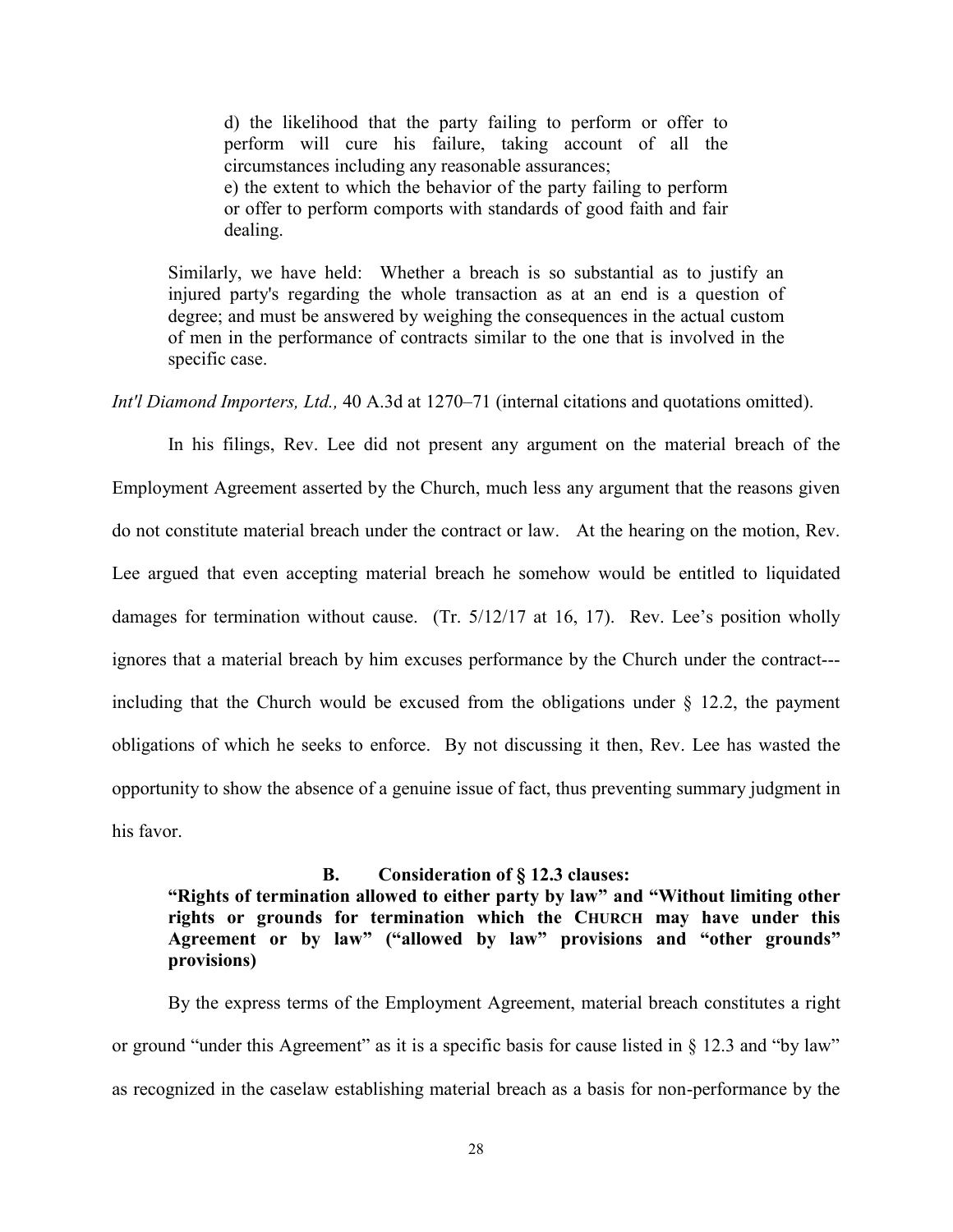other party. "Pennsylvania follows the plain meaning rule of contract interpretation, such that [w]hen a written contract is clear and unequivocal, its meaning must be determined by its contents alone. It speaks for itself and a meaning cannot be given to it other than that expressed." *Sloan & Co. v. Liberty Mut. Ins. Co.,* 653 F.3d 175, 180 (3d Cir. 2011) (internal citations and quotations omitted); *Capek v. Devito*, 767 A.2d 1047, 1050 (Pa. 2001) ("[W]hen a written contract is clear and unequivocal, its meaning must be determined by its contents alone.") (internal citations and quotations omitted).

At the outset, it is observed that neither party asserts ambiguity of the contract—and it specifically is not raised by Rev. Lee, having chosen to ignore entirely the language providing reasons beyond  $\S$  12.3(i) and (ii) for his termination by the Church. "Whether a contract is ambiguous is a question of law to be decided by the court." *Mack Trucks Inc. v. BorgWarner Turbo Sys., Inc.*, 508 F. App'x 180, 183–84 (3d Cir. 2012); *IBEW Local Union No. 102 v. Star-Lo Elec., Inc.,* 444 F. App'x 603, 607 (3d Cir. 2011) (pure question of law.). The reasons that would support a termination for cause in addition to a "serious offense" or incapacity—those being rights allowed "by law" and rights or "other grounds" for termination under the Agreement—appear quite broad. That contractual language would impart a broad meaning does not render it ambiguous. *See United States v. Yusuf,* 199 F. App'x 127, 130–31 (3d Cir. 2006) (finding broad provision not ambiguous just because terms are broad and not qualified).

For example, this Court recently observed in *714 Ventures, Inc. v. Nat'l Oilwell Varco, L.P.,* 2016 WL 5919934, at \*6 (W.D. Pa. Oct. 11, 2016), in the context of a settlement and release agreement that a release provision may or may not have language broad in meaning.

Under Pennsylvania law, a release is a contract and release provisions are therefore construed according to the usual rules of contract construction. [T]he effect of a release is to be determined by the ordinary meaning of its language. If the language of the release is clear, the court looks no further, even if the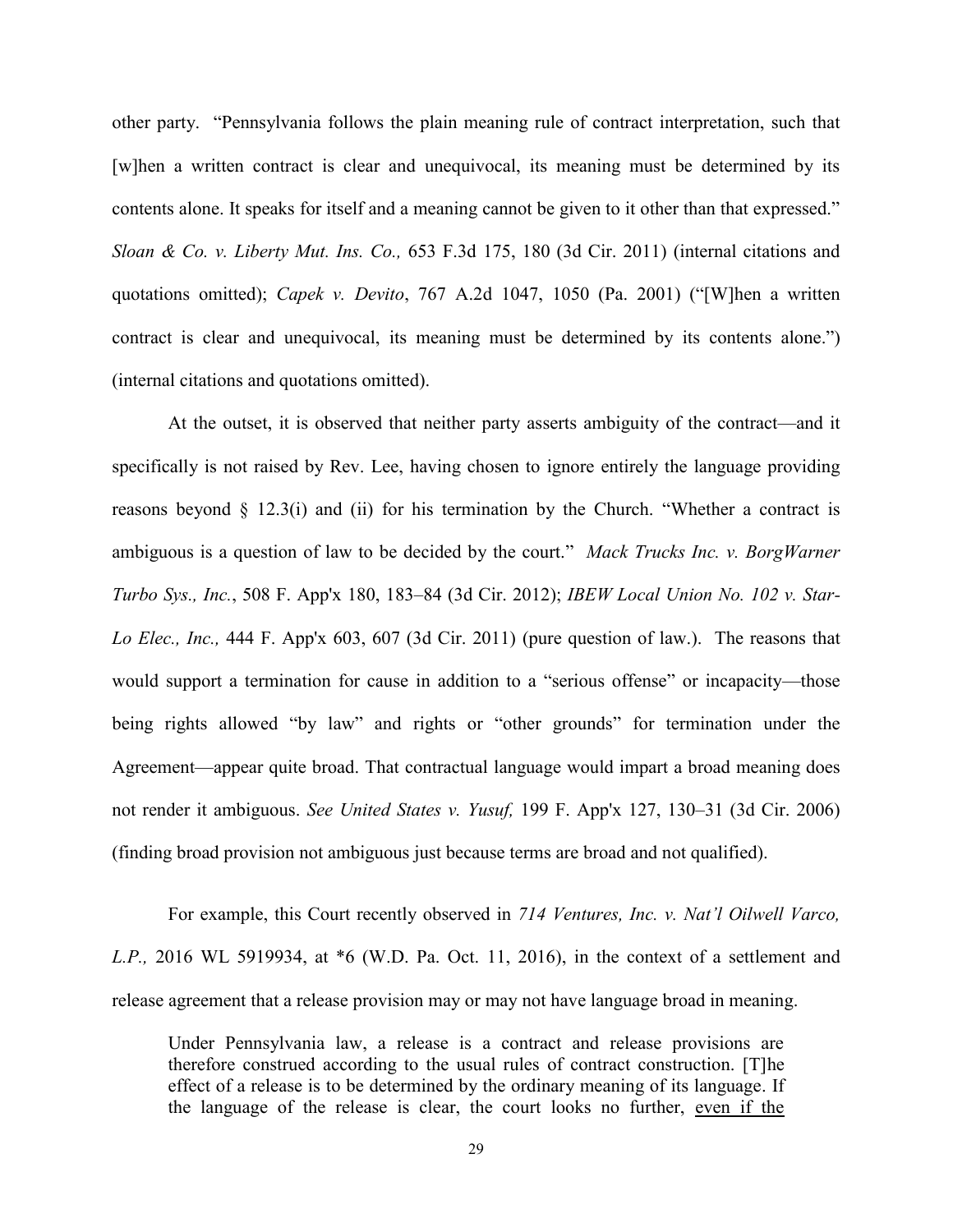language is broad or general and no matter how "improvident" the agreement may later prove to be for one of the parties. In determining the parties' intent, the language of the release must be viewed in the context of the entire document. Each part of the release must be given effect and clauses should be construed as consistent with one another if possible. If a release is not clear on its face, a court must inquire into the circumstances surrounding its execution in order to discern the intent of the parties and identify those matters which may be fairly said to have been within the contemplation of the parties when the release was given.

*Langenberg v. Warren Gen. Hosp*., No. 1:12-CV-175-NBF, 2013 WL 6147576, at \*14 (W.D. Pa.

Nov. 22, 2013) (emphasis added) (internal citations and quotations omitted).

Applying Pennsylvania contract principles, this Court also recently stated in *Kitt v. City* 

*of Pittsburgh*, No. CV 15-225, 2016 WL 640534, at \*4 (W.D. Pa. Feb. 18, 2016):

The parties do not dispute that the Release is to be assessed by reference to Pennsylvania law. Therefore, the Court will apply basic contract principles to the evaluation of the parties' agreement. *McGowan Investors LP v. Frucher*, 392 Fed. Appx. 39, 45 (3d Cir. 2010). According to those principles, in the absence of a situation such as ambiguity, fraud, or mistake, the Court is bound to examine the plain language of the settlement and release at issue. *Genesis Bio-Pharmaceuticals, Inc. v. Chiron Corp.*, 27 Fed. Appx. 94, 99, 100 (3d Cir. 2002); *Republic Ins. Co. v. Paul Davis Sys.*, 543 Pa. 186, 189 (Pa. 1995); *Bernsten v. Bain*, 2009 Phila. Ct. Com. Pl. LEXIS 89, at \*6, 2009 WL 1725944 (Pa. C.P. 2009). "The intent of the parties must be sought from a reading of the entire instrument, as well as from the surrounding conditions and circumstances." *Vaughn v. Didizian*, 648 A.2d 38, 40 (Pa. Super. Ct. 1994). Extrinsic and parol evidence, however, cannot be used to create an ambiguity in a written agreement that is clear, complete, and unambiguous. *Mosaid Techs. Inc. v. LSI Corp.*, 2015 U.S. App. LEXIS 18912, at \*15, 2015 WL 6576304 (3d Cir. Oct. 30, 2015). Moreover, it is an important principle of contract law that the court is to give effect to all the language of a contract, whenever possible. *Lexington Ins. Co. v. W. Pa. Hosp.*, 423 F.3d 318, 326 (3d Cir. 2005); *Romero v. Allstate Ins. Co.*, 1 F. Supp. 3d 319, 366 (E.D. Pa. 2014). \*\*\*

As a threshold matter, therefore, the Court considers whether the Release language is plain and unambiguous. "Contractual language is ambiguous if it is reasonably susceptible of different constructions and capable of being understood in more than one sense." *Madison Constr. Co. v. Harleysville Mut. Ins. Co.*, 735 A.2d 100, 106 (Pa. 1999). A court will "not...distort the meaning of the language or resort to a strained contrivance in order to find an ambiguity." *Id*. Moreover, extrinsic evidence may not be used to create an ambiguity where none exists on the face of the agreement. *See IBEW Local Union No. 102 v. Star-Lo Elec., Inc.*, 444 Fed. Appx. 603 (3d Cir. 2011).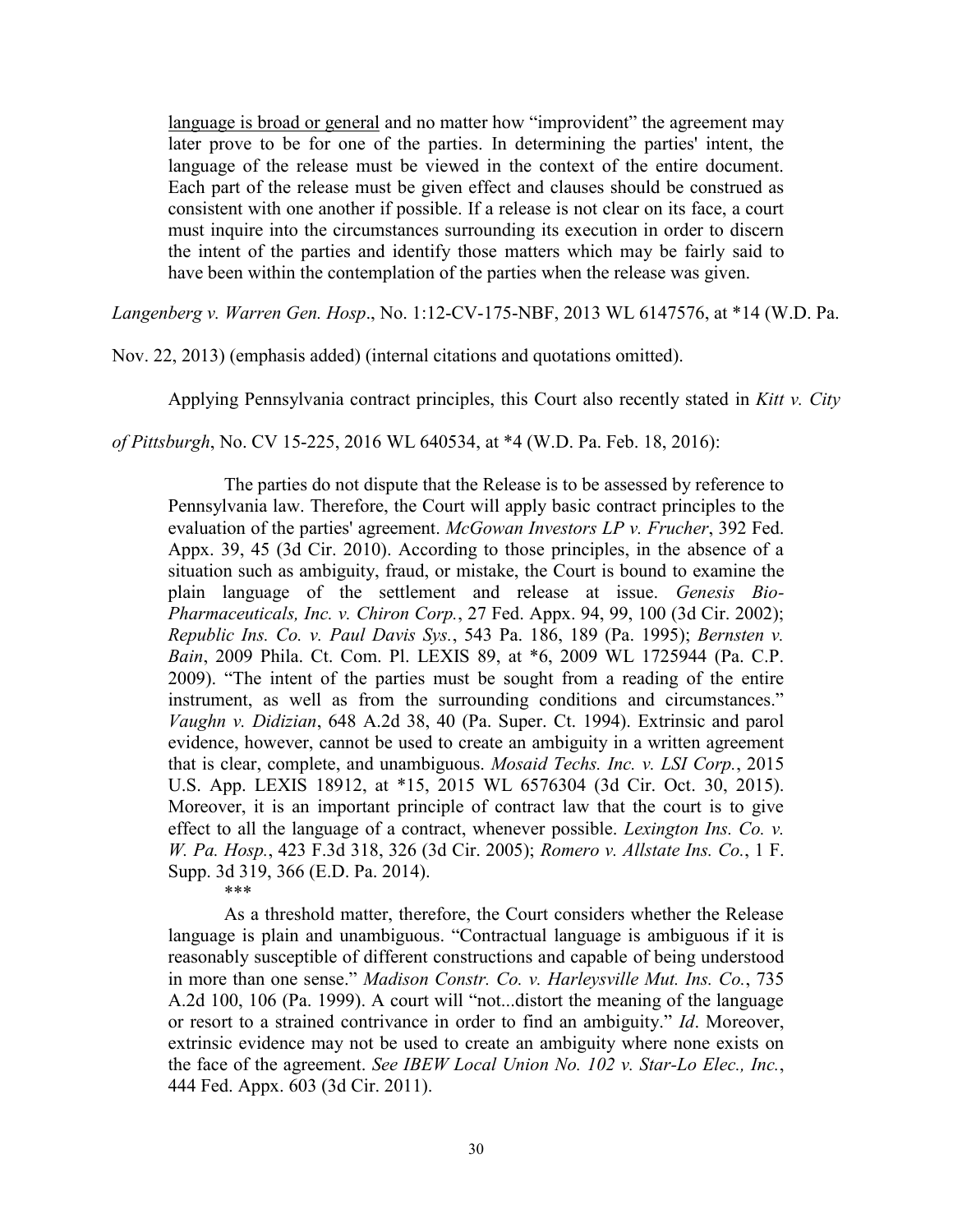Here, as the parties have acknowledged, the language . . . is plain and unambiguous. Plaintiff — as well as most of the case law to which she cites, and the pertinent discussion at oral argument on September 15, 2015 — focuses on the Release's language releasing claims arising out of, or connected with, the subject matter of the *Skweres* Complaint. The Release, however, also provides for the discharge of claims that "could have been asserted" in the *Skweres* litigation. The two provisions exist in harmony; in other words, it is eminently reasonable to read the Release as pertaining to claims arising out of and connected to the *Skweres* incident, and also claims that could have been brought in the *Skweres* litigation. Moreover, while the latter clause uses the term "dismissal" and the former uses the term "release," the words "dismiss" and "release" are synonymous. "Dismiss" *Roget's 21st Century Thesaurus, Third Edition* (2009). Absent inconsistency or conflict, the presence of both specific and general language does not produce ambiguity. The Court notes, too, that the Release, which was captioned a "General Release," contains no exclusionary language or carve-out that might apply to the present claims. Further, the Release provides that it sets forth the parties' entire agreement. There is no consideration that would preclude straightforward application of the Release, read as a whole, and with the required efforts to give effect to all of the contractual terms and avoid strained contrivance. Accordingly, the plain meaning of those terms must be given effect. . . .

# *Kitt*, 2016 WL 640534, at \*4 (emphasis added).

 $\overline{a}$ 

As with the release agreement involved in *Kitt*, the Employment Agreement here contains both specific and general language in §§ 12.1, 12.2, 12.3 and 12.4. That § 12.3 regarding "Termination for Cause" specifies in subsections 12.3.i and 12.3.ii that serious offenses and incapacity constitute cause, does not mean their existence are *conditio sine qua non<sup>10</sup>* for a termination for cause. For example, § 12.4 specifies certain additional procedural requirements regarding a termination for any serious offense that by its terms does not also apply to a termination for incapacity—the two sub-clauses in  $\S$  12.3, (i) and (iii), stand as independent bases for termination with differing procedures. To endorse Rev. Lee's approach that only a serious offense or incapacity constitutes cause would be to ignore the broad language of § 12.3 generally and as previously discussed also would require that the Court insert the term "only" into the sentence stating that a serious offense or incapacity constitute cause as a restriction not

<sup>&</sup>lt;sup>10</sup> Conditio sine qua non is Latin meaning a condition that without which the thing cannot be. Black's Law Dictionary, 293, 1385 ( $6^{\text{th}}$  Ed. 1990).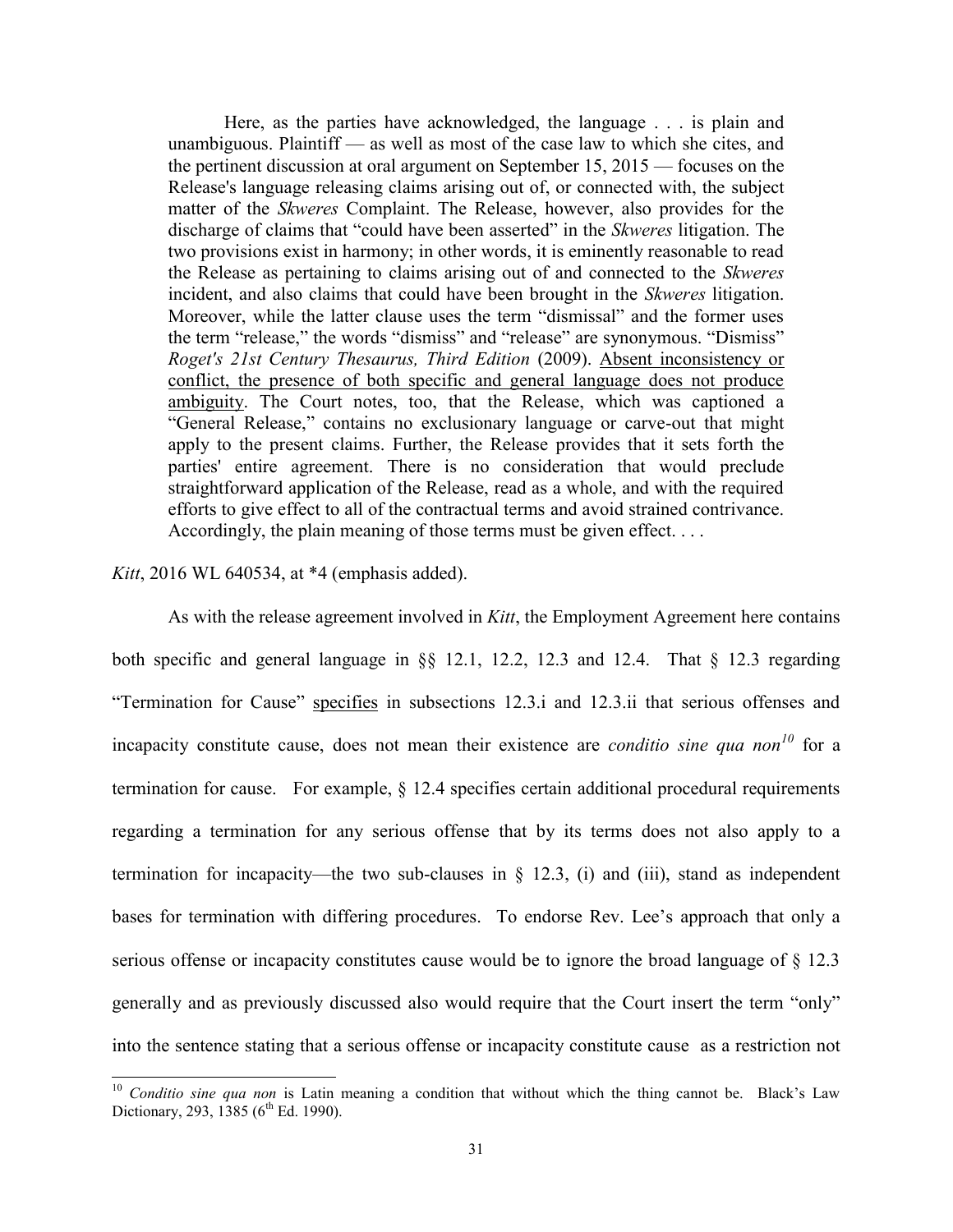mentioned in the contract—something which it will not and cannot do. The specific and general language under § 12.3, including § 12.3.i and 12.3.ii, and §12.4 regarding procedures for terminations for cause do not render the "by law" and "other grounds" provisions ambiguous.

The Court recognizes that under Pennsylvania law there exists a strong presumption in favor of employment at will:

[d]espite the principle of contractual interpretation that courts must ascertain and give effect to the parties' intent, employment law creates a presumption which may be contrary to that intent. An employment agreement is presumptively terminable at will by either party. The employee may leave the job for any or no reason or the employer may terminate the employee for any cause or no cause.

*Greene v. Oliver Realty, Inc.,* 526 A.2d 1192, 1196 (Pa. Super. Ct. 1987) (proof of an agreement that is not at will but for a specific duration terminable for "just cause" requires clear proof). The law regarding "employment at will," however, does not provide useful guidance here because the termination without cause provision of § 12.2 provides essentially the same ability to terminate as found in employment at will—but with the financial consequences of the liquidated damages provision. More importantly, § 12.3 specifically governs termination for cause. That being said, one right or ground for a termination "by law" in addition to material breach readily presents itself for required consideration by the Court: the right of a religious institution to be unfettered in selecting its ministerial leaders, particularly its lead Pastor, as embodied in the ministerial exception, discussed further *infra*.

Rev. Lee's interpretation of the contract runs counter to contract interpretation principles. As explained by the court in ClinMicro Immunology Ctr., LLC v. PrimeMed, P.C., No. 3:CV-11-2213, 2014 WL 1515709, at \*5–7 (M.D. Pa. Apr. 15, 2014):

Contractual ambiguities, under Pennsylvania law, can be either patent or latent: a patent ambiguity appears on the face of the instrument, [while] a latent ambiguity arises from extraneous or collateral facts which make the meaning of a written agreement uncertain although the language thereof, on its face, appears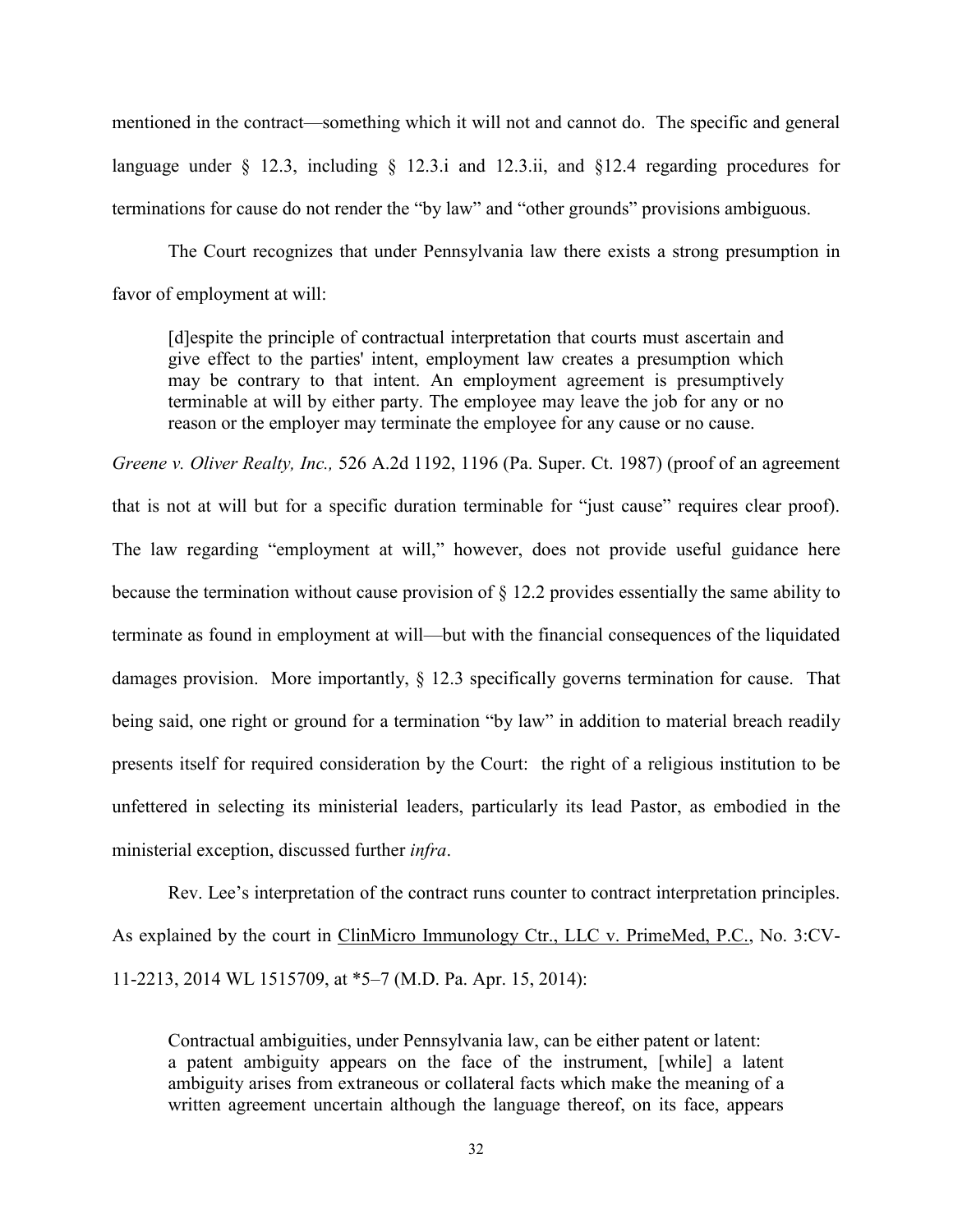clear and unambiguous. A party may use extrinsic evidence to support its claim of latent ambiguity, but this evidence must show that some specific term or terms in the contract are ambiguous; it cannot simply show that the parties intended something different that was not incorporated into the contract. Lest the ambiguity inquiry degenerate into an impermissible analysis of the parties' subjective intent, such an inquiry appropriately is confined to the parties linguistic reference. The parties' expectations, standing alone, are irrelevant without any contractual hook on which to pin them.

Moreover, when a party suggests an alternative meaning to a term in an agreement, that meaning must be reasonable, and "courts must resist twisting the language of the contract beyond recognition" because "the meaning of language cannot be distorted to establish the ambiguity." . . . . Pennsylvania authority on contract ambiguity establishes that: (1) the mere disagreement between the parties as to the meaning of a term is insufficient to establish an ambiguity; (2) each party's proffered interpretation must be reasonable and that there must be evidence in the contract to support the interpretation beyond the party's simple assertion of ambiguity; and (3) the proffered interpretation cannot contradict the common understanding of the disputed term or phrase when there is another term that the parties could easily have used to convey this contradictory meaning.

Thus, [t]o summarize: a contract that is unambiguous on its face must be interpreted according to the natural meaning of its terms, unless the contract contains a latent ambiguity, whereupon extrinsic evidence may be admitted to establish the correct interpretation. However, a claim of latent ambiguity must be based on a "contractual hook": the proffered extrinsic evidence must support an alternative meaning of a specific term or terms contained in the contract, rather than simply support a general claim that the parties meant something other than what the contract says on its face.... Furthermore, a proffered alternative meaning for the contractual hook must be reasonable; that is, it must be supported by contractual evidence that goes beyond the party's claim that the contractual hook has a certain meaning, and the interpretation cannot contradict the standard meaning of a term when the parties could have easily used another term to convey this contradictory meaning. In determining whether latent ambiguity exists in a facially unambiguous contract, a court must consider whether the extrinsic evidence that the proponent of the alternative interpretation seeks to offer is the type of evidence that could support a reasonable alternative interpretation of the contract, given the foregoing principles. Finally, a court can consider an alternative interpretation of a facially unambiguous contract term when the plain meaning interpretation of the contract would lead to an absurd and unreasonable outcome.

*ClinMicro Immunology Ctr., LLC*, 2014 WL 1515709, at \*5–7 (internal citations and quotations

omitted).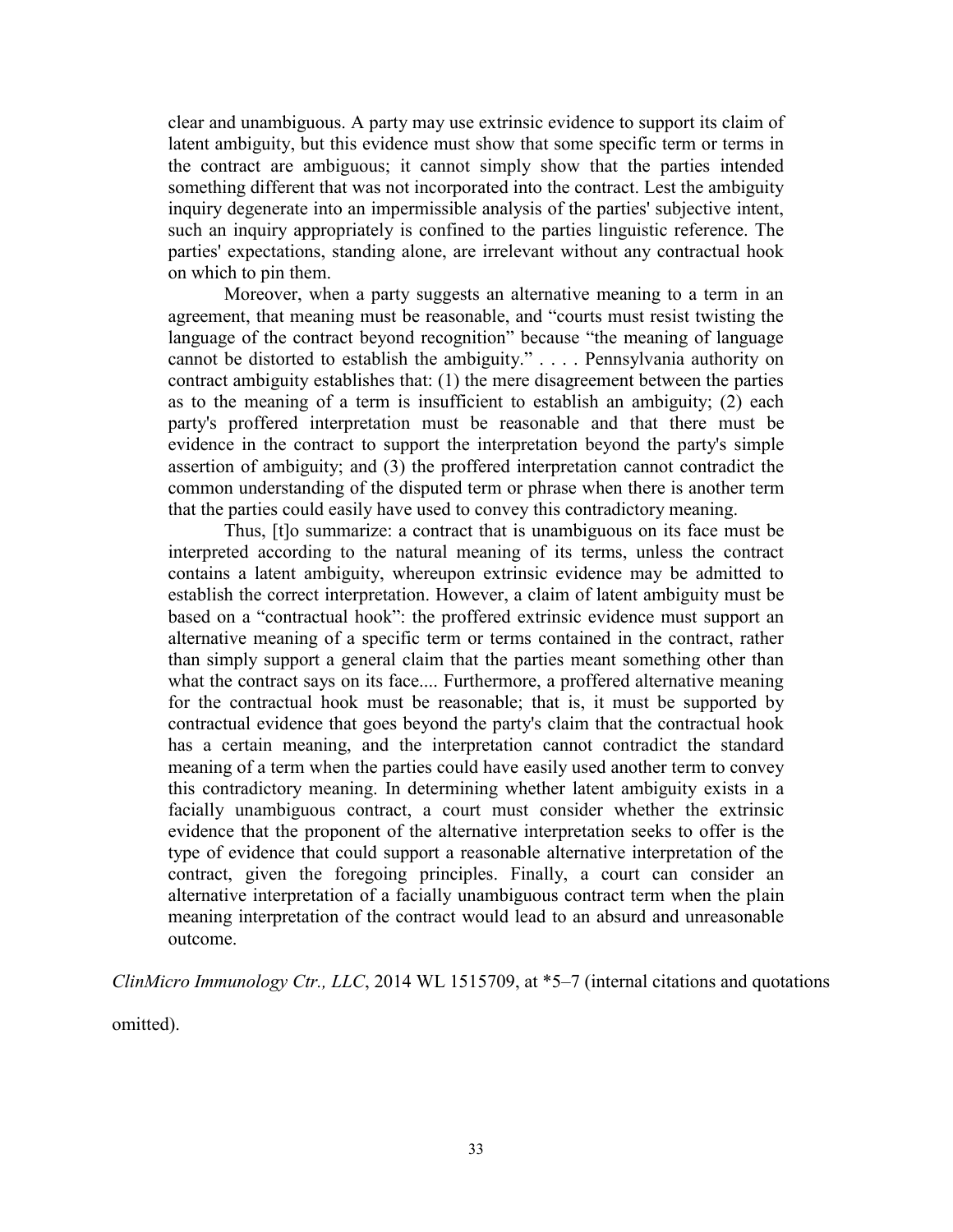The parties clearly disagree regarding the articulated rights to terminate for cause under the Employment Agreement, however, Rev. Lee offers no alternative interpretation of the language relied on by the Church because, perhaps by necessity, he intentionally ignores the language by his use of carefully selected excerpts, by failing to address it in his filings, and by admitting of no possible basis for cause other than the serious offense and incapacity provisions in  $\S$  12.3(i) and (ii). (Tr.  $5/12/17$  at 12, 16, 17). No "contractual hook" is urged for any latent ambiguity.

Turning to the provisions cited previously by the Court and the Church, Termination for Cause § 12.3, though broad, does not transform the provisions into an employment-at-will "for any reason, or no reason at all" provision under Termination for Cause. The Agreement itself admits of the right to terminate without cause governed by § 12.2 entitled Termination without Cause, and providing certain rights thereunder. Additionally, the "allowed by law" or "other ground" provisions appear under Termination for Cause § 12.3. In accordance with the rules of last antecedent and superfluidity, and the supplementary "rule of punctuation," an interpretation of the contract limiting termination for cause to only a serious offense or incapacitation would be flawed as would an interpretation rendering the "allowed by law" or "other ground under this Agreement" provision equivalent to a no cause provision. "Allowed by law" means just that—if federal or Pennsylvania law provides the Church cause or the right to terminate the contract, and the Church bases a termination on that cause, then the liquidated damages provision for termination without cause does not apply by the very terms of the contract. Thus, the breadth of this provision does not destroy its plain meaning.

#### *1. Last-Antecedent Rule*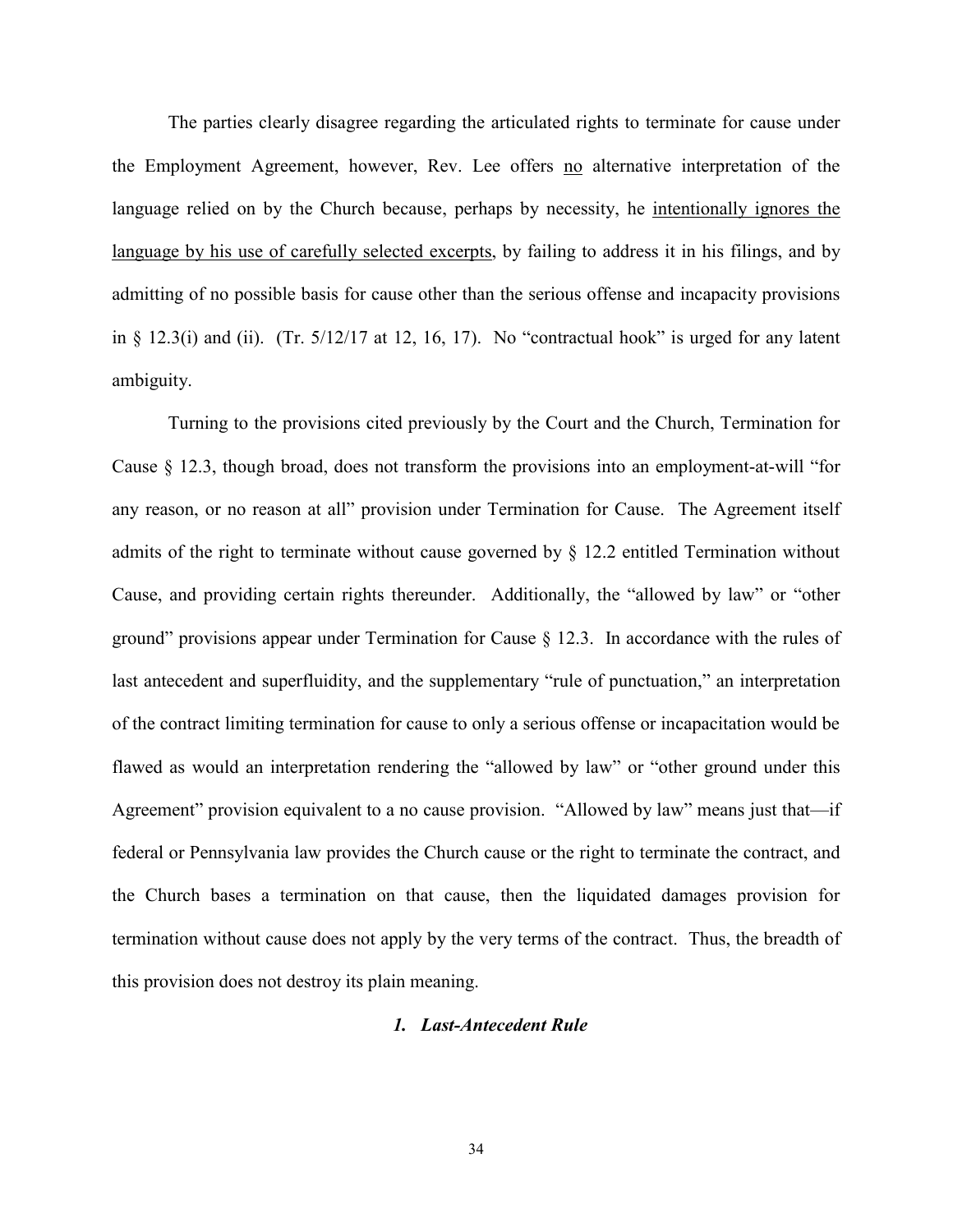Pennsylvania law permits application of the last antecedent rule. *Synthes USA Sales, LLC v. Harrison,* 83 A.3d 242, 251–52 (Pa. Super. Ct. 2013).

A court may employ the last antecedent rule in construing statutes and contracts: [T]he grammatical "rule of the last antecedent," according to which a limiting clause or phrase ... should ordinarily be read as modifying only the noun or phrase that it immediately follows. While this rule is not an absolute and can assuredly be overcome by other indicia of meaning, we have said that construing a statute in accord with the rule is quite sensible as a matter of grammar.

*Harrison,* 83 A.3d at 251 (internal quotations and citations omitted) (citing *Barnhart v. Thomas,* 540 U.S. 20, 26, 124 S.Ct. 376, 380, 157 L.Ed.2d 333, 340 (2003)).

The Employment Agreement includes under termination for cause the following: termination for material breach, grounds for termination "allowed by law," or grounds for termination under other provisions of the Agreement, § 12.3, a serious offense, § 12.3.i, or incapacitation,  $\S$  12.3.ii. Here, under the last antecedent rule, the procedural requirement  $\S$  12.4 stating that "if this Agreement is proposed to be terminated by the Church for cause as a result of the Pastor committing any serious offense" and "if the Board recommends a termination of this Agreement for cause based on any serious offense" restricts  $\S$  12.4 to a serious offense and admits of other reasons for cause in § 12.3 for which the procedures in § 12.4 would not be required. There can be no doubt that § 12.3 encompasses several bases to terminate for cause and then distinguishes them.

The Court of Appeals for the Third Circuit has explained the last-antecedent rule:

The last-antecedent rule is a canon of statutory interpretation, but we have extended application of the rule to a life insurance policy as well. The rule provides that qualifying words, phrases, and clauses are to be applied to the words or phrase immediately preceding and not to others more remote. In other words, if a sentence reads "A or B with respect to C," it should be interpreted as containing two items: (1) "A" and (2) "B with respect to C." However, the last-antecedent rule is not an absolute and can assuredly be overcome by other indicia of meaning.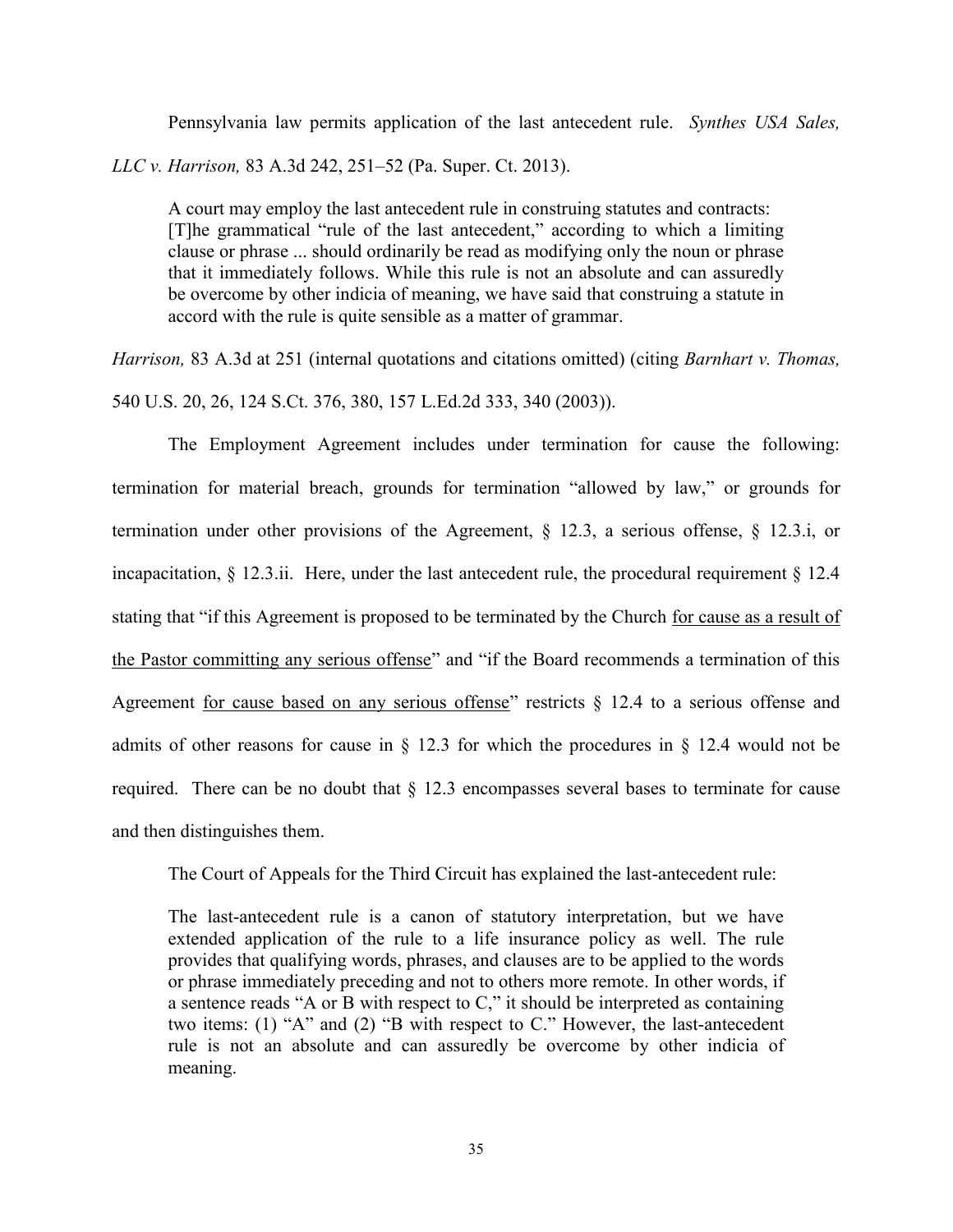*Viera v. Life Ins. Co. of N. Am.,* 642 F.3d 407, 418–19 (3d Cir. 2011) (internal citations and

quotations omitted).

The Court further observed that interpreting the contract at issue:

The District Court appropriately looked to and analyzed the indicia of meaning in the Policy so as not to contort the language beyond its limits. Where the meaning of the contract language is clear, the last-antecedent rule should not be used to create ambiguity.

Plaintiff also argues that the inherent ambiguity in the plan must be construed against [the defendant] under the doctrine of *contra proferentem*. Whether an ambiguity exists is a question of law. Under Pennsylvania law, an insurance contract is ambiguous where it: (1) is reasonably susceptible to different constructions, (2) is obscure in meaning through indefiniteness of expression, or (3) has a double meaning. To be sure, we must construe ambiguous policy provisions against the drafter of the contract once a determination of ambiguity has been made, but the language at issue here is not ambiguous. As noted above, Plaintiff's alternative reading of the provision under the last-antecedent rule is not reasonable. Disagreement between the parties over the proper interpretation of a contract does not necessarily mean that a contract is ambiguous. Where there is only one reasonable interpretation of a contract, that interpretation controls because [s]traightforward language in an insurance policy should be given its natural meaning.

*Viera,* 642 F.3d at 419–20 (internal citations and quotations omitted).

# *2. Superfluidity*

Pennsylvania also applies the rule against superfluidity. *See Capek*, 767 A.2d at 1050 ("In construing a contract, we must determine the intent of the parties and give effect to all of the provisions therein.") (internal citations and quotations omitted). The rule is the principle that the court will not read one provision so as to render another provision of the contract superfluous. *Rcn Corp. v. Paramount Pavilion Grp., LLC.*, 164 F. App'x 291, 296 (3d Cir. 2006); *see also Dubrosky v. Colonial Life & Acc. Ins. Co.,* 129 F. App'x 691, 693 (3d Cir. 2005) ("This interpretation must be rejected under the cardinal principle that each term of a contract should be given meaning so that no term is superfluous.") (internal citations and quotations omitted).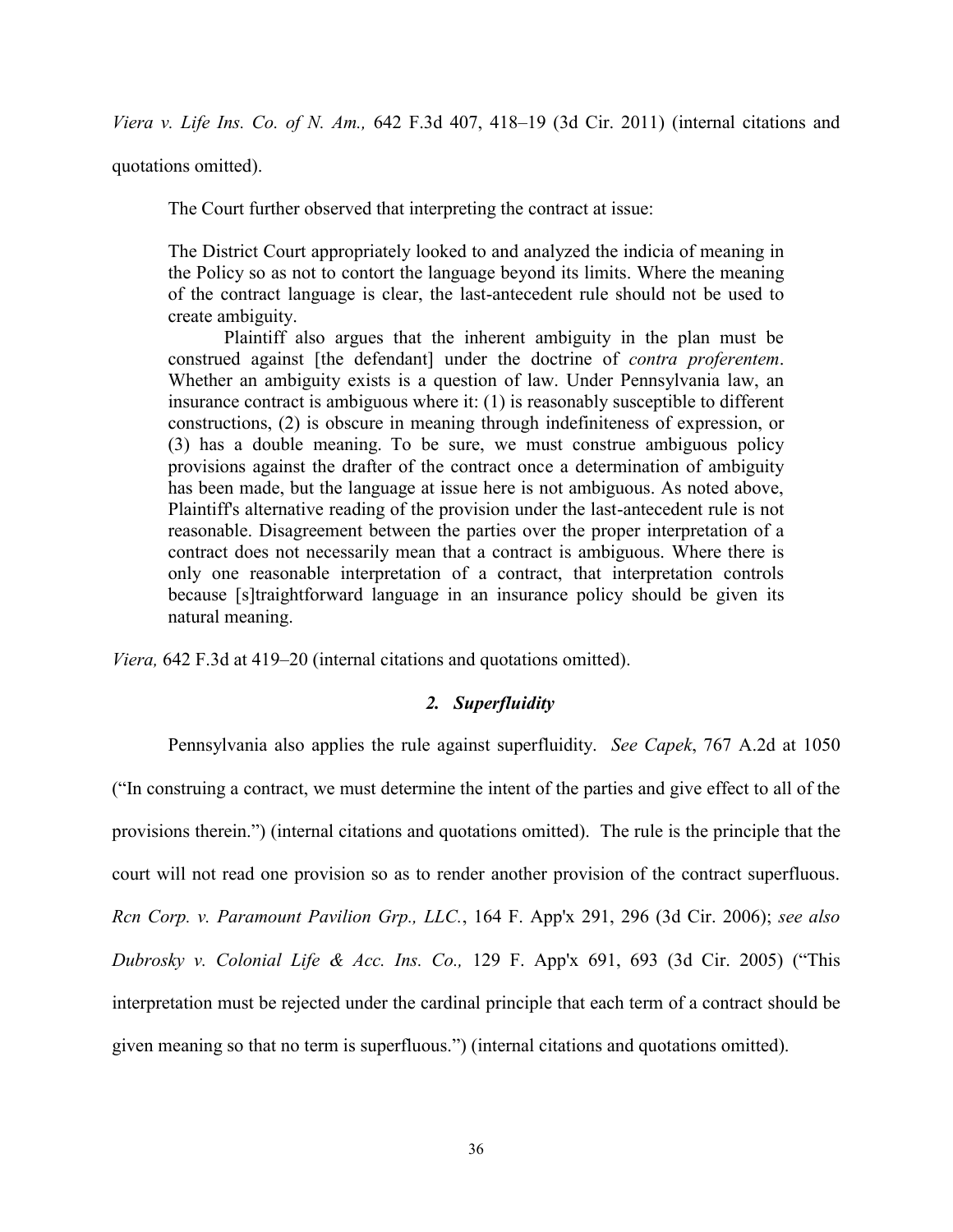[A] contract should be read so as to give meaning to all of its terms when read as an entirety. Accordingly, a construction which neutralizes any provision of a contract should never be adopted if the contract can be so construed as to give effect to all the provisions. The meaning of a particular phrase is not properly determined by considering the phrase in isolation but by reading it in harmony with the rest of the contract.

*Contrans, Inc. v. Ryder Truck Rental, Inc.,* 836 F.2d 163, 169 (3d Cir. 1987) (internal citations and quotations omitted); *see also Meyer v. CUNA Mut. Ins. Soc.,* 648 F.3d 154, 167 (3d Cir. 2011 (citing Pennsylvania law). Therefore, a contract interpretation is disfavored "that render[s] at least one clause superfluous or meaningless." *Sloan & Co. v. Liberty Mut. Ins. Co.,* 653 F.3d 175, 181 (3d Cir.2011) (internal citations and quotations omitted).

In this Employment Agreement, the phrase "by law" is not included under the provision governing termination without cause, but instead is delineated under the provision governing termination for cause. Moreover, if the phrase "by law" was meant somehow to be included under the provision without cause resulting in liquidated damages it would be rendered meaningless, because no cause is required for a termination without cause, and thus, superfluous having no effect at all. Being included within the section delineating termination with cause, the phrase "by law" is interpreted as a basis for termination for cause as established in case or statutory law, not entitling Rev. Lee to liquidated damages on such a termination. Interpretation of the phrase "by law" as providing a basis for termination for cause also adheres to the rule against superfluidity.

#### *3. Contra Proferentem*

Without making any argument regarding it, Rev. Lee points out in his brief, that the Agreement was drafted by the "Church's counsel."<sup>11</sup> (Docket No. 82 at 8). It appears that Rev. Lee may have intended at some point, but it is no means clear, to argue application of *contra* 

 $\overline{a}$ 

 $11$  Rev. Lee disavowed at argument that he was raising any matter regarding whether he had adequate counsel prior to entering the Employment Agreement. (Tr. 5/12/17 at 42).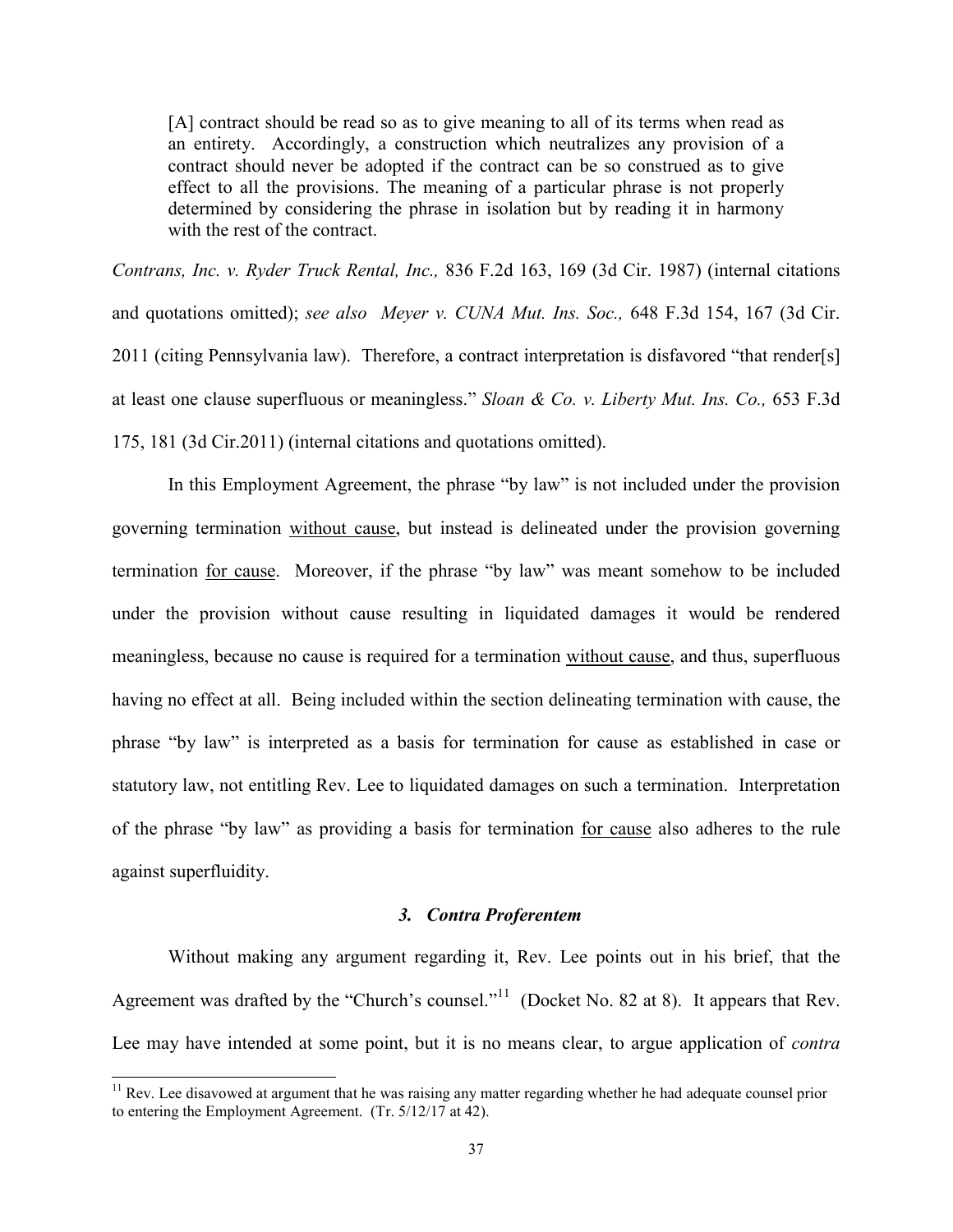*proferentem*, which means "against the offeror." *U.S. Fire Ins. Co. v. General Reinsurance Corp.*, 949 F.2d 569, 573 (2d Cir. 1991). Regarding this Employment Agreement the *maxim* would not apply because the parties expressly provided in § 18 that it was the product of negotiations and for it not to be interpreted "against any party based upon the source of the draftsmanship hereof." Thus, Rev. Lee would not be able to take advantage anywhere of the "general maxim that ambiguous contract language should be construed against the drafter." *Viera v. Life Ins. Co. of N. Am.,* 642 F.3d 407, 418 (3d Cir. 2011).

### *C. Parol Evidence and Ambiguity*

Generally, under Pennsylvania law:

[o]nly where a contract's language is ambiguous may extrinsic or parol evidence be considered to determine the intent of the parties. A contract contains an ambiguity if it is reasonably susceptible of different constructions and capable of being understood in more than one sense. This question, however, is not resolved in a vacuum. Instead, contractual terms are ambiguous if they are subject to more than one reasonable interpretation when applied to a particular set of facts. In the absence of an ambiguity, the plain meaning of the agreement will be enforced. The meaning of an unambiguous written instrument presents a question of law for resolution by the court.

*Murphy v. Duquesne University of the Holy Ghost,* 777 A.2d 418, 429–30 (Pa. 2001) (citations and quotation marks omitted) (parole evidence only considered if contract's language is ambiguous). Rev. Lee also has disavowed any ambiguity in the Employment Agreement. (Tr. 5/12/17 at 25, 42).

# *1. Exceptions to Parol Evidence Rule: Fraud in the Execution and Fraud in the Inducement*

"Once a writing is determined to be the parties' entire contract, the parol evidence rule applies and evidence of any previous oral or written negotiations or agreements involving the same subject matter as the contract is almost always inadmissible to explain or vary the terms of the contract," *Yocca v. Pittsburgh Steelers Sports, Inc.,* 854 A.2d 425, 436 (Pa. 2004), except for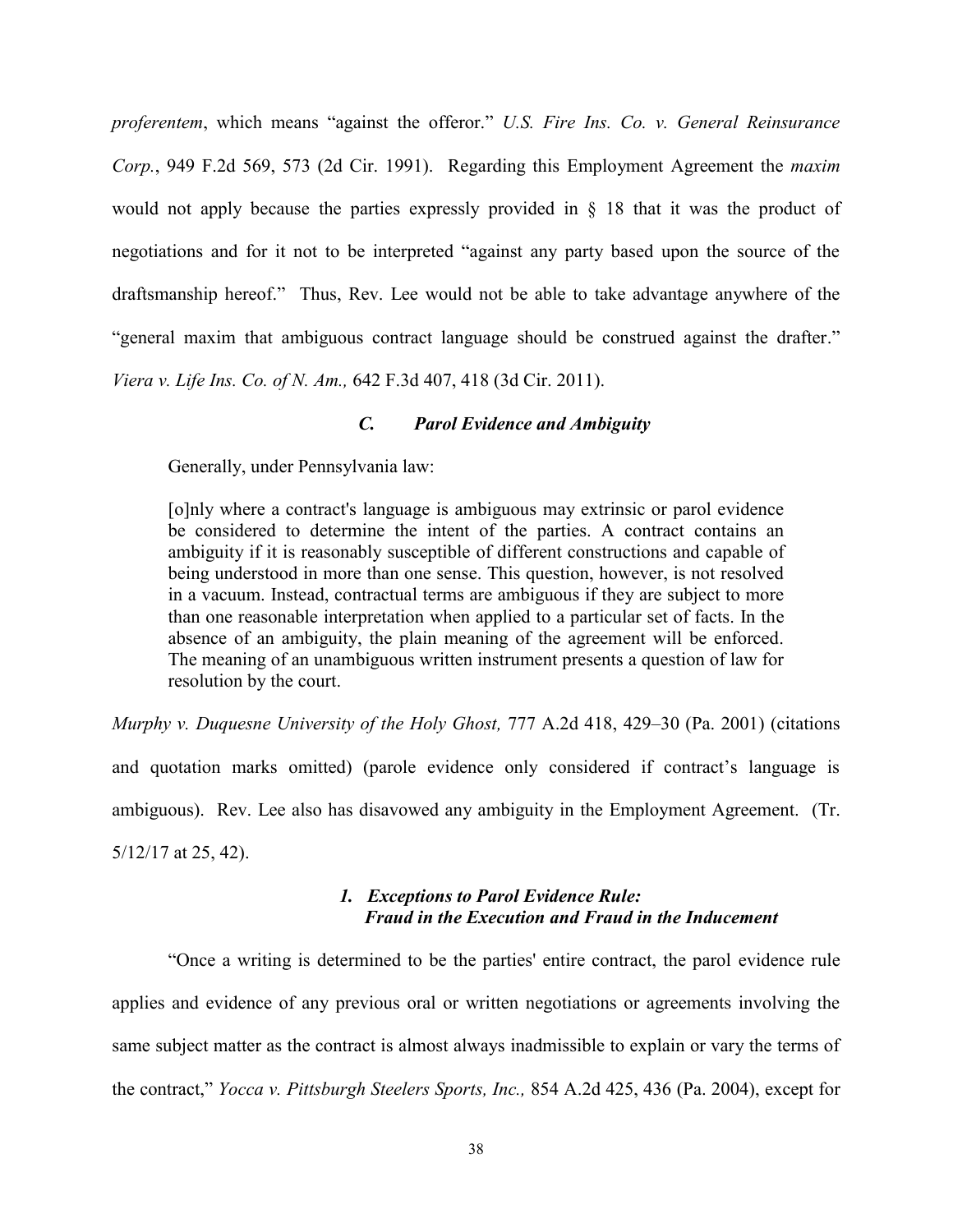example where its terms are ambiguous or the product of fraud. 854 A.2d at 437. An integration clause, stating that it is the parties' entire agreement, such as contained in this Employment Agreement, means that the agreement is the parties' entire contract and encompasses the parties' negotiations, conversations, and agreements up to that point in time. 854 A.2d at 436.

The nature of alleged fraud determines the extent that parol evidence may be considered. *Youndt v. First Nat. Bank of Port Allegany*, 868 A.2d 539, 546 (Pa. Super. Ct. 2005). "One exception to the parol evidence rule applies for cases of fraud in the execution in which the party proffering the evidence contends that he executed the agreement because he was defrauded by being led to believe that the document contained terms that actually were omitted therefrom." *Id.* at 546 (internal citations and quotations omitted). Another exception, is fraud in the inducement. "[P]arol evidence is admissible to prove such a claim under certain circumstances. In a case of fraud in the inducement, the party proffering evidence of additional prior representations does not contend that the representations were omitted from the written agreement, but, rather, claims that the representations were fraudulently made and that 'but for them' he would never have entered into the agreement." *Id.* (internal citations and quotations omitted). Fraud in the inducement allegations, however, will not permit consideration of parol evidence "where the contract contains terms that deny the existence of representations regarding the subject matter of the alleged fraud." *Id.*

The Church has asserted as defenses both fraud in the execution and fraud in the inducement, which again Rev. Lee never addresses. These defenses are based on statements made by Rev. Lee to the Congregation, assurances as to what "cause" for termination meant and that he "gave" the Congregation that clause so they could rest assured if they approved the Employment Agreement, affirmative statements to the Congregation that Rev. Lee now appears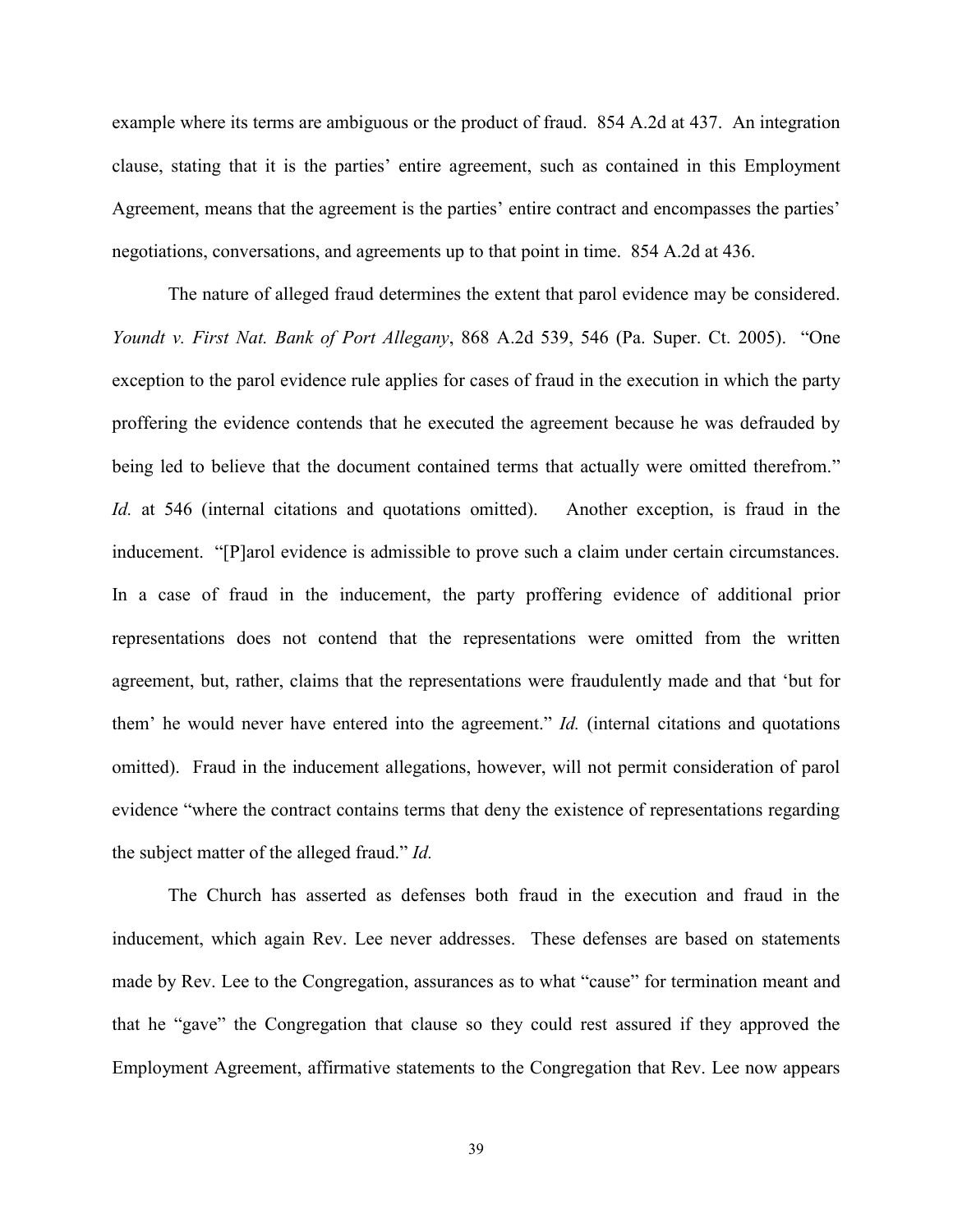to disavow by his contrary position that serious offense and incapacity are the only bases for cause under the Contract and absent that he is entitled to reap the rewards he seeks as sown through § 12.2. Yet, Rev. Lee fully admitted making these statements in the context of seeking the required approval by the Congregation of the Employment Agreement. *See, e.g.* (Deposition Cite; Tr.  $5/12/17$  at 53; Docket No. 87 at  $\P$  27, 28; Rev. Lee Depo. at 74). In reviewing these statements, including statements in the Church minutes from the meetings prior to congregational approval of the Employment Agreement, the Resolution providing approval by the Congregation, and the purposes for which Rev. Lee made them, they lend support to the Church's asserted defenses, making it difficult to understand just how Rev. Lee ever envisioned that his motion for summary judgment could succeed. Rev. Lee's utter failure to address the Church's defenses doomed his motion for summary judgment.

### *D. First Amendment: Ministerial Exception, Free Exercise of Religion, and Establishment Clause Excessive Entanglement Considerations*

The Court raised with the parties prior to the hearing and must now decide whether this matter should be dismissed based on First Amendment concerns. The decision of who should be the head of a religious institution is ordinarily left to that institution unfettered and without court review. This principle is firmly established in both federal and Pennsylvania law. Neither party initially addressed this salient issue that quite readily presents itself in any case contesting the termination of the *lead Pastor* of a church. Peppered throughout the filings in this matter are core church doctrine, congregational rule and polity, as well as matters of spiritual concern several matters that threaten curtailment of free exercise and excessive entanglement by this Court. These issues must be fleshed out as it were prior to any possible trial, as admitted by the parties. (Tr. 5/12/17 at 31, 34-35, 37, 43, 46-47). The time for the Court to take up the laboring oar is now.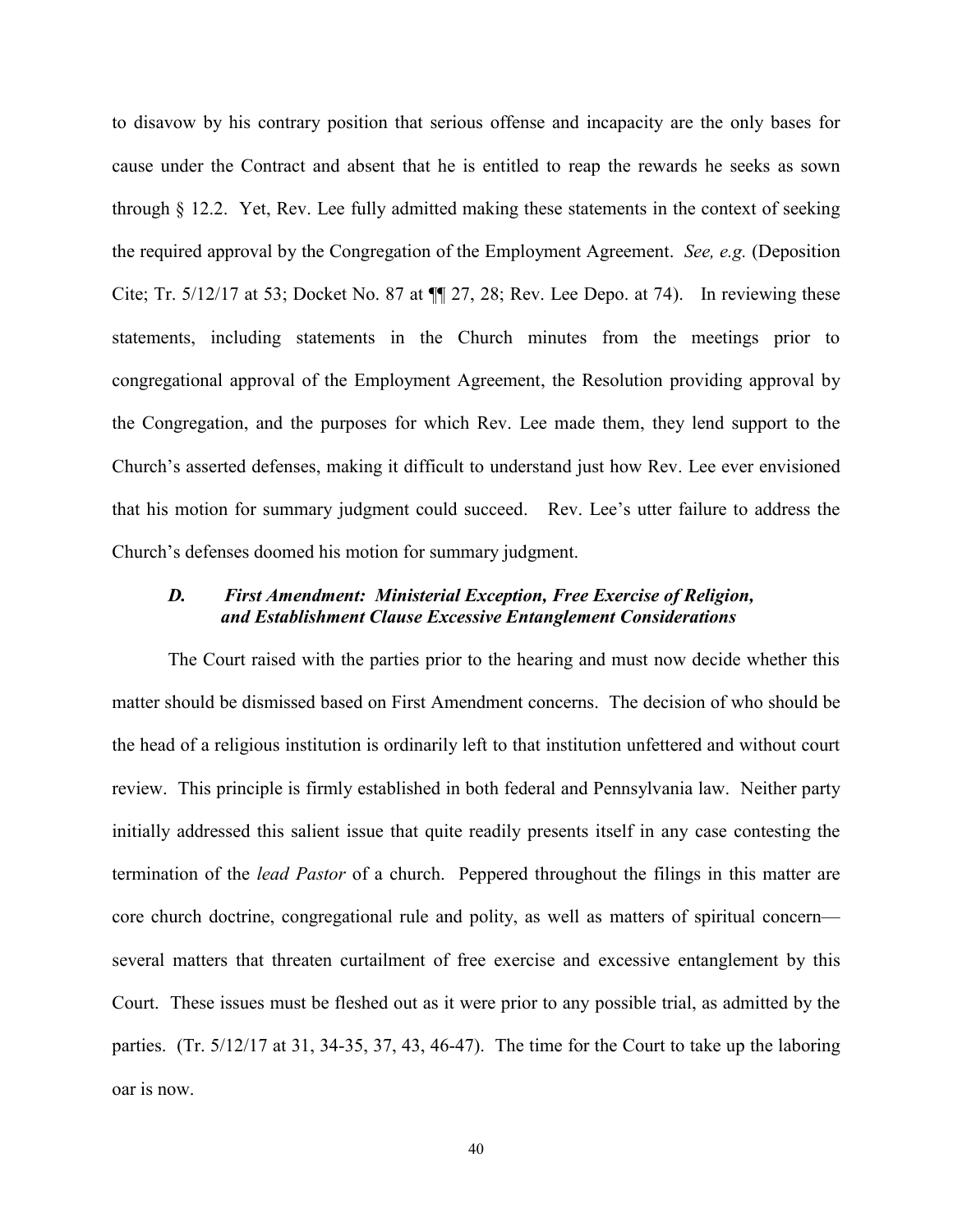#### *1. Ministerial Exception*

 The "ministerial exception" applies to Lead Pastors, such as Rev. Lee, but also to other ministerial employees. Whether the ministerial exception applies "rests not on [] ordination status or [] formal title, but rather on [] functional status as the type of employee that a church must be free to appoint or dismiss in order to exercise the religious liberty that the First Amendment guarantees." *Hosanna-Tabor Evangelical Lutheran Church & Sch. v. E.E.O.C.,* 565 U.S. 171, 206 (2012) (Alito, J., concurring). In certain religious institution employment cases, the court is tasked with determining if the employee serves in a ministerial capacity. *Petruska*, 462 F.3d at 304 n.6 (determining that ministerial function is satisfied where the individual's "primary duties include teaching, spreading the faith, church governance, supervision of a religious order, or supervision of participation in religious ritual worship."). It is beyond purview that Rev. Lee as the head Pastor of the Church served in a ministerial capacity.

*Hosanna-Tabor* involved a challenge to application of anti-discrimination statutes to religious institutions. In that case, the Supreme Court reaffirmed the ministerial exception and the deference afforded religious institutions in selecting their leaders, under both the First Amendment's Free Exercise and Establishment Clauses:

We agree that there is such a ministerial exception. The members of a religious group put their faith in the hands of their ministers. Requiring a church to accept or retain an unwanted minister, or punishing a church for failing to do so, intrudes upon more than a mere employment decision. Such action interferes with the internal governance of the church, depriving the church of control over the selection of those who will personify its beliefs. By imposing an unwanted minister, the state infringes the Free Exercise Clause, which protects a religious group's right to shape its own faith and mission through its appointments. According the state the power to determine which individuals will minister to the faithful also violates the Establishment Clause, which prohibits government involvement in such ecclesiastical decisions.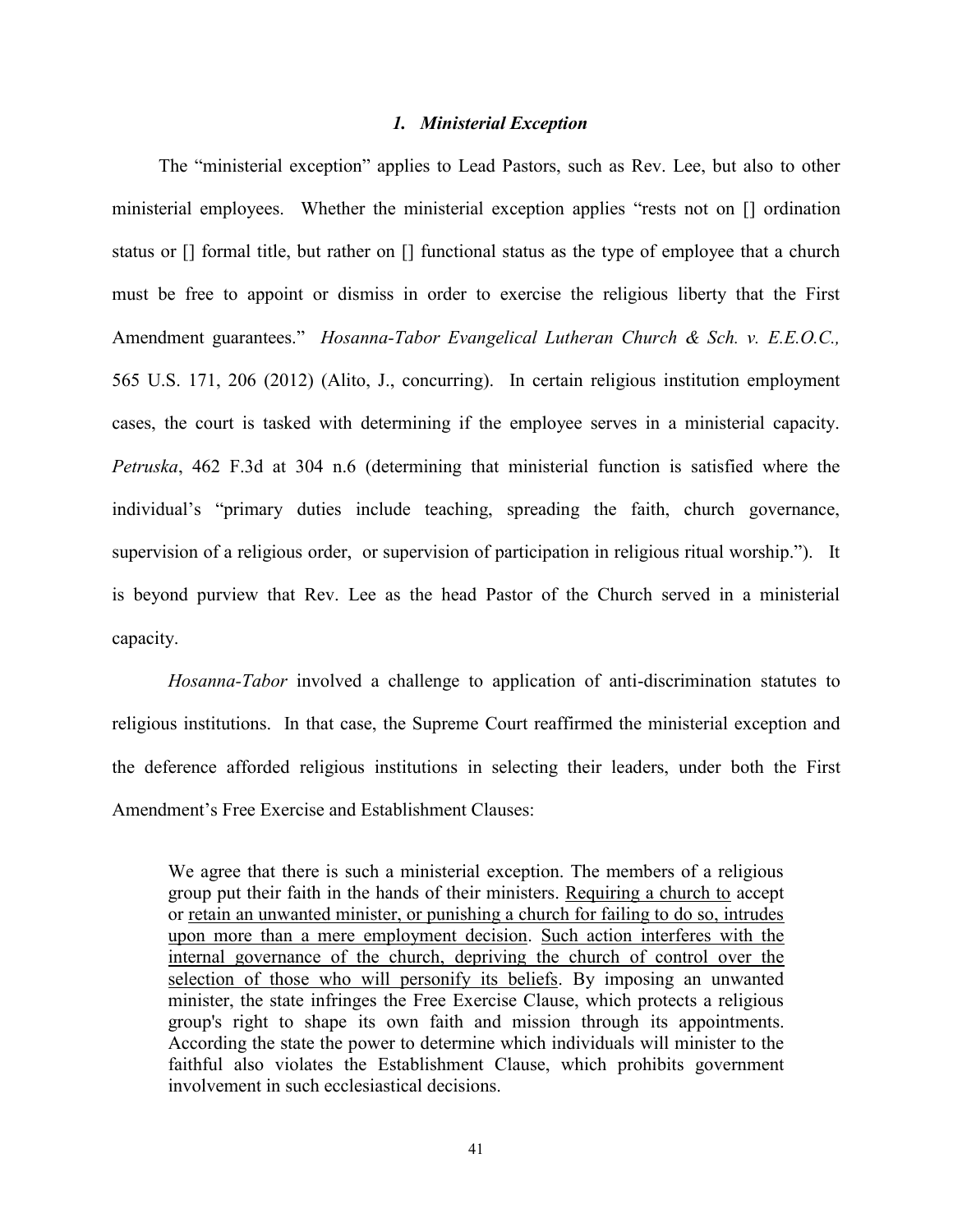565 U.S. at 189 (emphasis added). *Hosanna-Tabor* unequivocally provides that: "the authority to select and control who will minister to the faithful—a matter strictly ecclesiastical—is the church's alone." *Id.* at 195 (internal citation and quotation omitted).

The Supreme Court observed in *Hosanna–Tabor*:

The case before us is an employment discrimination suit brought on behalf of a minister, challenging her church's decision to fire her. Today we hold only that the ministerial exception bars such a suit. We express no view on whether the exception bars other types of suits, including actions by employees alleging breach of contract or tortious conduct by their religious employers. There will be time enough to address the applicability of the exception to other circumstances if and when they arise.

*Id.* at 196. The Court clarified that:

[t]he purpose of the exception is not to safeguard a church's decision to fire a minister only when it is made for a religious reason. The exception instead ensures that the authority to select and control who will minister to the faithful—a matter strictly ecclesiastical—is the church's alone.

*Id.* at 194–95 (internal citations and quotations omitted).

As noted, *Hosanna-Tabor* specifies: "[a]ccording the state the power to determine which

individuals will minister to the faithful also violates the Establishment Clause, which prohibits

government involvement in such ecclesiastical decisions." *Id.* at 188-189; (Docket No. 90 at 4).

In concurring, Justice Samuel Alito explained:

The "ministerial" exception should be tailored to this purpose. It should apply to any "employee" who leads a religious organization, conducts worship services or important religious ceremonies or rituals, or serves as a messenger or teacher of its faith. If a religious group believes that the ability of such an employee to perform these key functions has been compromised, then the constitutional guarantee of religious freedom protects the group's right to remove the employee from his or her position.

*Hosanna-Tabor*, 565 U.S. at 199 (Alito, J. concurring).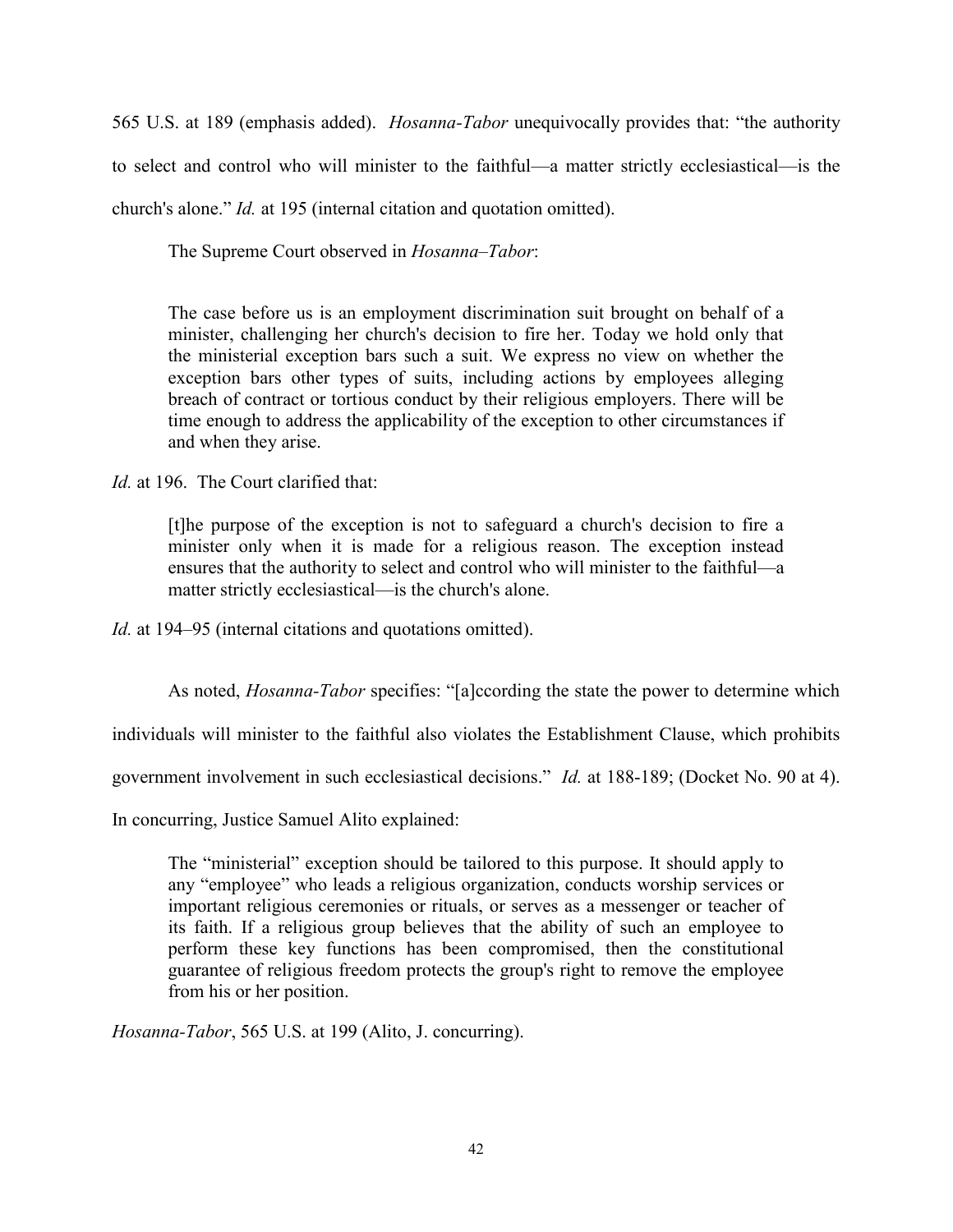Justice Alito further elaborated on the important constitutional protection furthered by the

ministerial exception:

When it comes to the expression and inculcation of religious doctrine, there can be no doubt that the messenger matters. Religious teachings cover the gamut from moral conduct to metaphysical truth, and both the content and credibility of a religion's message depend vitally on the character and conduct of its teachers. A religion cannot depend on someone to be an effective advocate for its religious vision if that person's conduct fails to live up to the religious precepts that he or she espouses. For this reason, a religious body's right to self-governance must include the ability to select, and to be selective about, those who will serve as the very "embodiment of its message" and "its voice to the faithful." *Petruska v. Gannon Univ.,* 462 F.3d 294, 306 (C.A.3 2006). A religious body's control over such "employees" is an essential component of its freedom to speak in its own voice, both to its own members and to the outside world.

The connection between church governance and the free dissemination of religious doctrine has deep roots in our legal tradition:

The right to organize voluntary religious associations to assist in the expression and dissemination of any religious doctrine, and to create tribunals for the decision of controverted questions of faith within the association, and for the ecclesiastical government of all the individual members, congregations, and officers within the general association, is unquestioned. All who unite themselves to such a body do so with an implied consent to this government, and are bound to submit to it. But it would be a vain consent and would lead to the total subversion of such religious bodies, if any one aggrieved by one of their decisions could appeal to the secular courts and have them reversed.

*Watson v. Jones,* 13 Wall. 679, 728–729, 20 L.Ed. 666 (1872).

The "ministerial" exception gives concrete protection to the free "expression and dissemination of any religious doctrine." The Constitution leaves it to the collective conscience of each religious group to determine for itself who is qualified to serve as a teacher or messenger of its faith.

*Hosanna-Tabor,* 565 U.S. at 200–02 (Alito, J., concurring).

Thus, in *Hosanna-Tabor*, Justice Alito explained the difficulties posed in cases involving

termination of religious leaders or ministerial employees:

For civil courts to engage in the pretext inquiry that respondent and the Solicitor General urge us to sanction would dangerously undermine the religious autonomy that lower court case law has now protected for nearly four decades. In order to probe the *real reason* for respondent's firing, a civil court—and perhaps a jury would be required to make a judgment about church doctrine. The credibility of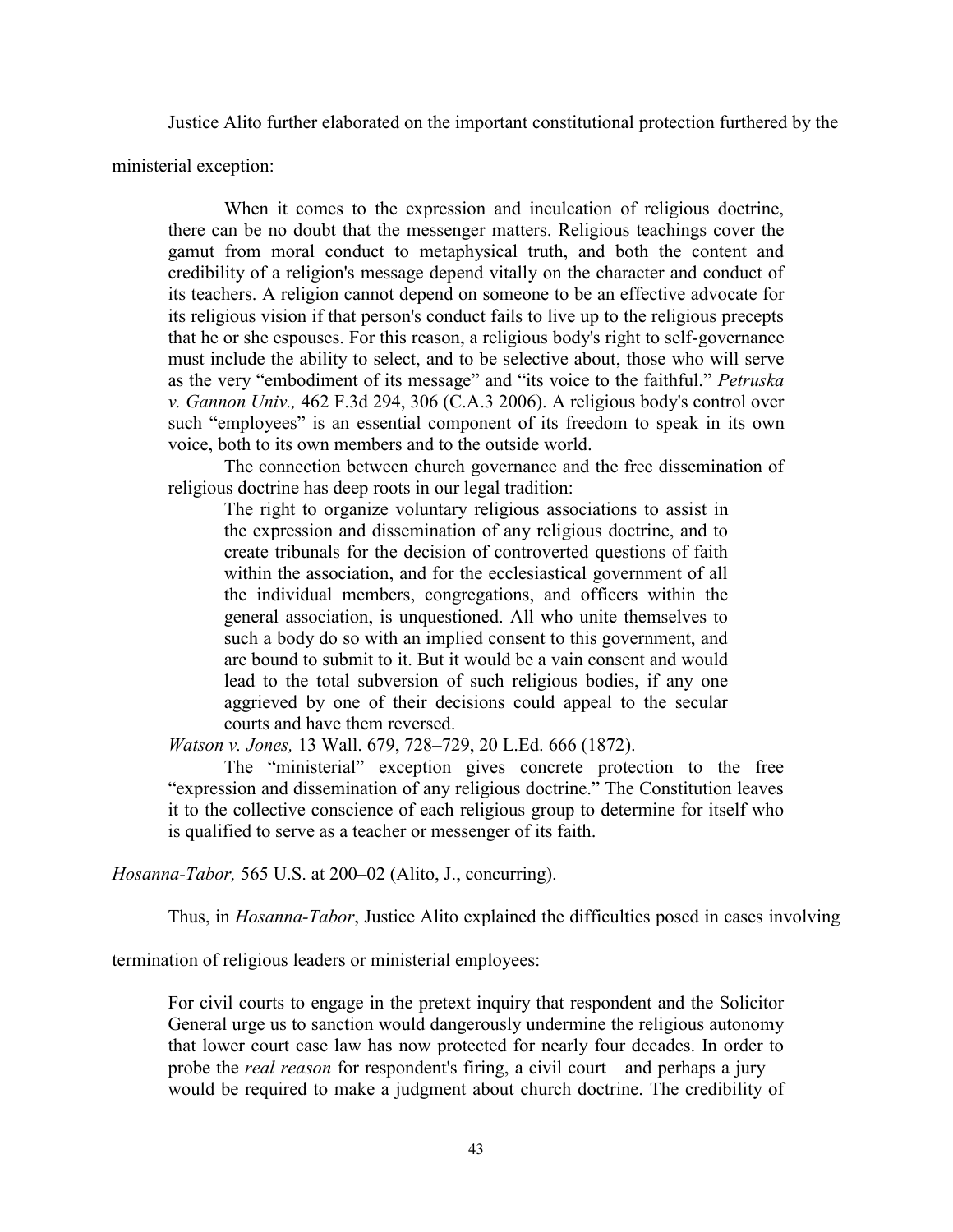Hosanna–Tabor's asserted reason for terminating respondent's employment could not be assessed without taking into account both the importance that the Lutheran Church attaches to the doctrine of internal dispute resolution and the degree to which that tenet compromised respondent's religious function. If it could be shown that this belief is an obscure and minor part of Lutheran doctrine, it would be much more plausible for respondent to argue that this doctrine was not the real reason for her firing. If, on the other hand, the doctrine is a central and universally known tenet of Lutheranism, then the church's asserted reason for her discharge would seem much more likely to be nonpretextual. But whatever the truth of the matter might be, the mere adjudication of such questions would pose grave problems for religious autonomy: It would require calling witnesses to testify about the importance and priority of the religious doctrine in question, with a civil factfinder sitting in ultimate judgment of what the accused church really believes, and how important that belief is to the church's overall mission.

*Hosanna-Tabor,* 565 U.S. at 205-06 (Alito, J., concurring).

Pennsylvania law likewise recognizes the "ministerial exception" and its purpose not to

intrude into the autonomy of religious institutions to make decisions regarding who will lead it.

*Connor v. Archdiocese of Philadelphia*, 975 A.2d 1084, 1109–10 (Pa. 2009). *Connor* referred to

the "ministerial exception" as a deference rule regarding employment decisions of a religious

institution and its ministers. The *Connor* court explained:

the concern in ministerial exception cases is not with chilling just any speech by religious institutions but, rather, that which is necessary to make an informed decision about the selection and retention of their own personnel. As one decision cited by appellees explains, "to allow as actionable church members' comments about their church leaders made at church meetings would inhibit the free and open discourse essential to a religious institution's selection of its minister. Such a result could chill expressions of dissatisfaction from church members and thereby intrude upon the autonomy of religious institutions to freely evaluate their choice and retention of religious leaders."

*Connor*, 975 A.2d at 1110 (internal citations and quotations omitted).

Accordingly, the "ministerial exception" recognizes the right of a religious institution in exercising its First Amendment guarantee of religious liberty and autonomy in matters ecclesiastical to terminate from employment a Pastor such as Rev. Lee. Rev. Lee's dispute with the Church regarding his termination from employment fully implicates such rights.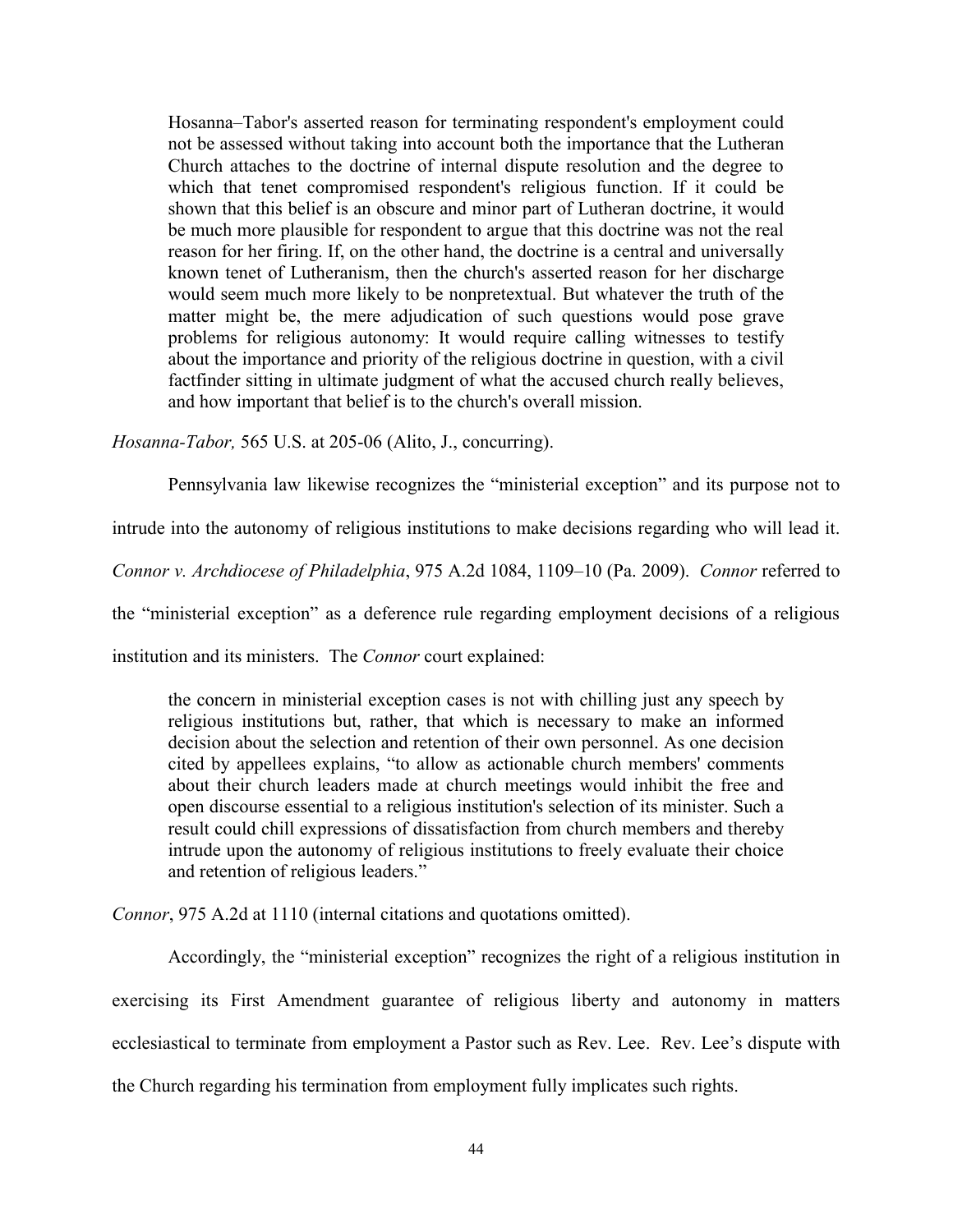# *2. Consideration of the Ministerial Exception Is Appropriate in this case*

The Supreme Court also indicated in a footnote in *Hosanna-Tabor*, that the ministerial exception's protection of free exercise (as opposed to excessive entanglement) was not a jurisdictional bar but rather an "affirmative" defense:

A conflict has arisen in the Courts of Appeals over whether the ministerial exception is a jurisdictional bar or a defense on the merits. *Compare Hollins*, 474 F.3d, at 225 (treating the exception as jurisdictional); and *Tomic v. Catholic Diocese of Peoria*, 442 F.3d 1036, 1038–1039 (C.A.7 2006) (same), with *Petruska*, 462 F.3d, at 302 (treating the exception as an affirmative defense); Bryce, 289 F.3d, at 654 (same); *Bollard v. California Province of Soc. of Jesus*, 196 F.3d 940, 951 (C.A.9 1999) (same); and *Natal*, 878 F.2d, at 1576 (same). We conclude that the exception operates as an affirmative defense to an otherwise cognizable claim, not a jurisdictional bar. That is because the issue presented by the exception is "whether the allegations the plaintiff makes entitle him to relief," not whether the court has "power to hear [the] case." *Morrison v. National Australia Bank Ltd*., 561 U.S. ––––, ––––, 130 S.Ct. 2869, 2877, 177 L.Ed.2d 535 (2010) (internal quotation marks omitted). District courts have power to consider ADA claims in cases of this sort, and to decide whether the claim can proceed or is instead barred by the ministerial exception.

*Hosanna-Tabor,* 565 U.S. at 195, n. 4.

Admittedly, there is tension in Federal Rule of Civil Procedure 8 between 8(b) and 8(c)

regarding "avoidance or affirmative defense" under 8(c) as opposed to denials and other defenses

under 8(b). As explained by one treatise:

Federal Rule 8(c) requires that a responsive pleading must set forth certain enumerated substantive defenses as well as "any other matter constituting an avoidance or affirmative defense." This subdivision of the basic pleading rule deals with affirmative defenses and should be read in conjunction with, and distinguished from, Rule 8(b), which deals with denials or negative defenses that directly contradict elements of the plaintiff's claim for relief.

Rule 8(c) is a lineal descendent of the common law plea by way of "confession and avoidance," which permitted a defendant who was willing to admit that the plaintiff's declaration demonstrated a prima facie case to then go on and allege additional new material that would defeat the plaintiff's otherwise valid cause of action.

Wright & Miller, 5 Fed. Prac. & Proc. Civ. § 1270 (Affirmative Defenses—In General) (3d ed.).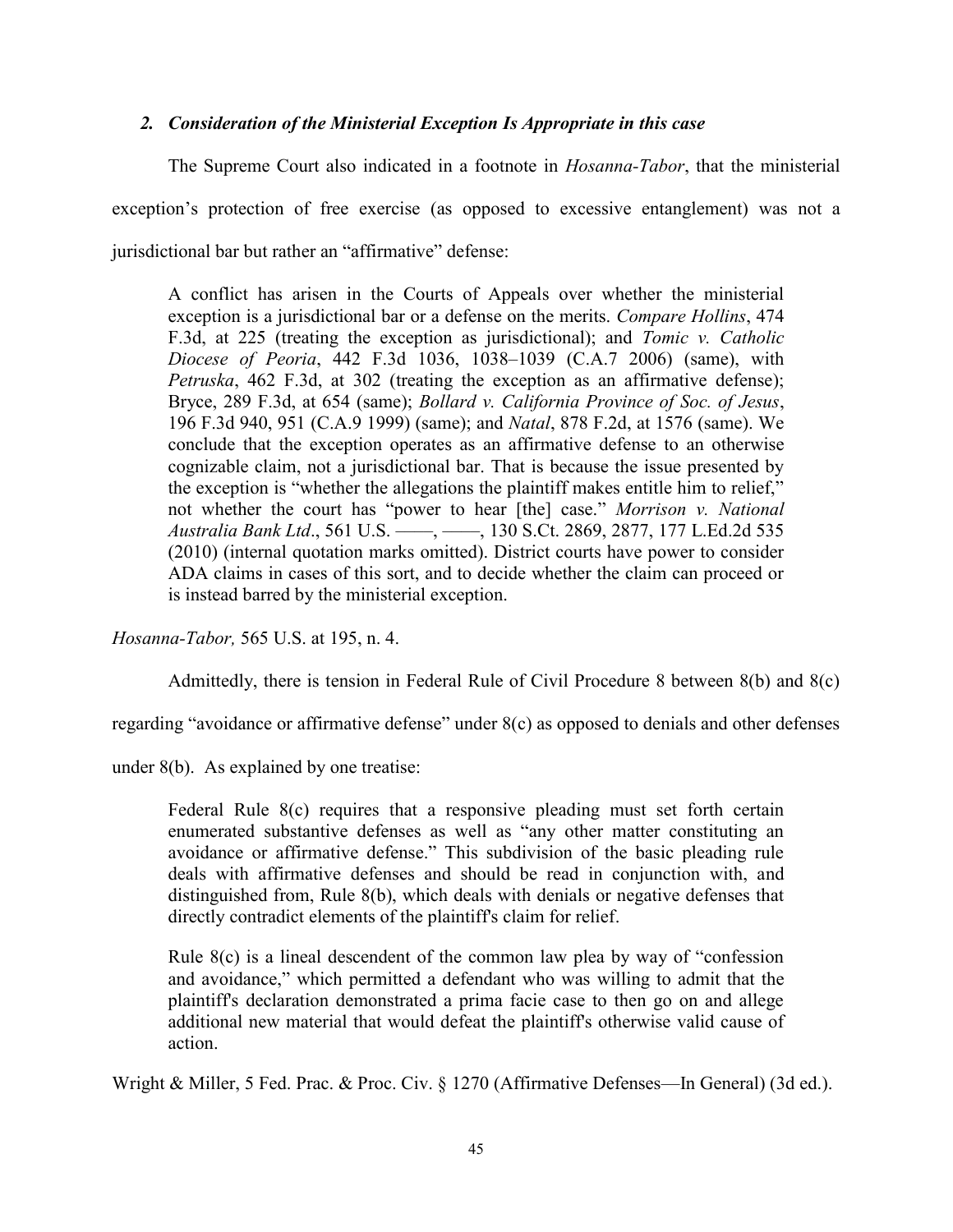The Supreme Court and the Third Circuit's use of the term "affirmative defense" to refer to preservation in litigation of the religious institution's free exercise rights should not stop this Court's inquiry where the "ministerial exception" is not asserted by name in pleadings with the label "affirmative defense." First, the "ministerial exception" is fairly incorporated into the Employment Agreement itself by virtue of its broad language referring to termination rights "by law;" and secondly, the Supreme Court referred to the exception as a "defense on the merits." Here, the Church has advanced its rights to terminate Rev. Lee based on his failures as the Church's lead Pastor as its "defense on the merits" and also as Rev. Lee's material breach of the Employment Agreement. The Church also specifically set forth as affirmative defenses Rev. Lee's failure of performance under the Employment Agreement and that any breach by the Church where Rev. Lee materially breached the Employment Agreement would not have been a material breach by it. (Docket No. 71 at  $\P$  49, 58).

The question then is has the Church sufficiently satisfied the requirement that the ministerial exception's free exercise protection be asserted as an affirmative defense? In this Court's estimation, the Church has adequately raised and preserved the matter. The Church has defended this action on the grounds that it did not breach the contract and has relied on the Agreement's specific provision permitting termination by right as permitted by law. Indeed, the exhibits attached by Plaintiff to his motion assert the right of the Church and Congregation to determine certain matters, such as who will lead the flock and control and direction of the Church. (Docket No. 76-3 at 11, ¶ 6)**.** Under the particular facts of this case, the right for a Church to determine who will lead it, unfettered, reasonably could be construed as an ordinary defense asserting that the contract could not be breached by the Church doing just that determining who will lead it. Alternatively, since this section of the Agreement, providing a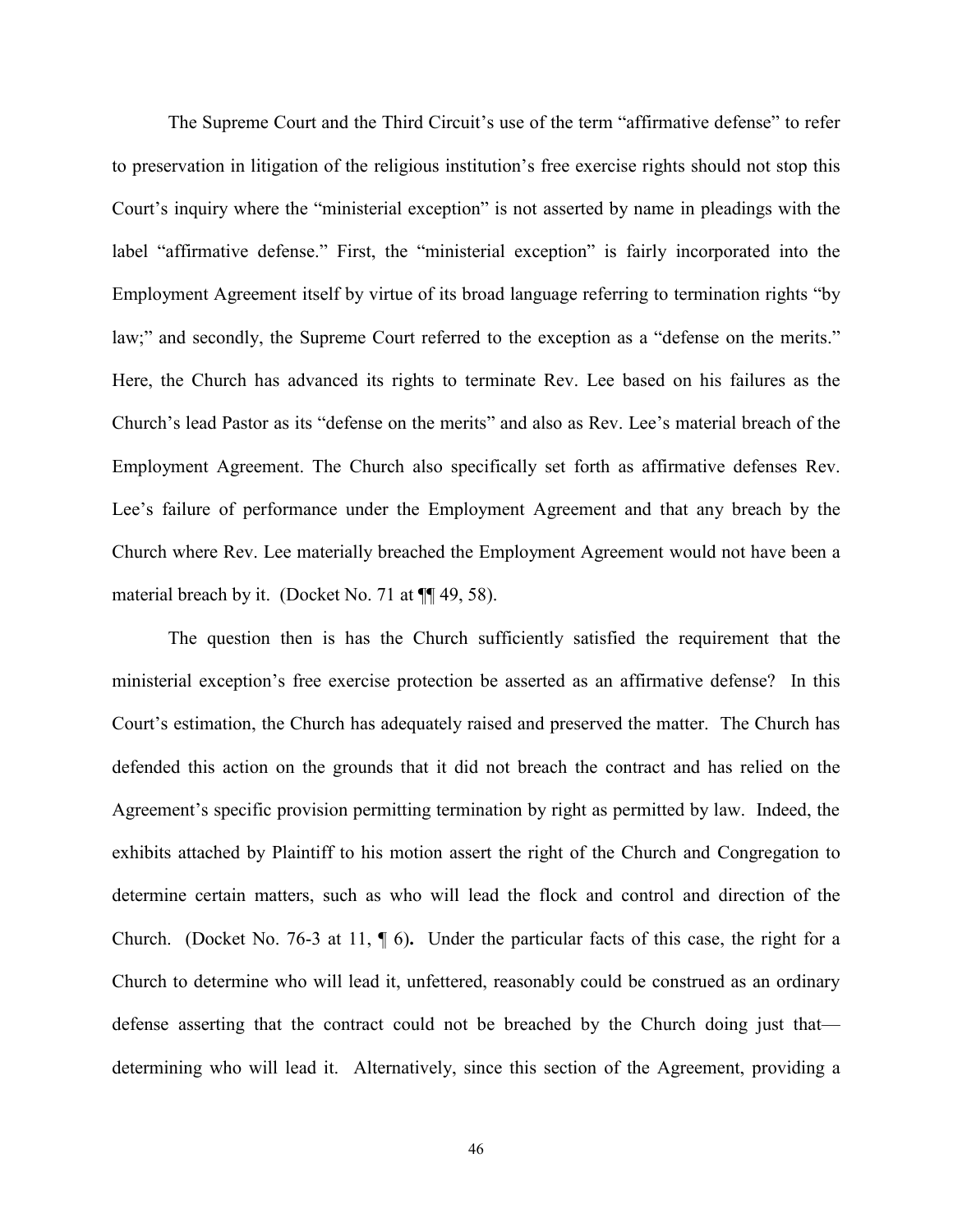basis for termination, and the Church's indication that it had the right to terminate Rev. Lee for, *inter alia*, failures in spiritual stewardship and leadership, was asserted by the Church in multiple filings and in Rev. Lee's own filings, Rev. Lee clearly was on notice of the defense. Finally, even if the ministerial exception regarding free exercise were not somehow preserved, excessive entanglement prohibited by the Establishment Clause operates as an impediment to Rev. Lee's further prosecution of this matter. The Court will now address whether the ministerial exception as it related to free exercise operates as a bar and then will address excessive entanglement concerns.

### *3. Whether the Ministerial Exception Is Abrogated by the Employment Agreement*

Caselaw indicates that parties can by contract possibly alter their relationship to avoid application of the ministerial exception as it relates to free exercise.In *Petruska v. Gannon Univ.,* 462 F.3d 294, 310 (3d Cir. 2006), the Court of Appeals for the Third Circuit considered the ministerial exception in a case involving a breach of contract where the allegations included that the educational institution employing the plaintiff changed plaintiff's right to serve on the President's Staff and lead the Chaplain's Division as part of her position. In discussing the breach of contract claim, the Court observed:

Unlike the duties under Title VII and state tort law, contractual obligations are entirely voluntary. As the court noted in *Minker v. Baltimore Annual Conference of United Methodist Church,* 894 F.2d 1354, 1360 (D.C.Cir.1990), "[a] church is always free to burden its activities voluntarily through contract, and such contracts are fully enforceable in civil court." Enforcement of a promise, willingly made and supported by consideration, in no way constitutes a state-imposed limit upon a church's free exercise rights. Accordingly, application of state law to Petruska's contract claim would not violate the Free Exercise Clause.

*Petruska,* 462 F.3d at 310 (internal citations omitted).

*Petruska* did not hold that all contracts would render the ministerial exception meaningless, just that the parties might eliminate its effect as to free exercise concerns by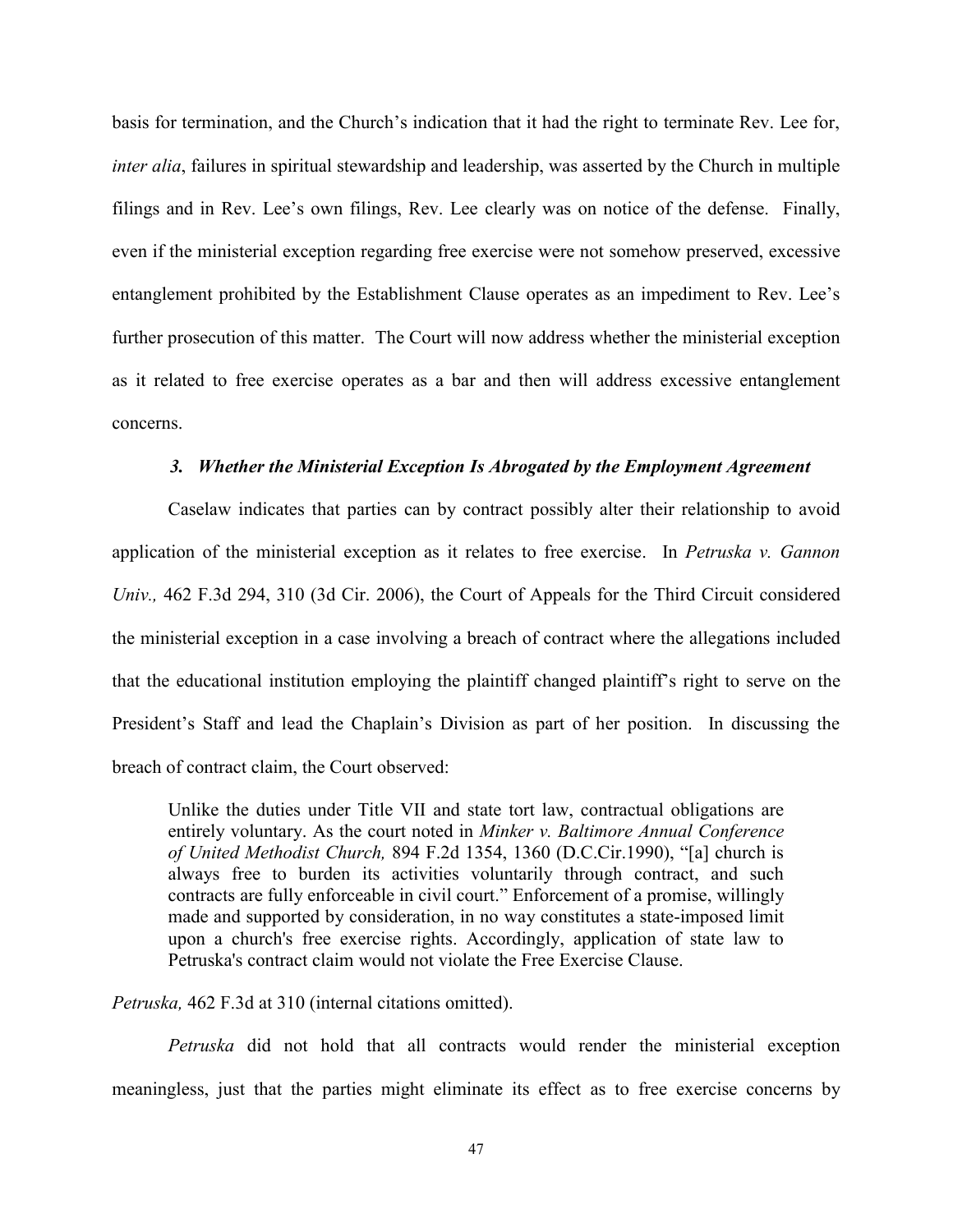agreement. The Employment Agreement by its plain terms encompasses the ministerial exception in the "by law"<sup>12</sup> provision in § 12.3 and although the exception  $\frac{might}{}$  be abrogated, in this case the Court determines that it was not. To the Court's mind,  $\S$  12.3 governing termination for cause actually encompasses the ministerial exception by its terms preserving other rights for termination under or "by law," such that what is described as the exception to the ministerial exception—voluntary burden of free exercise by a religious institution as opposed to government (or court) burden of it—was not abrogated by this contract.<sup>13</sup>

*Petruska* specifically acknowledged that a contract claim also might raise excessive entanglement concerns under the Establishment Clause of the United States Constitution, where resolution of that claim would result in inquiry as to the ecclesiastical policy of the religious institution. 462 F.3d at 311-312. Where the particular breach of contract claim can be decided without a state-imposed limit on free exercise and without excessive entanglement under the Establishment Clause, the case can continue forward. A court might determine that a breach of contract claim initially does not require such a prohibited inquiry, but subsequently may find excessive entanglement issues. 462 F.3d at 312. The Court further instructed in *Petruska* that where the religious institution's response to the plaintiff's claims raise issues that would result in excessive entanglement, including inquiry into the religious institution's mission, doctrine or other ecclesiastical inquiry, "the claims may be dismissed on that basis on summary judgment." 462 F.3d at 211-312. That a religious institution might burden its free exercise voluntarily by

 $\overline{a}$ 

<sup>&</sup>lt;sup>12</sup> Supreme Court caselaw and the United States Constitution are within the plain meaning of the term "law."

<sup>&</sup>lt;sup>13</sup> A potential problem presents with the view that the ministerial exception is encompassed in that it might potentially effectively gut § 12.2, in violation of the rule against superfluidity. But given overarching constitutional implications of the ministerial exception, that rule would appear to give way. Additionally, the Church admits that if the Church had offered no reason or no real cause for termination, then  $\S$  12.2 would be in play and  $\S$  12.2 would have potential effect. The Church appeared to argue at the hearing that it was the sole arbiter of whether it had indicated cause or no cause, which Rev. Lee rightly contested. (Tr. 5/12/17 at 28, 40). The Church did not offer any support to establish it unilaterally determines whether it has offered cause or no cause. The Court rejects this approach because the Court is fully capable of determining in the first instance whether the reasons asserted by the Church and Congregation for terminating Rev. Lee implicate only the "without cause" provision.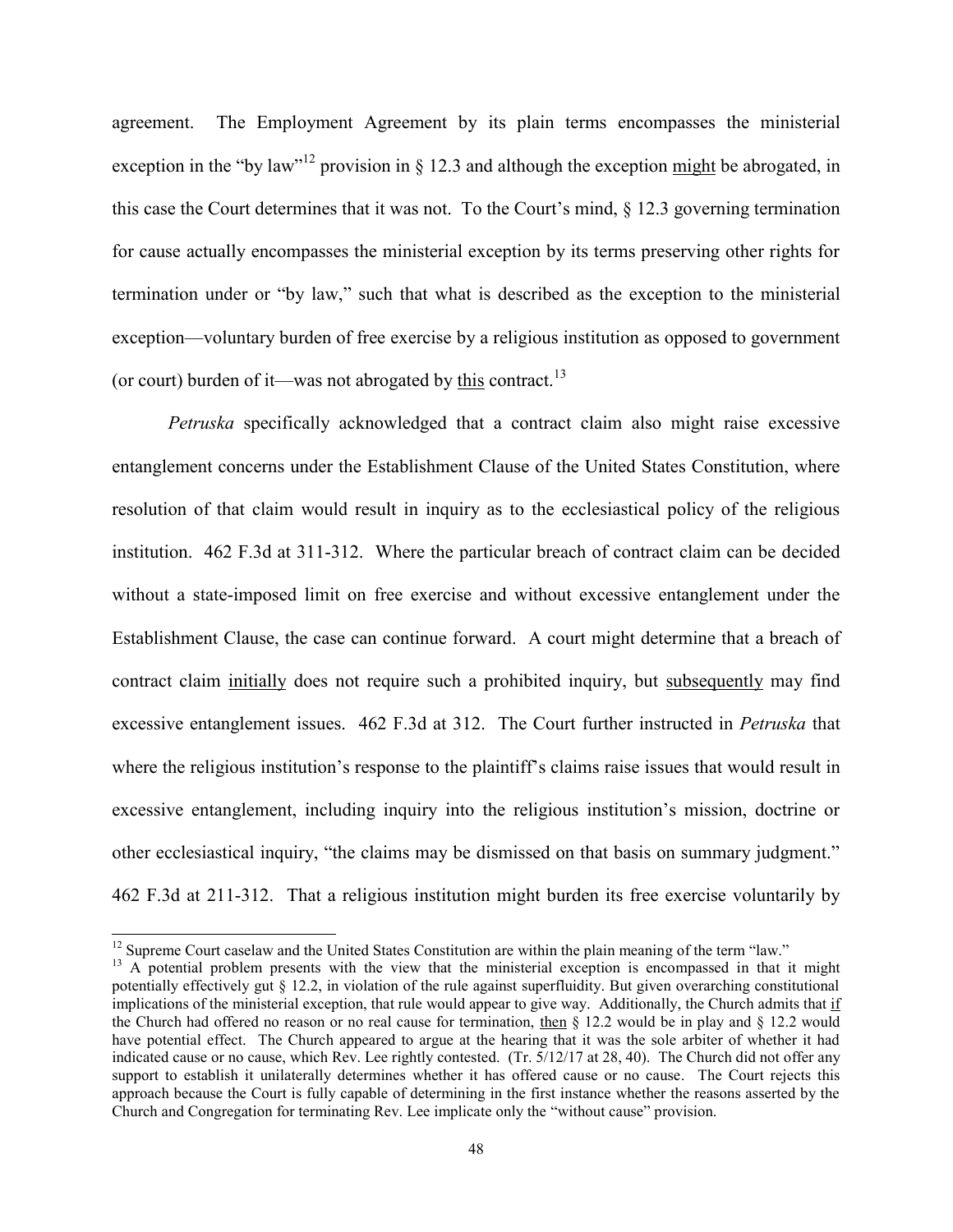contract might eliminate free exercise concerns, but that would not resolve excessive entanglement concerns.

Rev. Lee posits that there is no First Amendment problem at all because his claim concerns his alleged entitlement as a matter of law to an award of damages as specified in § 12.2 for terminations without cause, and involves no determination of whether the Church was right or wrong in the Congregation's decision to terminate him as its lead Pastor for failures in spiritual stewardship, financial stewardship and responsiveness to Church leaders. (Docket No. 91 at 5-6).<sup>14</sup>

The Church's arguments and evidence on material breach crystallize the excessive entanglement issues presented by this case. Rev. Lee, although given ample opportunity, has not shown to the Court's satisfaction that an award to him is simply a foregone conclusion under the contract, requiring no consideration by the court and jury of ecclesiastical matters.

 $14$ <sup>14</sup> *Hosanna-Tabor* noted specifically that an award of relief in a discrimination suit such as backpay and compensatory damages "would be no less prohibited by the First Amendment than an order overturning the termination. Such relief would depend on a determination that [the Church] was wrong to have relieved [the minister] of her position, and it is precisely such a ruling that is barred by the ministerial exception." 565 U.S. at 194. Rev. Lee argues that the contract claim here is distinguishable because an award of damages to Rev. Lee would not operate as a penalty on the Church for terminating an unwanted minister because it does not matter whether the Church was right or wrong in its decision and he does not challenge the validity of the employment decision or the authority of the Church to make it, but only seeks to enforce the terms of the Agreement as a result of the Church's decision. (Docket No. 91 at 6). Thus, Rev. Lee's position is that the Church was free to terminate his employment, but that it just has to pay for that decision. *Id.* at 7.

This approach reveals a potential conflict with *Hosanna-Tabor*'s instruction that enforcement of the penalty for termination of a minister's employment by a religious institution is tantamount to a decision that the religious institution was wrong in terminating that minister, which interferes with the religious institution's right to choose who will lead it—an ecclesiastical matter strictly left to the religious institution. This is not a case where the breach of contract claim is in terms of assignments, vacation time, rate of pay, or a stipend, but instead is a claim that goes to the heart of the Church and Congregation's decision that it no longer wanted Rev. Lee to lead it for various failings. A ruling in favor of Rev. Lee conceivably could still be viewed as a punishment inflicted by a court against a church for terminating its head pastor—which threatens to evade the very spirit and purpose of the ministerial exception. Enforcement of the resulting judgment appears to be the very punishment of a church for failing to retain an unwanted minister that the Supreme Court determined would "intrude[] upon more than a mere employment decision." 565 U.S. at 188. It is not lost on the Court that the particular employment decision is not regarding just any ministerial employee, as was involved in the seminal cases of *Hosanna-Tabor* and *Petruska*—here it involves the Church's head Pastor. Nevertheless, *Hosanna-Tabor* and *Petruska* pre-suppose that a judgment in contract in favor of a former pastor and against a church might under some circumstances pass muster. Given this Court's position that the Employment Agreement at issue here encompasses application of the ministerial exception and also that excessive entanglement concerns bar this matter proceeding any further, the import of such a judgment need not be resolved.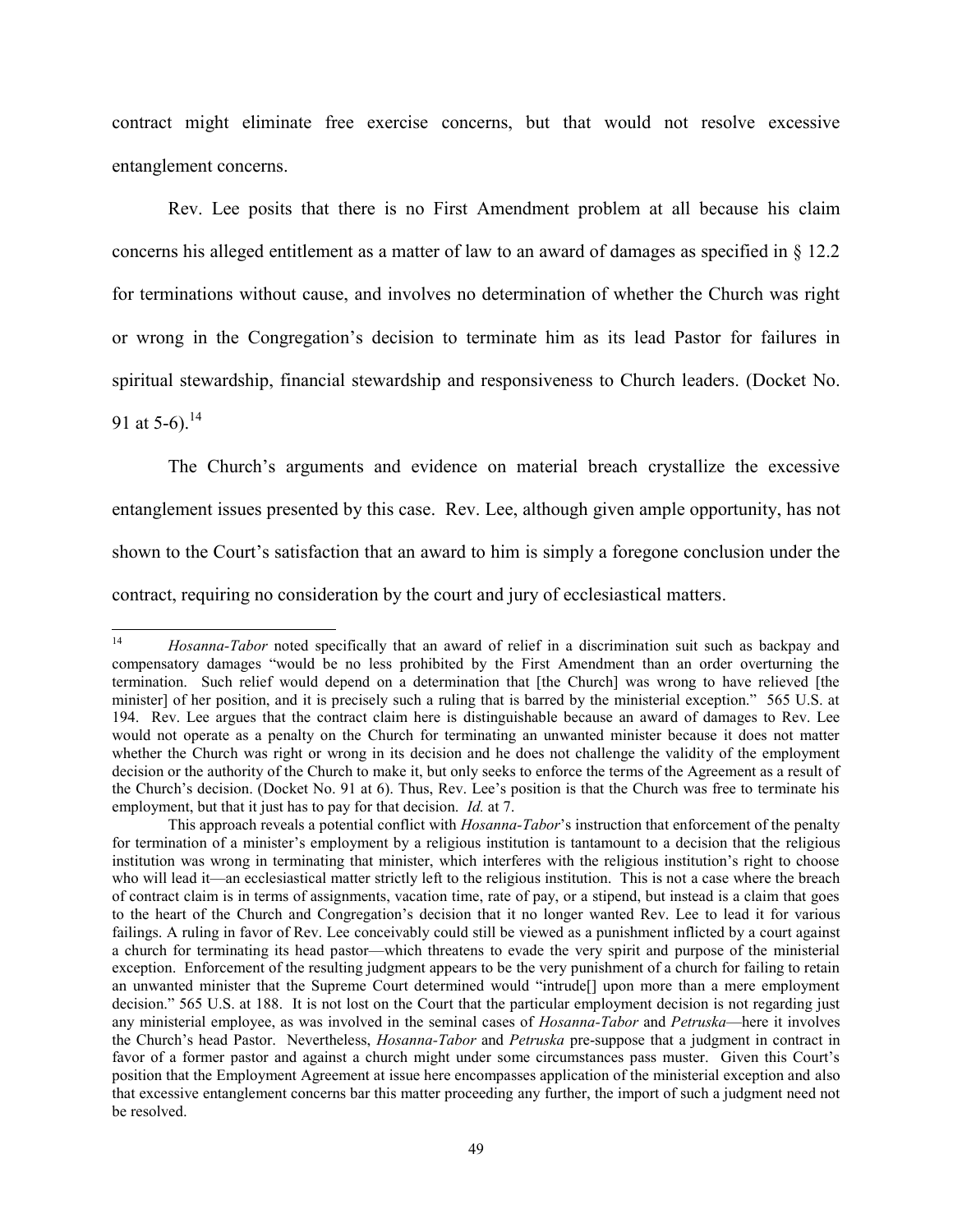### **A. Ministerial Exception and "Exception to the Exception" in Cases involving Employment Contracts**

As is evident in this Court's discussion, the ministerial exception cases address issues of free exercise under the First Amendment imbued with establishment clause concerns necessarily resulting in some overlap in the relevant considerations. Rev. Lee argues a "narrow" application of the ministerial exception envisioned by *Hosanna-Tabor*. (Docket No. 91 at 5). To the contrary, the Supreme Court in *Hosanna-Tabor* did not announce a rule to be narrowly applied, rather it addressed the ministerial exception in the context of a statutory employment discrimination case and indicated it was expressing no view at the time regarding the import of its decision on other claims, such as a breach of contract claim. The Supreme Court explained:

Given [prior] understanding of the Religion Clauses—and the absence of government employment regulation generally—it was some time before questions about government interference with a church's ability to select its own ministers came before the courts. This Court touched upon the issue indirectly, however, in the context of disputes over church property. Our decisions in that area confirm that it is impermissible for the government to contradict a church's determination of who can act as its ministers.

#### *Hosanna-Tabor*, 565 U.S. at 185.

l

The Church acknowledges what the Supreme Court and the Third Circuit noted as an exception to the exception, which is the proposition that the Free Exercise clause of the First Amendment may not be implicated where the religious entity voluntarily chose to burden its rights through contract—in that scenario, the religious entity and not the court can be said to have voluntarily placed the constraints on its own free exercise. That a religious entity might put constraints on its own free exercise, would not, however, resolve excessive entanglement concerns.<sup>15</sup> The Church aptly states that "[t]here is no bright line distinction between what might

<sup>&</sup>lt;sup>15</sup> Rev. Lee's position throughout wholly ignores the import of the doctrine against excessive entanglement. A church might, for example, enter into a contract with its pastor that provides for termination only for a failure in spiritual leadership. In that scenario, the church may be said to have "burdened its own right" to Free Exercise, but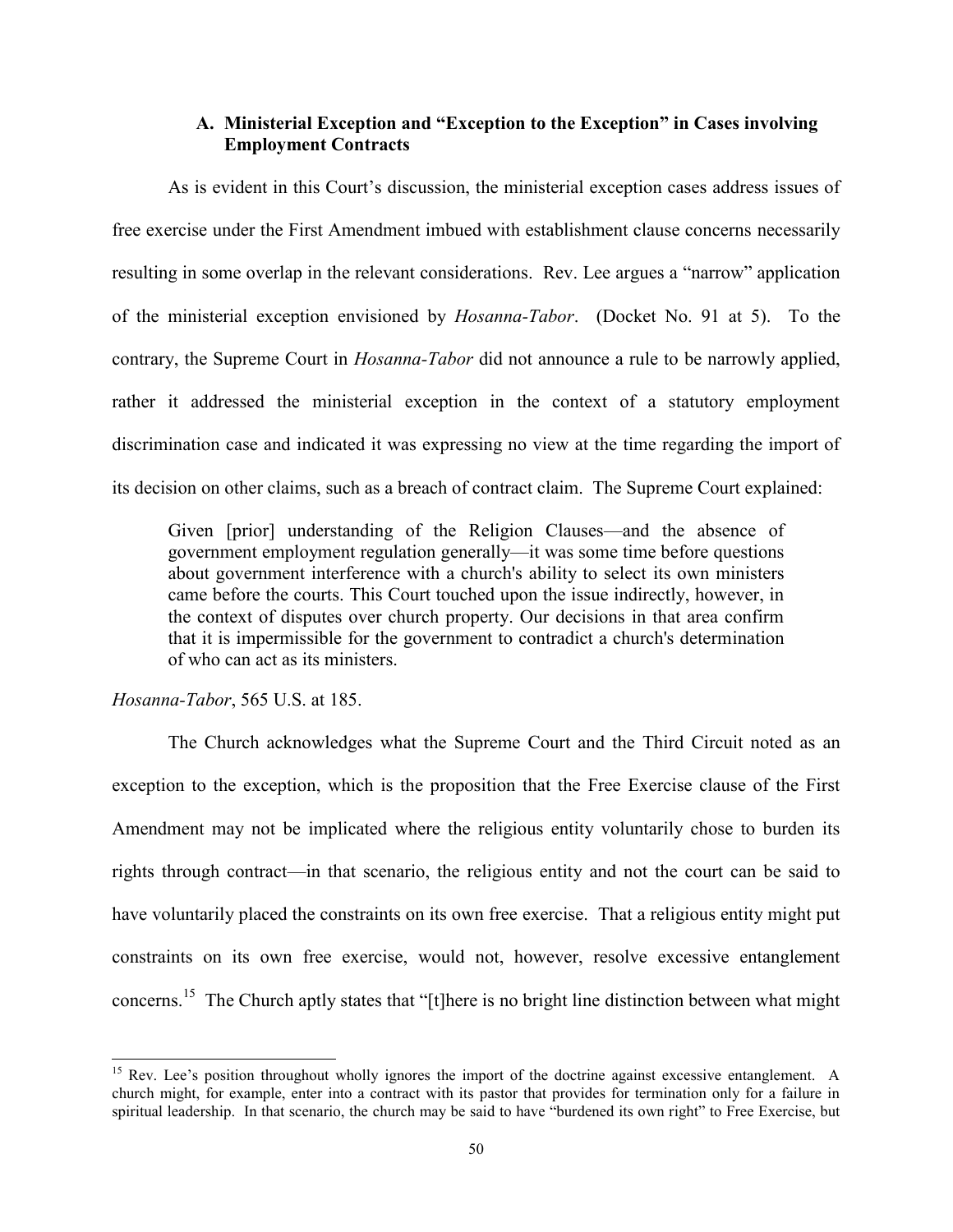be called non-ecclesiastical and what might be assuredly seen to be impinging upon questions of doctrine, especially when the most ministerial of all position is involved, that of the minister him- or herself." (Docket No. 90 at 6). Here the asserted reasons by the Church and Congregation for Rev. Lee's termination implicate ecclesiastical matters, including church doctrine and polity, and threaten the prohibited entanglement.

Rev. Lee relies on the fact that *Petruska*, which the Court notes was decided before *Hosanna-Tabor* and at the motion to dismiss stage, permitted a contract claim brought by a ministerial employee. The breach of contract claim brought by the plaintiff in *Petruska*, however, did not involve termination of the lead Pastor or the right of the church to determine who would lead it, but rather the change in certain assignments in the employment of a ministerial employee. The Third Circuit determined at the motion to dismiss stage that the contract claim was not then barred by the ministerial exception. The Court at the same time expressly noted the application of the ministerial exception required it "to determine only whether the resolution of the plaintiff's claim would limit a church's right to choose who will perform particular spiritual functions." *Petruska*, 462 F.3d at 305, n.8. In considering the plaintiff's particular claims in *Petruska* and applying this test, it determined the ministerial exception did not at that point bar the case from moving forward. That this case involves a breach of contract action brought by the Pastor and the Church, as opposed to some other type of action, does not perforce eliminate excessive entanglement concerns.

### **B. Deference Rule and Excessive Entanglement**

 $\overline{a}$ 

if the church were to terminate its pastor purportedly for failure in spiritual leadership and the pastor then contended he did not have any failure in spiritual leadership, what then should the court do? In the Court's estimation excessive entanglement would rise up as the primary concern in resolving that dispute—whether the pastor failed as a spiritual leader of that church. That very concern has arisen here as an insurmountable barrier to any further progress in this litigation.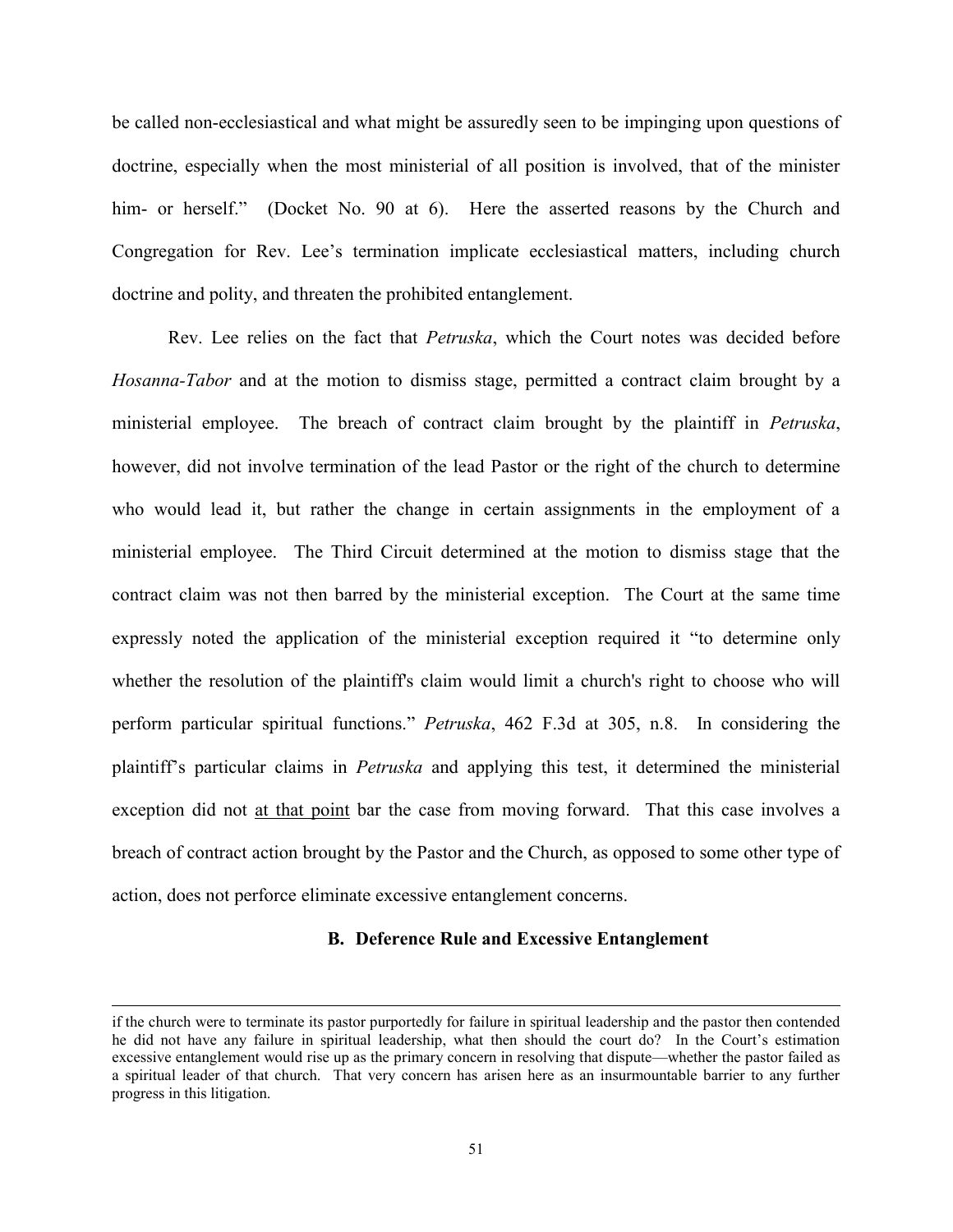The United States Supreme Court in *Serbian Eastern Orthodox Diocese for U.S. of America and Canada v. Milivojech*, 426 U.S. 696 (1976), instructed that matters of internal church government are at the core of ecclesiastical affairs, and where the church establishes rules and regulations for internal discipline and government and ecclesiastical tribunals decide disputes regarding the church's governance and direction, the United States Constitution requires that the courts accept the decisions as binding. 426 U.S. at 724. In addition to the contractual provisions on cause as specified in § 12.3, the Church also cites to § 2.5, requiring the Pastor to work with the Deacons and the Church to achieve the Church's mission, and the Church Bylaws and Constitution,<sup>16</sup> which the Employment Agreement incorporates through  $\S$  7(b) with its provision that Church policies and procedures are to be followed by the Pastor as established by the Church from time to time. (Tr. 5/12/17 at 50; Docket No. 47-2, Exhibit C).

The Constitution and By-Laws of the Church recognize the Congregation as the highest ecclesiastical authority in the Church and Church governance is vested in its members with "the Lord Jesus the Christ as its only Head." (Docket No. 47-2, Ex. C, Articles 2 & 5). They further provide duties and responsibilities of the pastor and tenure of the pastor limited by "his inability or unwillingness to fulfill responsibilities as "under-shepherd of this flock, at which time the church acts according to above order." (Docket No. 47-2, Ex. C, Article 6). The By-laws further provide the express indication that the Church functions freely and recognizes "no ecclesiastical authority higher than the local assembly," (Article 2); that the authority of the state must not interfere with the Church's authority, (Article 3); beyond "the Lord Jesus Christ as its only Head," the governance of the Church is vested in its Congregation and it is not amenable to another Ecclesiastical Body, (Article 5); and the Pastor shall have an unlimited tenure subject to

 $\overline{a}$ 

 $16$  Rev. Lee conceded that the Court rightfully could consider the bylaws and constitution as it relates to the Pastor's duties. (Tr. 5/12/17 at 25).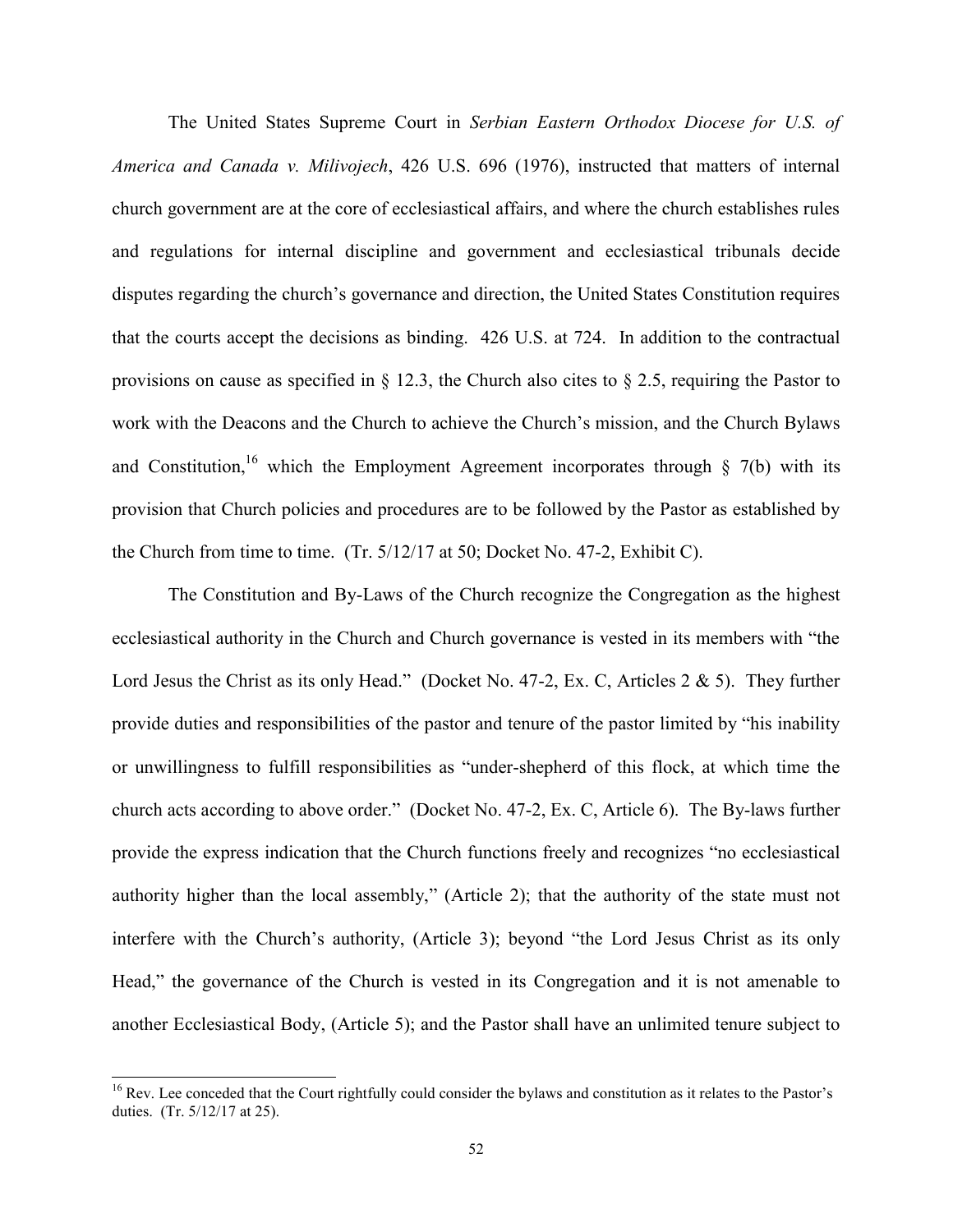inability or unwillingness to fulfill his responsibilities as the under-shepherd of the flock. (Article 6, § 6.1). As urged by the Church, this ecclesiastical hierarchy appears under *Hosanna-Tabor* to preserve in this Court's estimation the absolute right and autonomy of the Congregation to determine whether the Pastor was fulfilling his duties to the Church. Assessing, through the vessel of this breach of contract action, the validity of the Congregation's reasons for removing Rev. Lee from their pulpit, and the Congregation's right to do it, undoubtedly strikes at the heart of prohibited ecclesiastical considerations.

The Church cites to one of the "property cases" referred to in *Hosanna-Tabor*, *Presbyterian Church in the United States v. Mary Elizabeth Blue Hull Memorial Presbyterian Church*, 393 U.S. 440 (1969), and to a similar state law case, *Presbytery of Beaver-Butler of the United Presbyterian Church in the United States of America v. Middlesex Presbyterian Church*, 489 A.2d 1317 (Pa. 1985), regarding the "deference rule" under the Establishment Clause of the First Amendment. The "deference rule" encompasses the doctrine that courts must leave matters ecclesiastical to the Church's domain in avoidance of excessive entanglement. 393 U.S. at 451; 489 A.2d at 1321.

*Mary Elizabeth Blue Hull Memorial Presbyterian Church* focused on the withdrawal of a local church from its membership in the general church and the property dispute between the two that resulted regarding title in the local church of certain church property. The Supreme Court in that case addressed whether the First Amendment circumscribes a civil court's place in resolving a dispute over church property. It reversed the Supreme Court of Georgia's decision upholding a jury award of church property to the local church on the basis of the jury's finding that the general church had abandoned original tenets and doctrine in adopting new tenets and doctrines on which the general church was founded. The Supreme Court ruled that the "courts have no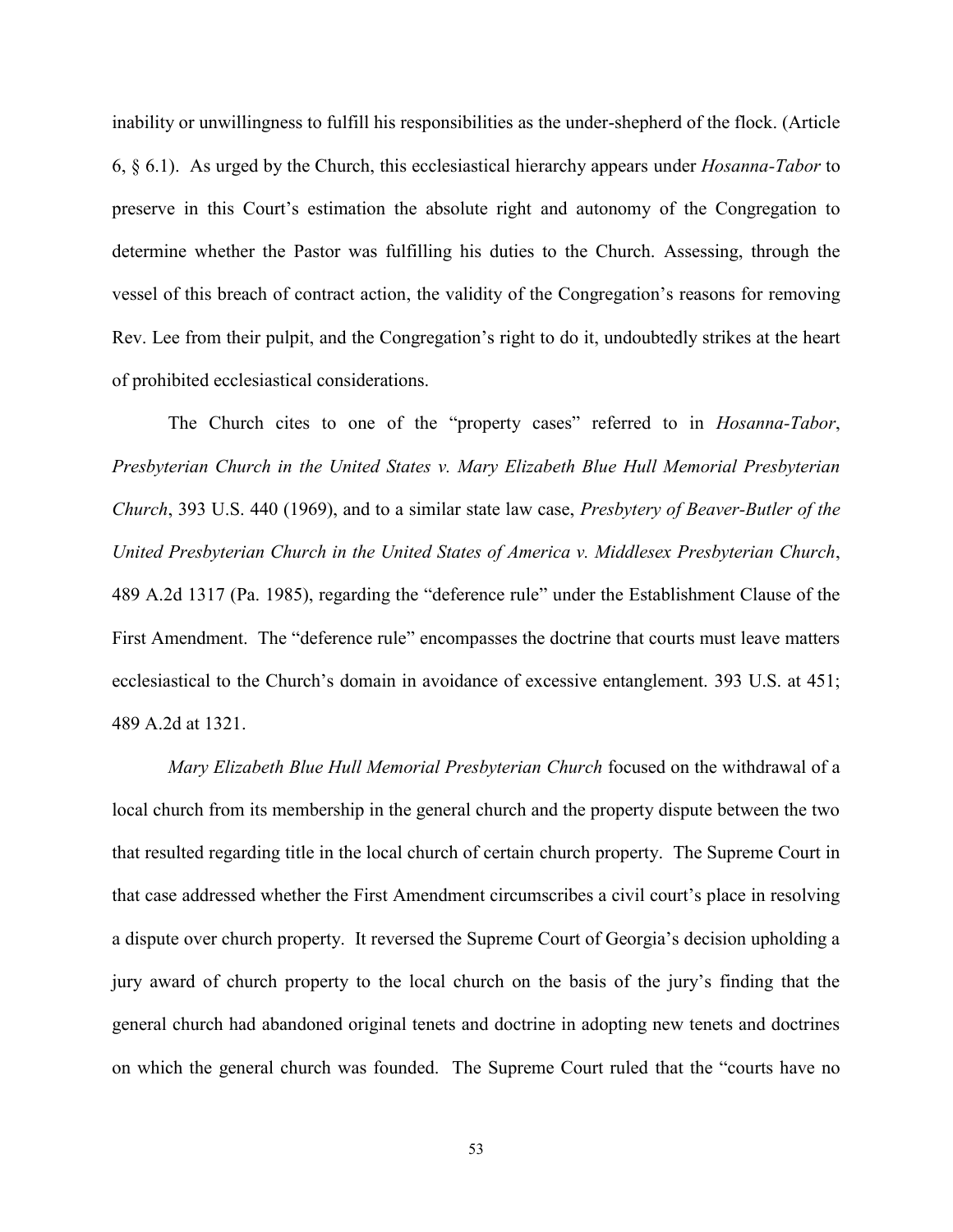role in determining ecclesiastical questions in the process of resolving property disputes." 393

U.S. at 447.

Ultimately, the Supreme Court fully instructed:

the First Amendment severely circumscribes the role that civil courts may play in resolving church property disputes. It is obvious, however, that not every civil court decision as to property claimed by a religious organization jeopardizes values protected by the First Amendment. Civil courts do not inhibit free exercise of religion merely by opening their doors to disputes involving church property. And there are neutral principles of law, developed for use in all property disputes, which can be applied without "establishing" churches to which property is awarded. But First Amendment values are plainly jeopardized when church property litigation is made to turn on the resolution by civil courts of controversies over religious doctrine and practice. If civil courts undertake to resolve such controversies in order to adjudicate the property dispute, the hazards are ever present of inhibiting the free development of religious doctrine and of implicating secular interests in matters of purely ecclesiastical concern. Because of these hazards, the First Amendment enjoins the employment of organs of government for essentially religious purposes; the Amendment therefore commands civil courts to decide church property disputes without resolving underlying controversies over religious doctrine. Hence, States, religious organizations, and individuals must structure relationships involving church property so as not to require the civil courts to resolve ecclesiastical questions.

*Id.* at 449 (internal citations omitted) (emphasis added). Where resolution of a dispute does not require "the courts to engage in the forbidden process of interpreting and weighing church doctrine," *Id.* at 451, the courts have a proper role in adjudicating the matter.

In *Presbytery of Beaver-Butler*, the Pennsylvania Supreme Court adopted the neutral principles approach espoused by the United States Supreme Court and indicated that the same principles of law apply to religious and non-religious associations where the dispute does not involve or require any ecclesiastical inquiry. 489 A.2d at 1323. The Pennsylvania Supreme Court, however, recognized its prior decisions that required Pennsylvania courts "to yield the gavel to the ecclesiastical hierarchies" where there were religious entanglements presented. *Id.* at 1323.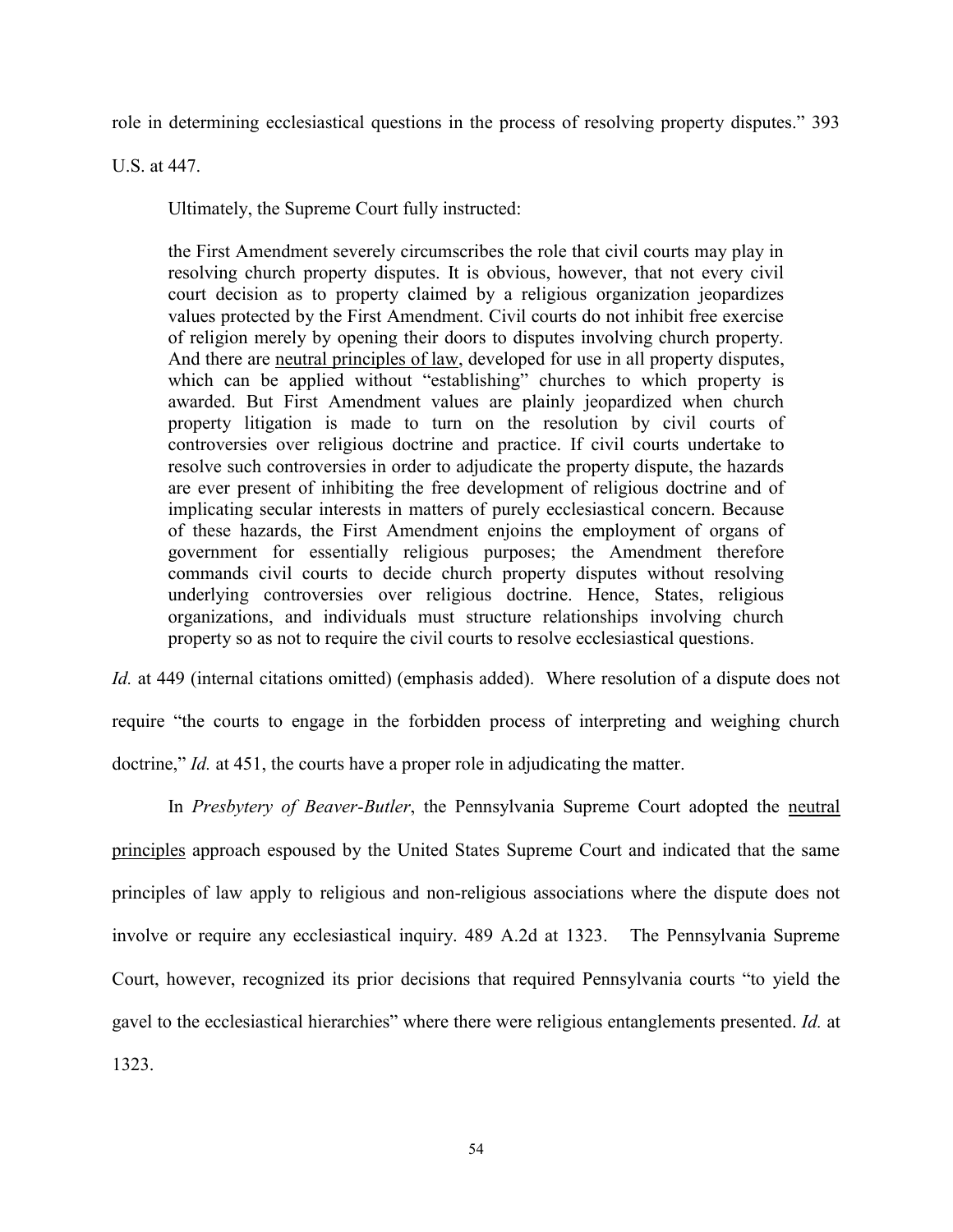Although the Court of Appeals in *Petruska* reversed the district court's dismissal of the contract claim and remanded it back to the district court, it did so because it determined that it could not "conclude that review of this claim would, at the outset, unconstitutionally entangle the court in religion." 462 F.3d at 311 (emphasis added). In so ruling, the Court considered *Lemon v. Kurtzman*, 403 U.S. 602, 612-613 (1971), and determined that the third prong of the *Lemon* test, which considers an excessive government entanglement with religion, applied. Following its prior opinion in *Geary v. Visitation of Blessed Virgin Mary Parish School*, 7 F.3d 324 (3d Cir. 1993), the *Petruska* court determined that at that stage in the litigation the particular matter did not present entanglement because it determined that the claim at issue had not yet necessarily or inevitably lead to inquiry into the church's religious mission or doctrines or other ecclesiastical inquiry. *Petruska*, 462 F.3d at 312. Yet, it cautioned, consistent with *Minker v. Baltimore Annual Conference of United Methodist Church*, 894 F.2d 1354 (D.C. Cir. 1990), and *Geary*, that if the issues the consideration of which would result in excessive entanglement at a later stage, dismissal would be the appropriate action by the court. *Petruska*, 462 F.3d at 312.

Similarly, "[i]n the D.C. Circuit, the ministerial 'exception does not bar a breach of contract claim when resolution of such a claim is 'subject to entirely neutral methods of proof.'" *Gregorio v. Hoover*, --- F. Supp. 3d ---, 2017 WL 780784, at \*4 (D.D.C. Feb. 28, 2017) (quoting *Minker*, 894 F.2d at 1359–61. *Minker* fully recognized that although a church is free to voluntarily contract, matters of ecclesiastical policy might present and prevent the case from moving forward in court on summary judgment, but if the contract matter may be determined entirely based on neutral principles and without excessive entanglement in religious doctrine, dismissal at an earlier stage may be premature. *Gregorio*, 2017 WL 780784, at \*6 (involving minister's breach of contract claim regarding payment of a stipend).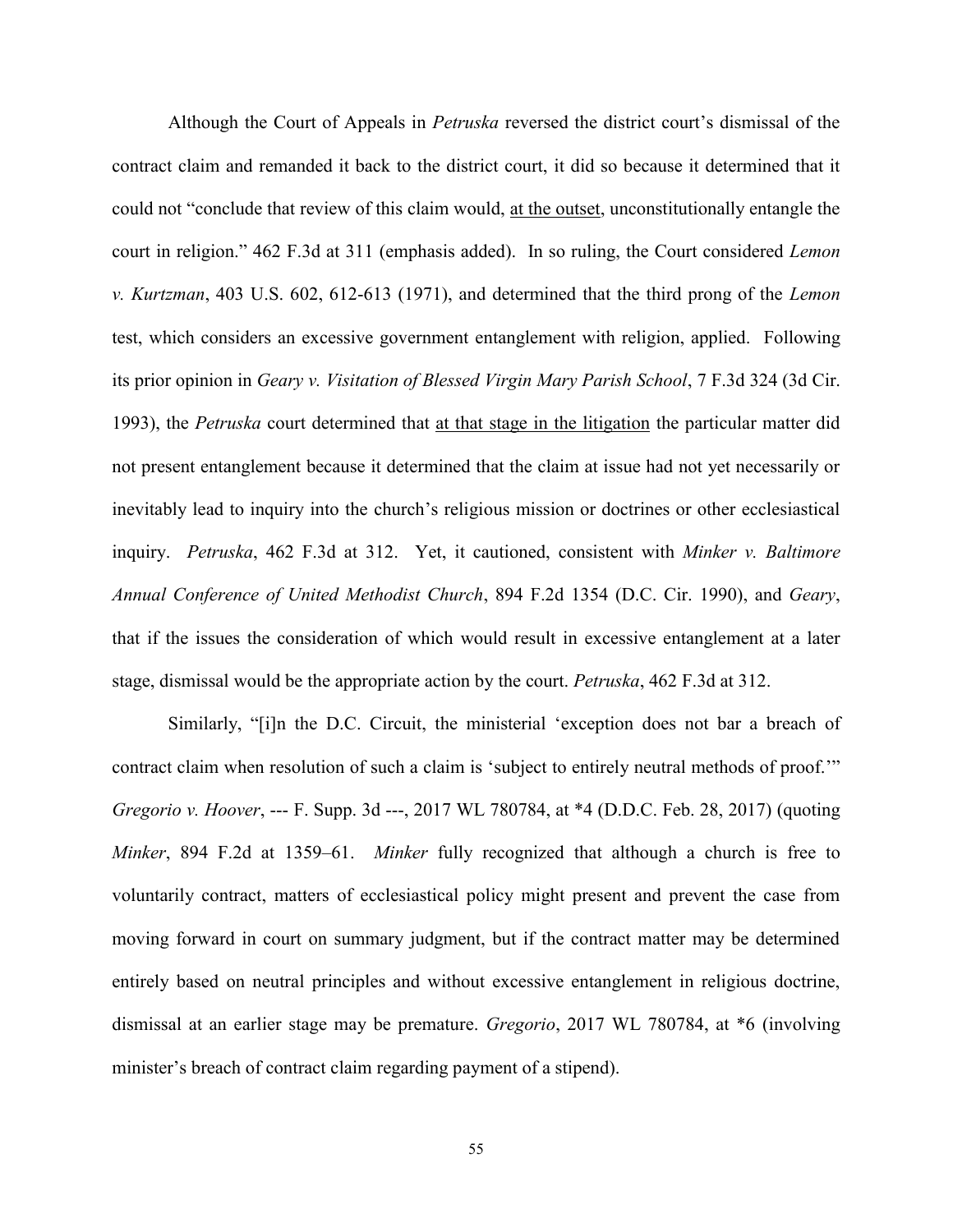The Church argues that where Rev. Lee failed in spiritual stewardship, financial stewardship and responsiveness to Church leadership, as determined by the Church and its Congregation, his termination was for cause under § 12.3. (Docket No. 90 at 6). The Church explained that the lead Pastor's "duty, the *raison d'etre*, of the Agreement is the Plaintiff's achievement of the goals placed upon him by the Church. His failure to accomplish those goals constituted a material breach of the Agreement and **"cause"** for termination," (*Id.* at 7) (emphasis in original), as determined by the Congregation—in the decisional hierarchy of the Church, the highest ecclesiastical authority. The Church points out in regards to employment of its Pastor:

a material breach of the Agreement can be of an intangible and unquantifiable spiritual nature. The Agreement, the Plaintiff's statements and his deposition testimony establish that the Plaintiff was hired to be much more than the President of a for-profit organization. His performance was not based solely upon income or even attendance, it was based on the spiritual success of the church.

*Id.* at 9 (emphasis added).

Rev. Lee relies on *Geary*, cited in *Petruska*, in arguing that this case would not cause excessive entanglement as in *Geary* where the case required determination as part of the pretext inquiry as to what motivated the employment decision, as opposed to the validity of the religious institution's beliefs. *Geary*, decided prior to *Hosanna-Tabor* notably did not involve the determination of whether the Church should continue the employment of its lead pastor for failures in spiritual leadership, rather it involved a lay teacher in an elementary school, 7 F.2d at 331, and thus, provides little guidance here. This case presents a very different proposition. The Church consistently has offered as the material breach of the contract Rev. Lee's failures in spiritual stewardship, financial stewardship and responding to Church leaders as determined by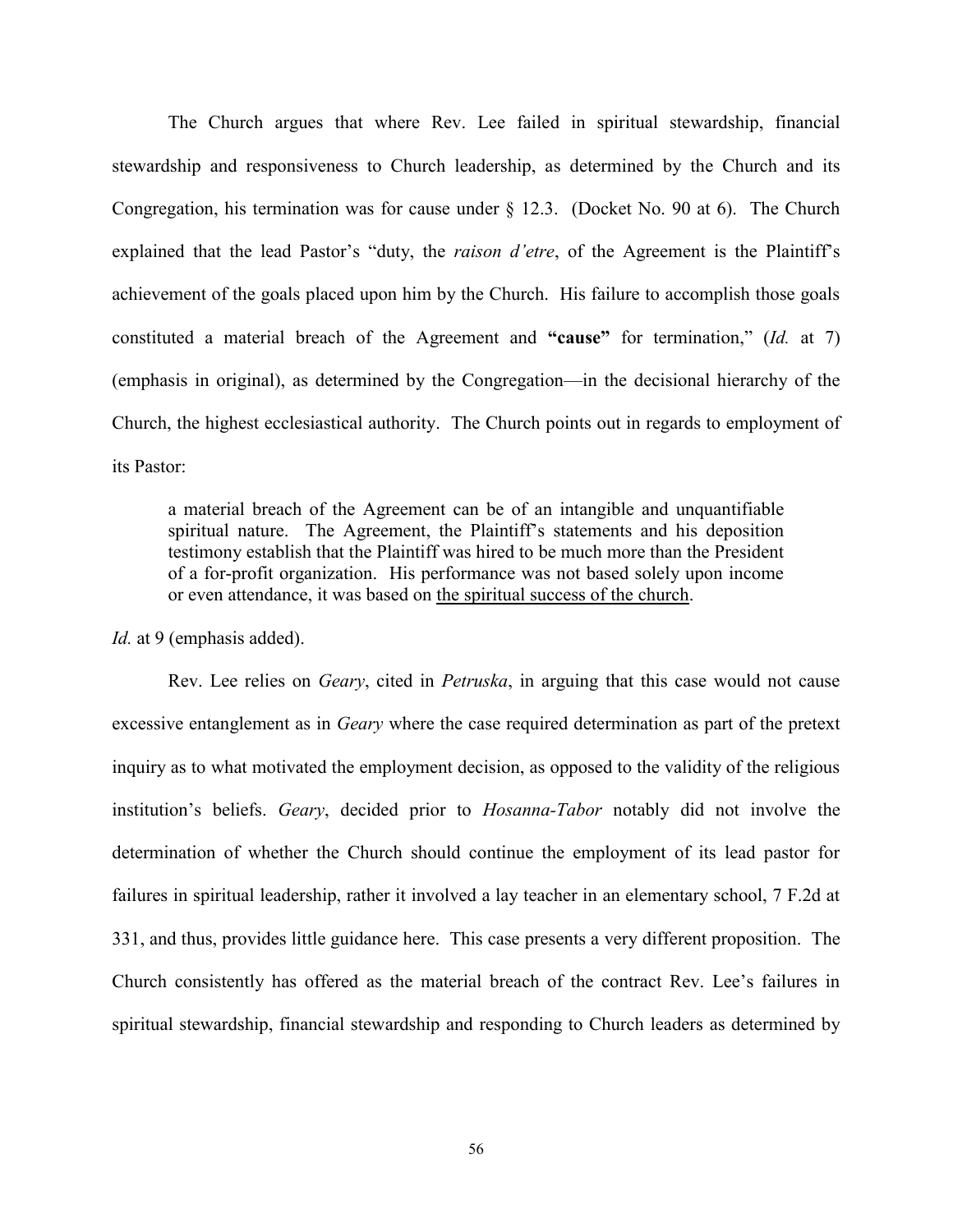the Congregation in the first instance. Several cases warn that such a context, involving Church

doctrine, ecclesiastical matters and matters of polity alters the analysis.

The district court in *Nevius v. Africa Inland Mission Int'l,* 511 F. Supp. 2d 114, 120

(D.D.C. 2007), found the analysis in the context of breach of contract not a facile task. In

granting the motion to dismiss the plaintiff's breach of contract claim opined:

A harder question is posed by Nevius's claim for breach of contract. The First Amendment does not place the internal affairs of religious organizations wholly beyond secular jurisdiction. While the court may not mediate a theological dispute, a plaintiff may nonetheless survive a motion to dismiss her contract claim if she can show that *some* form of inquiry is permissible and *some* form of remedy is available . . . Thus, Nevius could maintain her breach of contract claim in this court if there were "neutral principles of law" which the court could apply without venturing into ecclesiastical territory.

Although principles of contract interpretation can ordinarily be applied in a neutral manner, the court's inquiry in this matter would tread too closely to religious affairs. The terms of the contract (as governed by the by-laws) permitted AIM to terminate Nevius for lack of religious faith or misconduct undermining the "standing" of the mission. Determining whether AIM's termination of Nevius fell within these contractually-permitted parameters—or whether, as Nevius alleges, her termination was motivated by other concerns—would involve inquiring into a core matter of ecclesiastical self-governance not subject to interference by a state. And closely examining AIM's decision to close the Mark 9:37 Project would also involve inquiry into ecclesiastical decisions regarding how best to use the organization's resources, which would also be impermissible. Thus, the court concludes that Nevius's breach of contract claim must also be dismissed.

*Nevius*, 511 F. Supp. 2d at 120 (internal quotations and citations omitted). As in *Nevius*, the

basis for the Congregation's decision here not only treads closely to religious affairs, it dives

straight into religious waters.

The Court of Appeals for the Second Circuit in another breach of contract action

involving a Temple's rabbi held:

review of Friedlander's claims in this case would require scrutiny of whether she should have, *inter alia,* read more extensively from the Torah at certain services, prepared students for their Bar or Bat Mitzvah more adequately, performed certain pastoral services that were not performed, or followed the Temple's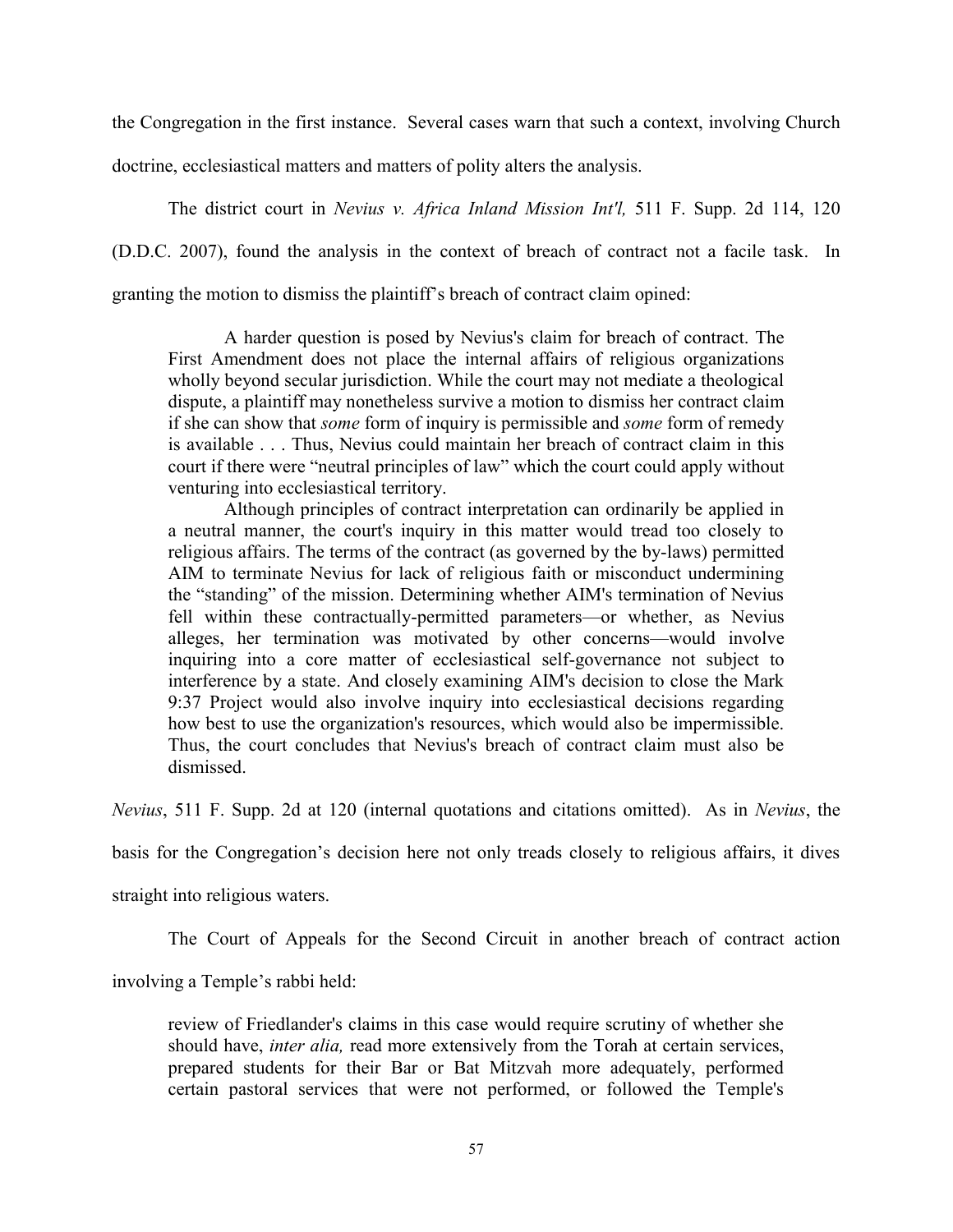funeral service policies. A reviewing court would also be required to assess whether any failures rose to the level of "gross misconduct or willful neglect of duty" under the relevant employment contract. We agree with the district court that such review would involve impermissible judicial inquiry into religious matters.

*Friedlander v. Port Jewish Ctr.,* 347 F. App'x 654, 655 (2d Cir. 2009); *see Friedlander v. Port* 

*Jewish Ctr.*, 588 F.Supp.2d 428 (E.D. N.Y. 2008) (indicating breach of contract action), *aff'd*

347 F. App'x 654 (2d Cir. 2009).

A recent Pennsylvania case, *Warnick v. All Saints Episcopal Church*, No. 01539 Dec. Term 2011, 2014 WL 11210513, at \*10 (Pa. Com. Pl. Apr. 15, 2014), *aff'd,* 116 A.3d 684 (Pa. Super. Ct. 2014), *for text, see* No. 714 EDA 2014, 2014 WL 10753746 (Pa. Super. Ct. Dec. 11, 2014), addressed the ministerial exception as interpreted in the context of a breach of employment contract claim. In finding the claim barred, the trial court explained:

Similarly, the contract and interference with contract claims relating to All Saints' ending Father Warnick's full-time ministry and choosing not to give him part-time ministry are precluded from civil court analysis because of the deference rule and ministerial exception. Canonical and ecclesiastical discretion are at the core of Church decisions over who can serve as a priest. Father Warnick acknowledges that an employment contract to be a priest could be entered into *only* with the Bishop's approval. Church authorities' and congregants' communications about a priest's continued ministry within a Church also implicate canonical discretion and would require interpreting the Canons in order to assess whether such communications were privileged. Moreover, as discussed more fully in Section B, neither a party to a contract nor any party's agents can tortiously interfere with their *own* contracts. But in order to assess this claim, this Court would have to decide whether the Bishop can be found liable for interfering with alleged contracts—that is, whether he was a third party to those contracts or whether he had to approve those contracts himself; this would again require the Court to interpret the Canons.

Any such interpretation by this Court of Church law would be an unconstitutional incursion by the state into sacred precincts: the deference rule and the ministerial exception prohibit it, and all of Father Warnick's claims are barred as a result.

*Warnick*, 2014 WL 11210513, at \*10 (internal citations omitted).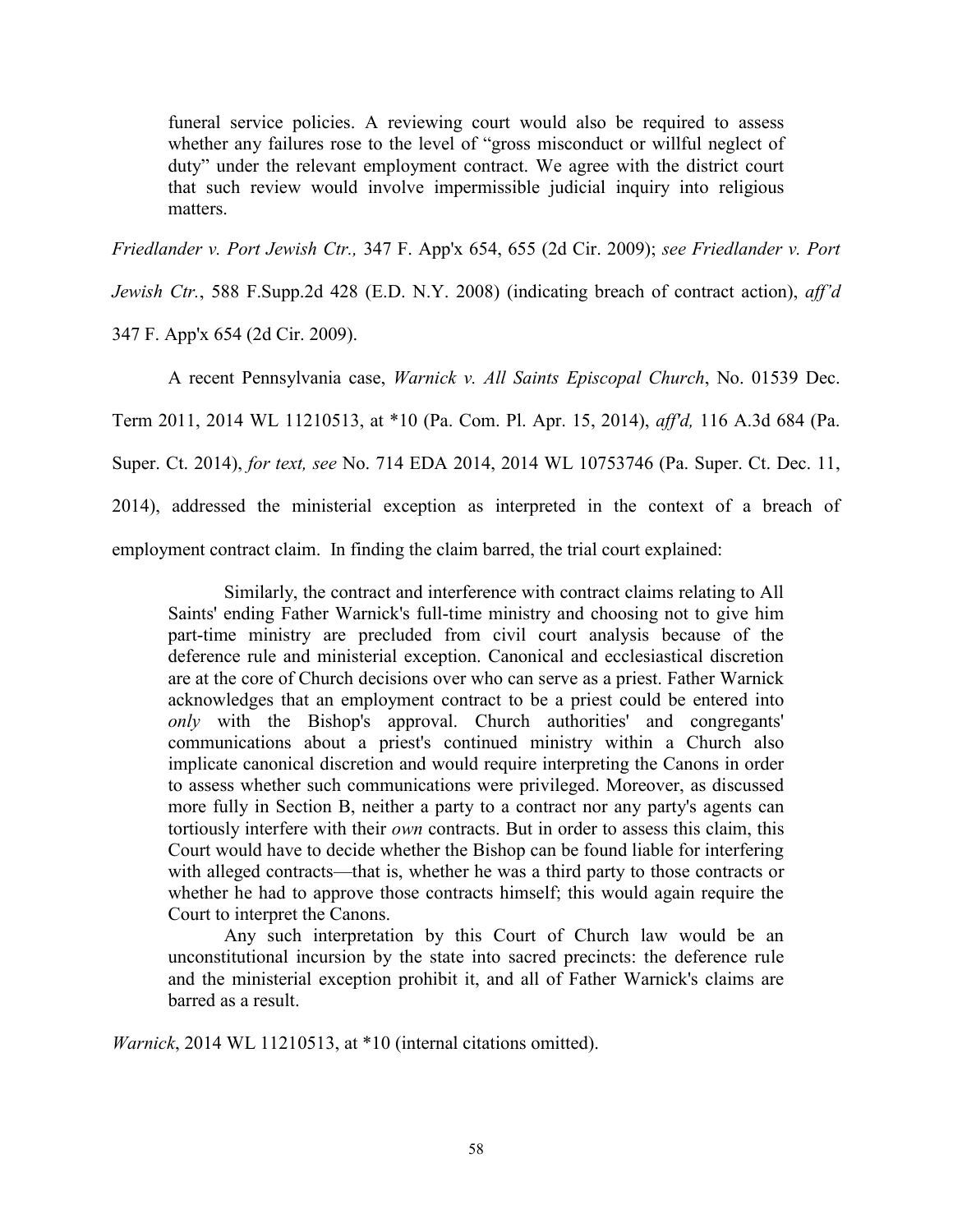Like Rev. Lee, (Tr. 5/12/17 at 10), the plaintiff in *Warnick* argued that application of

*Hosanna-Tabor* was limited because it involved federal employment discrimination laws. The

*Warnick* Court aptly observed:

The Supreme Court's decision in *Hosanna–Tabor* did not limit the deference rule and ministerial exception to federal employment discrimination law, and the cases Father Warnick cite are, besides being nonbinding in this jurisdiction, factually inapposite. *Hosanna–Tabor* expressed no view on whether the ministerial exception applies to contract and tort claims because those issues were not before the Court. Pennsylvania courts have clearly held that the ministerial exception applies to contract and defamation claims. *See Connor,* 975 A.2d at 1109; *see also Mundie v. Christ Church of Christ,* 987 A.2d 794, 802 (Pa.Super.Ct.2009); *Cooper v. Church of St. Benedict,* 954 A.2d 1216, 1219 (Pa.Super.Ct.2008) (the ministerial exception applies "to decisions made by religious institutions concerning employment of ministers"); *Fassl v. Our Lady of Perpetual Help Roman Catholic Church,* 2005 WL 2455253, at \*7 (E.D.Pa. Oct.5, 2005) ("The ministerial exception is not limited in application only to certain federal or state employment claims. Rather, because the ministerial exception is based on the First Amendment, it may apply to any federal or state cause of action that would otherwise impinge on the Church's prerogative to choose its ministers.").

*Warnick*, 2014 WL 11210513, at \*10–11. The trial court further held:

A civil court's consideration of Father Warnick's claims, which concern a church's selection of its minister, would be "excessive entanglement into church matters" barred by the First Amendment. *Mundie v. Christ Church of Christ,* 987 A.2d 794, 802 (Pa.Super.Ct.2009). Such consideration of any of his claims would intrude on sacred precincts. The deference rule and ministerial exception apply here, barring all of Father Warnick's claims.

*Warnick*, 2014 WL 11210513, at \*11.

Rev. Lee's position is that the decision for the Court in this matter does not implicate any

First Amendment issues because: (a) the Church voluntarily burdened its rights by entering into the Agreement; (b) Agreement subsections 12.3 (i) (serious offense)  $\&$  (ii) (incapacity) provide the only cause for a termination of his employment; and (c) the Church does not contend these two subsections are the basis for Rev. Lee's termination, and therefore, no restriction on free exercise or prospect of excessive entanglement presents. He steadfastly ignores any basis for cause in the Agreement other than a serious offense or incapacity, such as the significant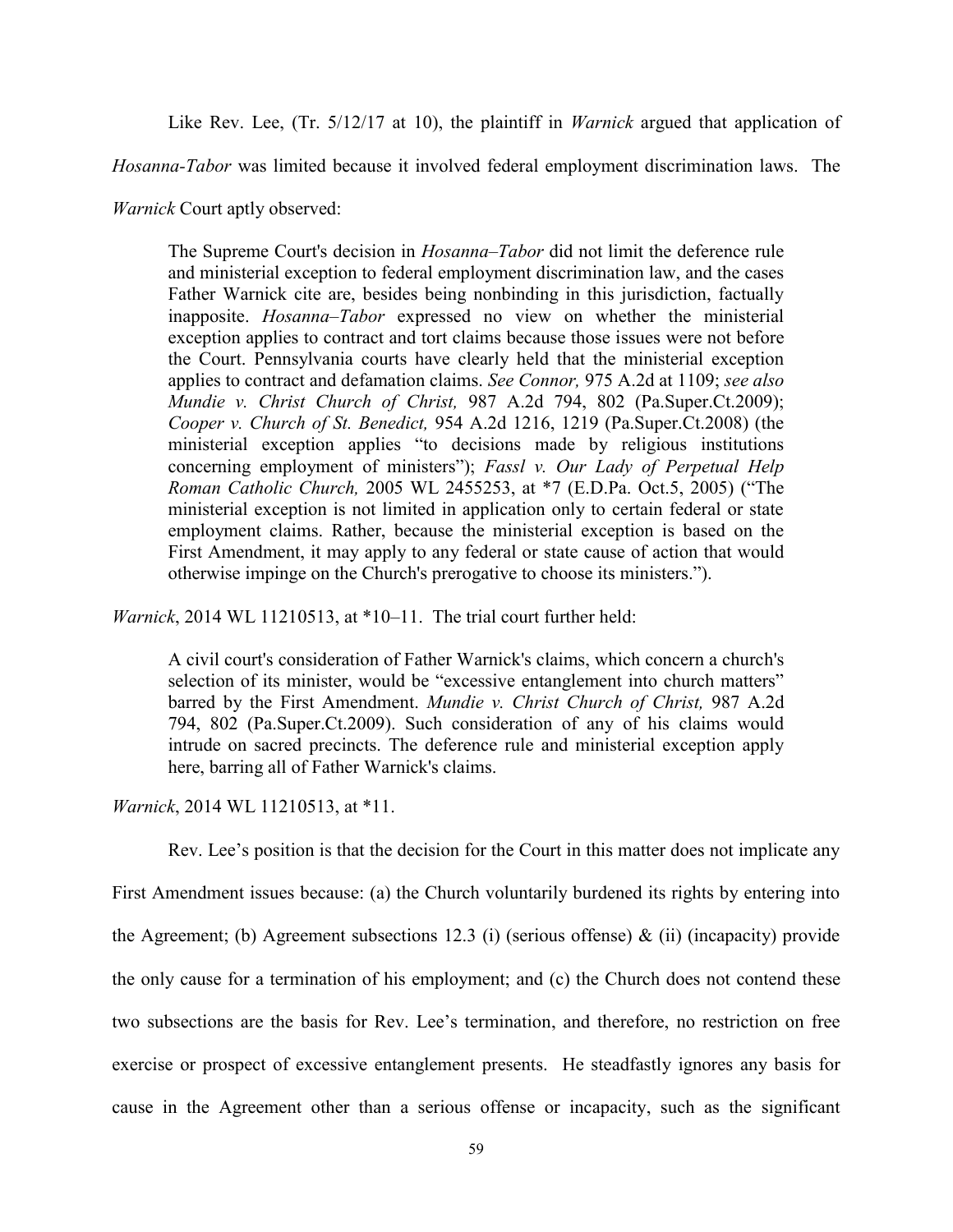language under § 12.3 governing termination for cause: material breach and other grounds for termination preserved. Even without the language on material breach or any provision for cause, Pennsylvania law would supply material breach as providing cause. As previously indicated, in the termination vote by the Congregation the Church specifically invoked as grounds for its termination decision Rev. Lee's failures in spiritual leadership, financial stewardship and in his responsiveness to Church leadership.<sup>17</sup> In final pursuit of his breach of contract claim, Rev. Lee cannot escape eventual judgment as to these bases urged by the Church for Rev. Lee's termination and cannot avoid the problems with autonomous church governance protected by the First Amendment.

Having buried the lead at the end of its supplemental brief, the Church therein closes in asserting that:

[t]he Church regarded [Rev. Lee's] documented failings as a minister as sufficient cause to terminate his contract, and from a doctrinal and ecclesiastical viewpoint, such failings go to the ultimate function of, and need for, a minister of the Gospel *in the eyes of the Church*, and it is the Church's eyes that matter. Courts have held that even if there is an assertion of pretext in the decision given for dismissal of a minister, deference must be paid.

(Docket No. 90 at 13) (citing *Minker v. Baltimore Annual Conference of United Methodist Church*, 894 F.2d 1354 (D.C. Cir. 1990). Under *Hosanna-Tabor*, the Church argues that if the Court finds that a material breach constitutes cause per the contract, then it may consider what the reasons are that the Church maintains constitute material breach, but it can go no further to delve into the underlying reasons for cause if they include matters of church doctrine or ecclesiastical rule as resolution of those matters is left to the Church alone. (Tr. 5/12/17at 35); (Docket No. 90 at 13).

 $\overline{a}$ 

<sup>&</sup>lt;sup>17</sup> Agreement § 2.5, for example, provides the Pastor "shall work with the Deacons and CHURCH staff in achieving the Church's mission of proclaiming the Gospel to believers and unbelievers." (Docket No. 76-3).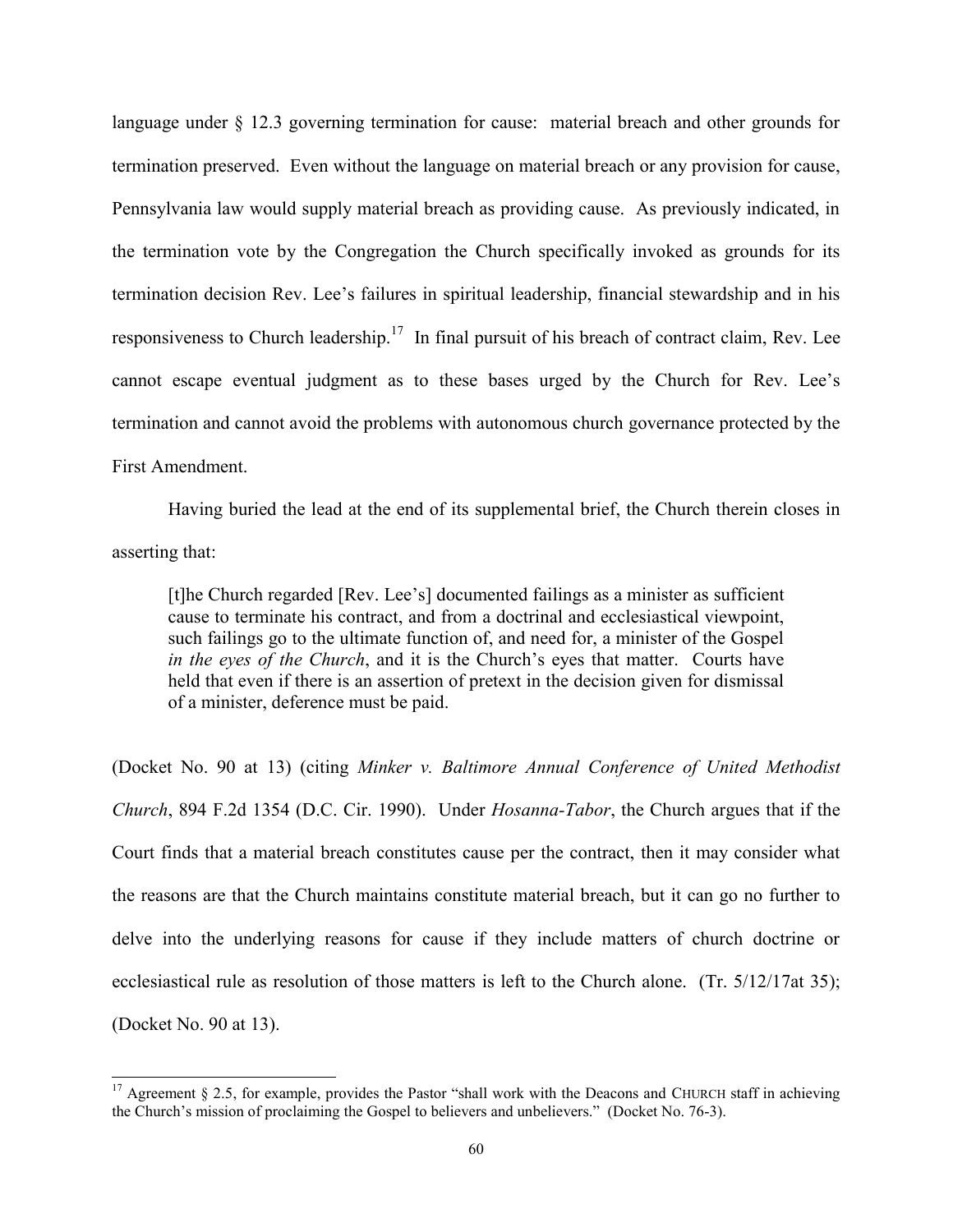#### **C. Materiality of Breach Presents Excessive Entanglement in this Matter**

This Court determines that failures in spiritual and financial stewardship as well as failure to cooperate with Church leaders would constitute cause under the Agreement and Pennsylvania law. State law on materiality of breach provides that materiality can be decided as a matter of law, *Norfolk S. Ry. Co. Basell USA, Inc*., 512 F.3d 86, 92-93 (3d Cir. 2008), although it is ordinarily a question of fact for the jury. The bases urged by the Church for Rev. Lee's termination constitute a material breach of the Employment Agreement excusing the Church's obligation to perform under § 12.2 by providing salary and benefit payments to Rev. Lee. The cases on the ministerial exception and excessive entanglement counsel that even where in theory the matter of a religious institution's breach could be a question of fact for the jury, the ministerial exception and excessive entanglement might apply to prevent further consideration by the Court and/or jury depending on the reasons asserted by the religious institution for its alleged breach. *Curay-Cramer v. Ursuline Acad. of Wilmington, Delaware, Inc.,* 450 F.3d 130, 138 (3d Cir. 2006), acknowledged in the labor practice setting, that "the very process of inquiry" into church motives and good faith as it relates to the mission of the church can impinge on rights guaranteed by the First Amendment.

Here, as to cause, the Court concludes that any determination whether Rev. Lee failed in his spiritual and financial stewardship and responsiveness to Church leaders is a matter best left to the Church alone. Otherwise, the Court and jury would need to probe how the Church evaluated spiritual success and leadership under its doctrine, which both the Agreement and Bylaws reference in doctrinal terms. The financial stewardship issue, for example, also would require considering whether members and Church attendees decreased their giving in order to thwart Rev. Lee's continued ministry, as suggested by Rev. Lee in his deposition, (Docket No.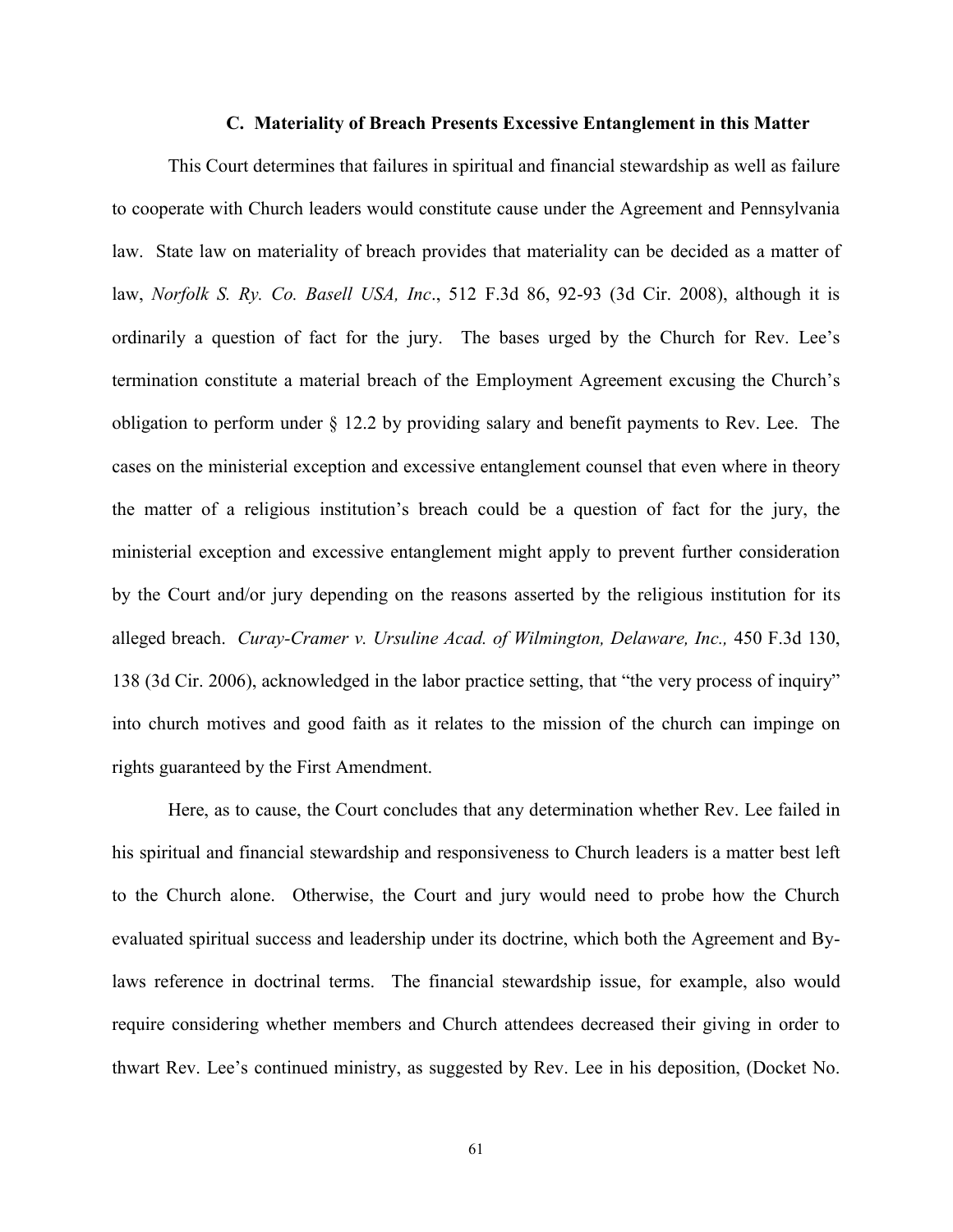88-1 at 18-19)**,** or for spiritual reasons and whether and to what extent they were led by the Spirit in the great commission to bring souls to Christ, (Docket No. 76-4 at 13), also a prohibited ecclesiastical inquiry. Prohibited considerations of ecclesiastical hierarchy are directly implicated in the assessment that Rev. Lee did not adequately respond to Church leadership.

This Court does not interpret *Hosanna-Tabor* and *Petruska* as establishing a broader principle applied to matters involving ecclesiastical employment that so long as a church asserts that it has cause for termination of an employment contract that very uttered justification affects a *dénouement*. If this Court had agreed with Rev. Lee that the only permissible bases for termination with cause were those indicated in  $\S$  12.3(i) and (ii), the ministerial exception and excessive entanglement would not necessarily raise an insurmountable problem because the Church does not claim either § 12.3(i) and (ii) as the basis for its decision. Whether one *could* imagine scenarios involving Rev. Lee's termination by the Church that would not present thorny excessive entanglement problem, $^{18}$  such as if the case involved the Church contending Rev. Lee simply refused to present for work with Rev. Lee disputing same, *cannot* save Rev. Lee's claim from the excessive entanglement bar and the ministerial exception. Rev. Lee has been given a full and fair opportunity to show that his case does not require delving into doctrinal and ecclesiastical matters and church polity, but under the particulars of this church dispute, his showing fails. The material breach urged here—the threefold spiritual failures as determined by

 $\overline{\phantom{a}}$ 

<sup>&</sup>lt;sup>18</sup> If the Church, for example, asserted that if it had offered  $\S$  12.3(i) or (ii) as the justification for Rev. Lee's termination, then First Amendment concerns would not prohibit the Court, and jury by extension, from considering the evidence regarding the proffered violation of law or incapacity to resolve the matter. The Church concedes that not all bases for material breach would prohibit the case from proceeding—it simply maintains that the reasons for material breach here do. Tr. at 34-35, 38.The Church, however, contends and the evidence supports that Rev. Lee's inadequate spiritual leadership and financial stewardship were material breaches of the Contract and were the reasons expressed by the Congregation for his termination. Not surprisingly, the Employment Agreement being between a Church and its head pastor is imbued throughout with religious doctrine and matters of ecclesiastical hierarchy, and the Church relies on these provisions in its defense.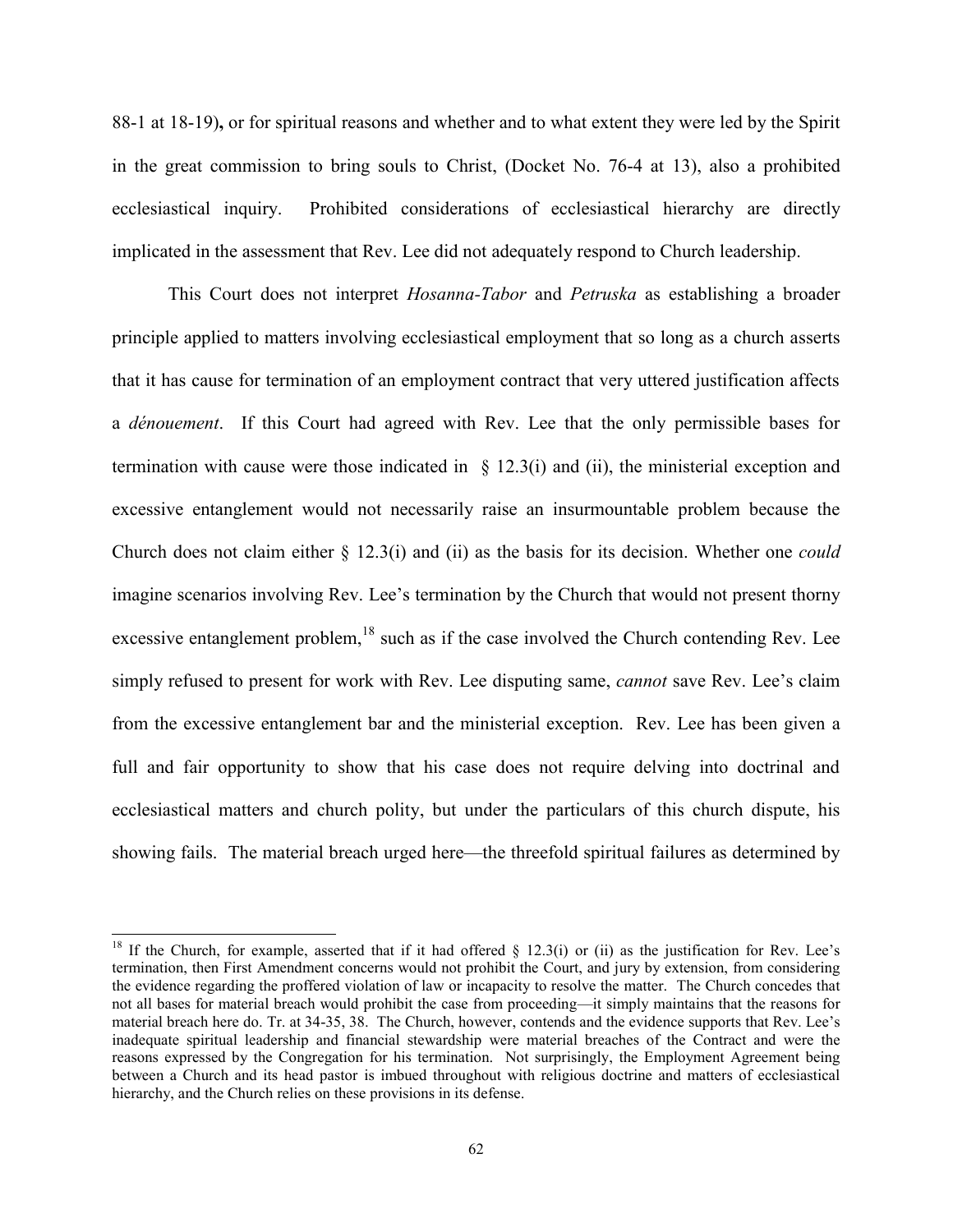the Congregation—pierces the very heart of ecclesiastical matters protected from intrusion by the courts. Accordingly, this Court must dismiss Rev. Lee's case.

Rev. Lee acknowledges that *Minker* instructed that where the matter involved inquiry into a church's reasons for not meeting its contractual obligations the case could present prohibited excessive entanglement. (Docket No. 91 at 9). *Minker* involved an alleged oral contract to provide a minister with a more suitable congregation. The appellate court in reversing the grant of a motion to dismiss, expressly cautioned "that the contract alleged by Minker threatens to touch the core of rights protected by the free exercise clause. We also agree that any inquiry into the Church's reasons for asserting that Minker was not suited for a particular pastorship would constitute an excessive entanglement in its affairs." 894 F.2d at 1360. *Minker* remarked:

[i]t could turn out that in attempting to prove his case, appellant will be forced to inquire into matters of ecclesiastical policy even as to his contract claim. Of course, in that situation, a court may grant summary judgment on the ground that . . . pursuing the matter further would create an excessive entanglement with religion. . . . [W]hile the first amendment forecloses any inquiry into the Church's assessment of Minker's suitability for a pastorship, even for the purpose of showing it to be pretextual, it does not prevent the district court from determining whether the contract alleged by Minker in fact exists.

#### *Id.* at 1360.

Consistent with *Hosanna-Tabor* and *Petruska,* the Church, and not the Court or an empaneled jury, is the final arbiter of the particular bases for cause urged by the Church and considered by its Congregation. Otherwise, the Court and eventual jury would be entangled improperly in ecclesiastical matters. The Court agrees with *Minker's* remark on the matter: "[the Court] cannot imagine an area of inquiry less suited to a temporal court for decision; evaluation of the 'gifts and graces' of a minister must be left to ecclesiastical institutions." 894 F.2d at 1357. *See also Natal v. Christian Missionary Alliance,* 878 F.2d 1575, 1578 (1st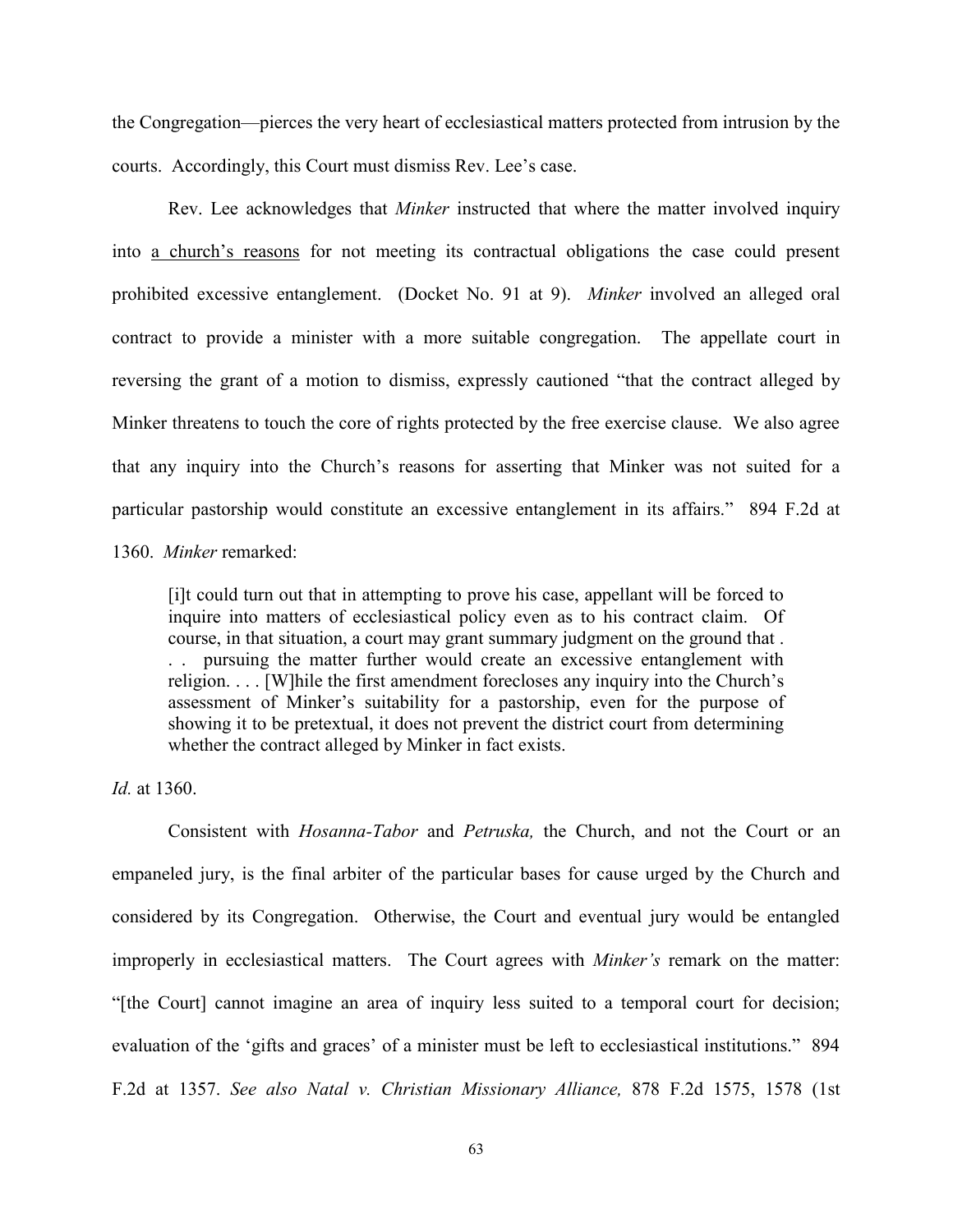Cir.1989) ("By its nature, the inquiry which Natal would have us undertake into the circumstances of his discharge plunges an inquisitor into a maelstrom of Church policy, administration, and governance. It is an inquiry barred by the Free Exercise Clause."); *Kaufmann v. Sheehan*, 707 F.2d 355, 358 n.3 ( $8<sup>th</sup>$  Cir. 1983) ("[C]ivil courts are bound to accept the decisions of the highest judicatories of a religious organization . . . on matters of discipline, faith, internal organization, or ecclesiastical rule, custom, or law. For civil courts to analyze ... the ecclesiastical actions . . . must inherently entail inquiry into the procedures that canon or ecclesiastical law supposedly requires the church adjudicatory to follow, or else into the substantive criteria by which they are supposedly to decide the ecclesiastical question. But this is exactly the inquiry that the First Amendment prohibits.").

The possible eventual problem that had not presented on the motion to dismiss in *Minker*  is the very case presented at this stage in the litigation<sup>19</sup> and the reason why the case must be dismissed. Rev. Lee cannot show that this case can be resolved without interference with free exercise and without excessive entanglement. There is no question that Rev. Lee has had the opportunity to fully develop the record. Discovery has closed. The parties have been given a full opportunity to address the issues through briefing, (Docket No. 89), and at the May 12, 2017 hearing. Moreover, as shown above, the Court has vetted Rev. Lee's arguments from multiple vantages.

#### VI. CONCLUSION

 $\overline{a}$ 

<sup>&</sup>lt;sup>19</sup> The Church initially indicated that "full development of the evidence" is required to properly judge whether the action is precluded on First Amendment grounds. (Docket No. 90 at 6). In the final sentence of its brief, however, the Church offers essentially that if the Court "is satisfied" that Rev. Lee has had the ability to fully develop the record, and on a motion for summary judgment filed by Rev. Lee it is indicated that Rev. Lee is satisfied with his opportunity, "then the case is ripe for dismissal at this time; if not, the decision must be made prior to the issue being submitted to the jury." *Id.* at 14. At the hearing, the Church finally posited that the matter is now at the stage where dismissal on First Amendment grounds would be appropriate.(Tr. 5/12/17 at 49-51).